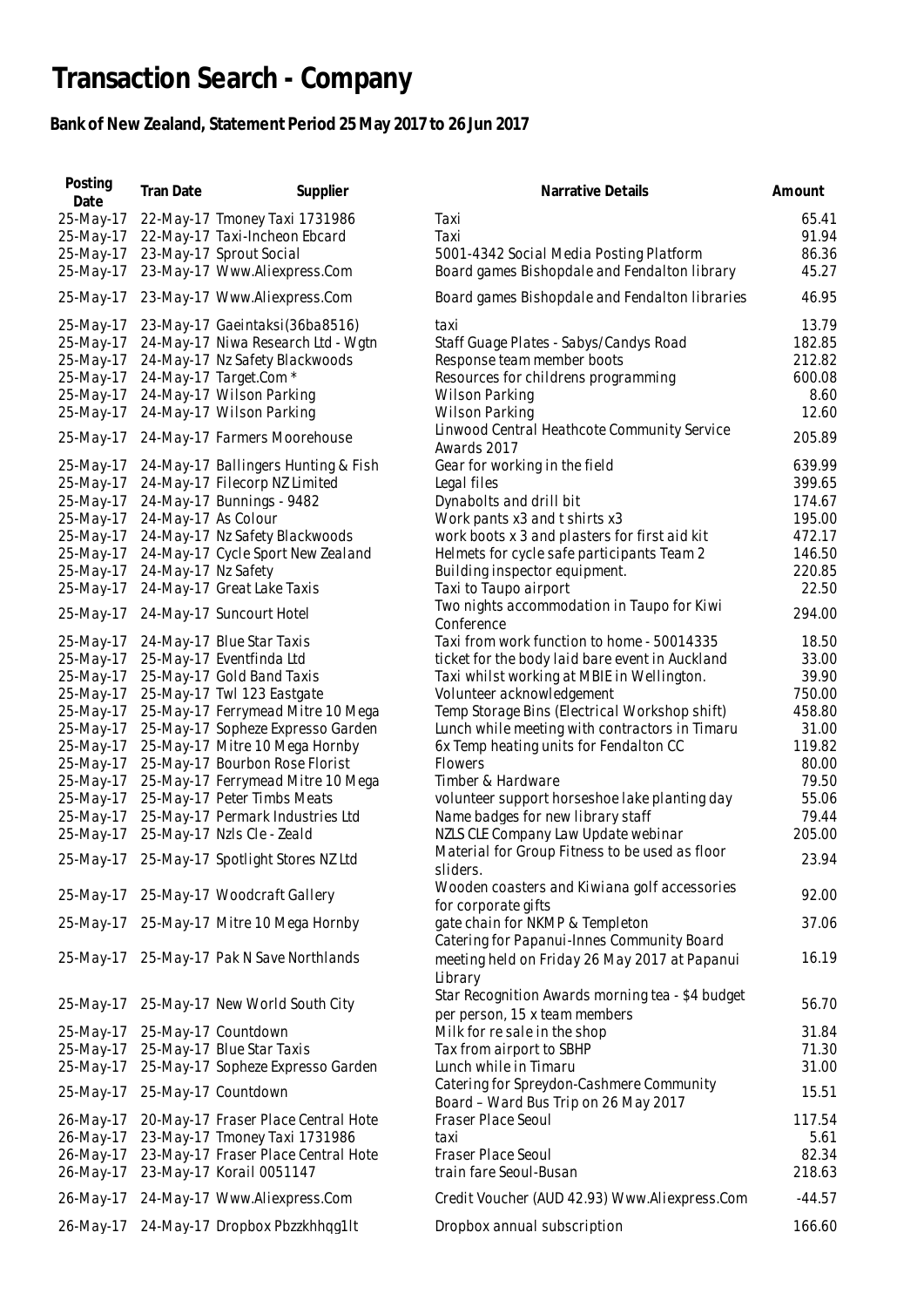| Posting<br>Date | <b>Tran Date</b> | Supplier                                               | Narrative Details                                                          | Amount         |
|-----------------|------------------|--------------------------------------------------------|----------------------------------------------------------------------------|----------------|
| 26-May-17       |                  | 24-May-17 Www.Ingogo                                   | SAP Conference Travel                                                      | 72.75          |
| 26-May-17       |                  | 24-May-17 Facebk *7u7gncazs2                           | Facebook advertising campaign                                              | 659.65         |
| 26-May-17       |                  | 24-May-17 Facebk *99vgfdssp2                           | Facebook Ads Payment                                                       | 330.05         |
| 26-May-17       |                  | 25-May-17 Amalga Taxis 3-888-000                       | Taxi whilst working at MBIE in Wellington.                                 | 50.00          |
| 26-May-17       |                  | 25-May-17 Si Component Centre                          | In House Maintenance - WO                                                  | 49.15          |
| 26-May-17       |                  | 25-May-17 Blacks Fasteners Lt                          | Workshop Supplies - WO                                                     | 294.08         |
| 26-May-17       |                  | 25-May-17 Saecowilson - Christch                       | Workshop Supplies - WO                                                     | 429.32         |
| 26-May-17       |                  | 25-May-17 George Henry & Co Lt                         | Workshop Supplies - WO                                                     | 639.09         |
|                 |                  |                                                        | Items for storytime session.                                               |                |
| 26-May-17       |                  | 25-May-17 Parklands Lotto & Post                       |                                                                            | 10.00<br>31.05 |
| 26-May-17       |                  | 25-May-17 The Big Picture                              | Poster for C-Elect - IPANZ Awards                                          |                |
| 26-May-17       |                  | 25-May-17 Grain Coffee & Eatery Lim                    | Staff Catering 2017 - Function - Leaving Policy                            | 65.50          |
| 26-May-17       |                  | 25-May-17 Workplace Safety Sup                         | Safety supplies BG.                                                        | 219.19         |
| 26-May-17       |                  | 25-May-17 Workplace Safety Sup                         | Safety supplies BG.                                                        | 315.10         |
| 26-May-17       |                  | 25-May-17 Resene Colorshop                             | Paint                                                                      | 135.50         |
| 26-May-17       |                  | 25-May-17 Fresh Choice Parklands                       | volunteer support horseshoe lake planting day                              | 41.75          |
| 26-May-17       |                  | 25-May-17 Richard Suckling                             | staff eye examination                                                      | 51.75          |
| 26-May-17       |                  | 25-May-17 Nz Safety Blackwoods                         | In House Maintenance - WO                                                  | 86.25          |
| 26-May-17       |                  | 25-May-17 Filecorp NZ Limited                          | legal files                                                                | 324.09         |
| 26-May-17       |                  | 25-May-17 Bunnings - 9476                              | Cable ties for TSD tool box                                                | 19.18          |
|                 |                  |                                                        | project team lunch to acknowledge work                                     | 193.00         |
| 26-May-17       |                  | 26-May-17 Francescas Italian                           | undertaken to produce Cosmos.                                              |                |
| 26-May-17       |                  | 26-May-17 Ferrymead Mitre 10 Mega                      | Repairs to Front Gate - WO                                                 | 167.91         |
|                 |                  |                                                        | Electrical Equipment for Bridget Riley                                     |                |
| 26-May-17       |                  | 26-May-17 Mitre 10 Beckenham                           | documentary                                                                | 17.86          |
| 26-May-17       |                  | 26-May-17 Ccc Parking                                  | Vbase board meeting                                                        | 6.70           |
|                 | 26-May-17 Branz  |                                                        |                                                                            | 92.00          |
| 26-May-17       |                  |                                                        | Safety gear for LIU for construction site visits                           |                |
| 26-May-17       |                  | 26-May-17 Twl 175 South City                           | Akaroa Volunteer trailer supplies                                          | 18.10          |
| 26-May-17       |                  | 26-May-17 Little River Cafe & Sto                      | meeting with Akaroa Volunteers                                             | 28.30          |
| 26-May-17       |                  | 26-May-17 New World South City                         | MSF Peer review - external                                                 | 89.80          |
| 26-May-17       |                  | 26-May-17 The Drawing Room Limite                      | Samoan language week tapa cloth materials                                  | 35.91          |
| 26-May-17       |                  | 26-May-17 Credit Adjustment - Chargeback<br>Credit Adj | Credit Adjustment Chargeback Credit Adj                                    | $-85.67$       |
| 26-May-17       |                  | 26-May-17 Safety & Apparel                             | Purchase of safety boots<br>Camellia flower arrangement for civic event to | 201.25         |
|                 |                  | 26-May-17 26-May-17 Central City Flowers               | commemorate 100 years of Women leadership on<br>11 May 2                   | 120.00         |
|                 |                  |                                                        | 10 Paua business card folders for Mayoral visit                            |                |
|                 |                  | 26-May-17 26-May-17 Studio Sixty Seven 09              | to Korea June 2017                                                         | 261.00         |
|                 |                  |                                                        | MOMAG Meeting for delegates from Wellington                                |                |
|                 |                  | 26-May-17 26-May-17 The Kitchen Cafe                   | Hanmer, Auckland                                                           | 21.90          |
| 26-May-17       |                  | 26-May-17 Countdown                                    | Milk for Carlyle St warehouse                                              | 6.74           |
|                 |                  |                                                        | Sac truck for Kilronan storage, duct tape warning                          |                |
|                 |                  | 26-May-17 26-May-17 Mitre 10 Mega Hornby               | & cable ties for the signs                                                 | 223.85         |
|                 |                  | 26-May-17 26-May-17 Pak N Save Hornby                  | Milk for tearoom                                                           | 14.97          |
|                 |                  |                                                        |                                                                            |                |
|                 |                  | 26-May-17 26-May-17 Twl 178 Barrington                 | Scrabble for social games club programme                                   | 38.99          |
|                 |                  | 26-May-17 26-May-17 Mitre 10 Beckenham                 | Brush & Shovel, Broom for plant room and                                   | 77.94          |
|                 |                  |                                                        | combination lock for hopper door. Lyttleton<br>Library                     |                |
|                 |                  | 26-May-17 26-May-17 Christchurch City Cncl             | 2x parking coupons for attending                                           | 61.00          |
|                 |                  |                                                        | training/meetings in Civic                                                 |                |
|                 |                  |                                                        | Gifts for use by The Antarctic Office for foreign                          |                |
|                 |                  | 29-May-17 24-May-17 Luggage Pros                       | visits / visitors                                                          | 625.56         |
|                 |                  |                                                        | Credit Voucher Pp*7213code - refund details in                             |                |
|                 |                  | 29-May-17 24-May-17 Pp*7213code                        | attachment                                                                 | $-3.00$        |
| 29-May-17       |                  | 25-May-17 Perimeter Books                              | Stock for Resale                                                           | 510.47         |
| 29-May-17       |                  | 25-May-17 Paypal *cd                                   | Stock for Resale                                                           | 523.57         |
|                 |                  |                                                        |                                                                            |                |
| 29-May-17       |                  | 25-May-17 Christchurch Airport                         | <b>VMA Congress</b>                                                        | 128.00         |
| 29-May-17       |                  | 25-May-17 Eb Digital Design Gra                        | Photoshop training                                                         | 303.88         |
|                 |                  | 29-May-17 25-May-17 Paypal *acigs                      | Credit Voucher Paypal *acigs. geosynthetics<br>seminar                     | $-13.48$       |
|                 |                  |                                                        |                                                                            |                |
|                 |                  | 29-May-17 25-May-17 Smartsheet                         | Smartsheet subscription - system tool used by                              | 2536.32        |
|                 |                  |                                                        | case managers                                                              |                |
| 29-May-17       |                  | 25-May-17 Christchurch Airport                         | Christchurch Airport Parking                                               | 25.00          |
| 29-May-17       |                  | 26-May-17 Wilson Parking                               | Wilson Parking                                                             | 16.60          |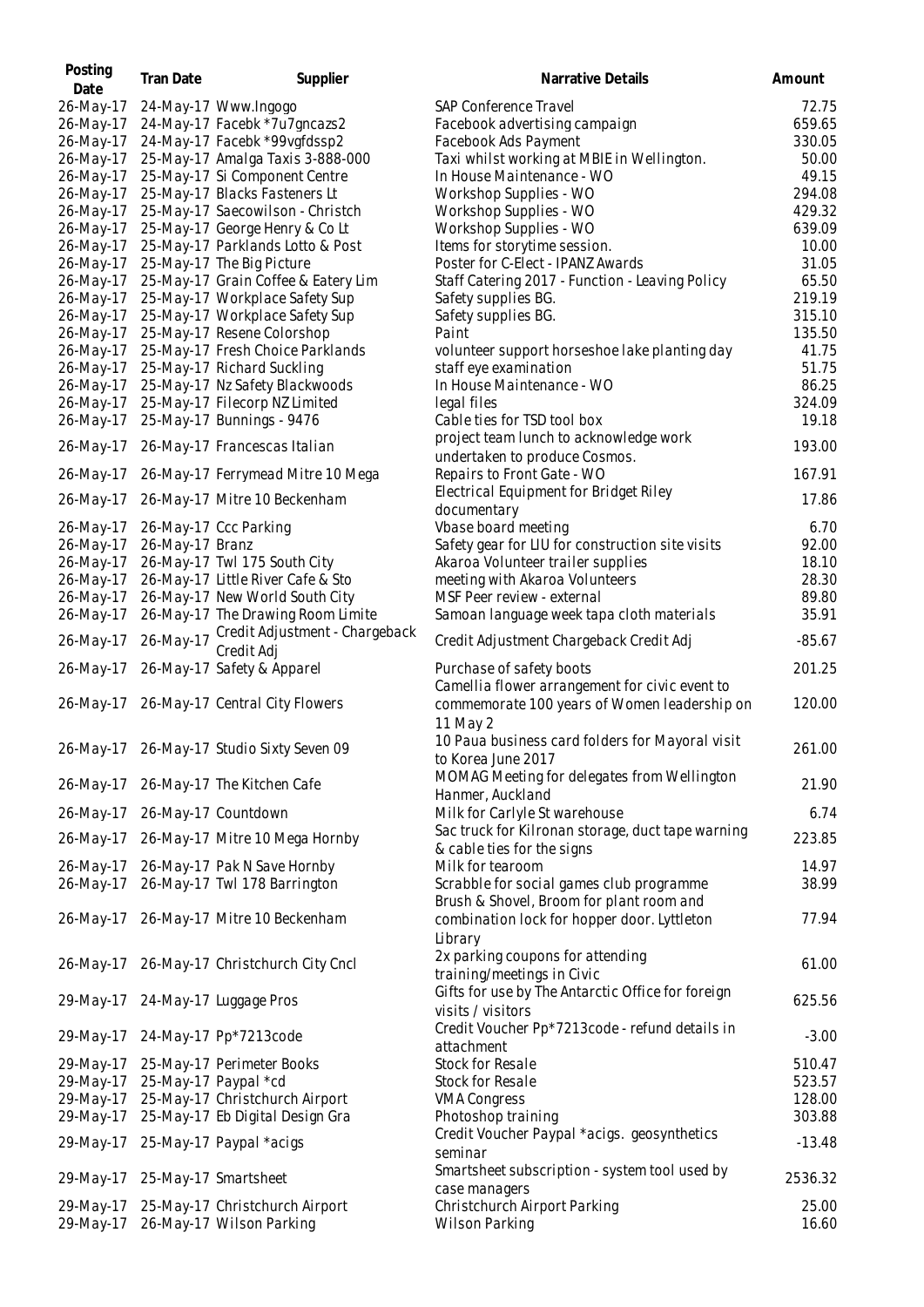| Posting<br>Date | Tran Date            | Supplier                                    | Narrative Details                                                                       | Amount |
|-----------------|----------------------|---------------------------------------------|-----------------------------------------------------------------------------------------|--------|
| 29-May-17       |                      | 26-May-17 Createsend.Com Ema                | 5001-4312 EDM Event Info                                                                | 14.65  |
| 29-May-17       |                      | 26-May-17 Ashby Automatic Gates             | Replace Remote - Gate - WO                                                              | 80.00  |
| 29-May-17       |                      | 26-May-17 S & T Stainless                   | Ocean Out Fall Aerial - WO                                                              | 28.22  |
| 29-May-17       |                      | 26-May-17 Storage Box-Tower Junctio         | New Storeage Setup                                                                      | 125.82 |
| 29-May-17       |                      | 26-May-17 Bunnings - 9476                   | Step Ladder - Workshop Supplies                                                         | 180.00 |
| 29-May-17       |                      | 26-May-17 Bunnings - 9482                   | <b>Smoke Detectors</b>                                                                  | 77.70  |
| 29-May-17       |                      | 26-May-17 Bp Connect Marshlands             | Fuel for generator                                                                      | 589.99 |
| 29-May-17       |                      | 26-May-17 Createsend.Com Ema                | Port Hills fire update                                                                  | 15.48  |
| 29-May-17       |                      | 26-May-17 Createsend.Com Ema                | Newsline 26 May email                                                                   | 84.15  |
| 29-May-17       |                      | 26-May-17 Mico Papanui 7085                 | PVC pipe to make markers for nursery beds                                               | 120.65 |
|                 |                      |                                             | Florian Risse registration fee for an NZPI Course                                       |        |
| 29-May-17       |                      | 26-May-17 New Zealand Planning Inst         | called Emerging Leaders in Planning<br>Red Café voucher as prize for FIFA Tournament YA | 900.00 |
| 29-May-17       |                      | 26-May-17 Red Cafe Halswell                 | initiative                                                                              | 20.00  |
|                 |                      | 29-May-17 26-May-17 French Bakery Limited   | Linwood Central Heathcote Community Board<br>meeting catering 15 March 2017             | 39.60  |
|                 |                      | 29-May-17 26-May-17 French Bakery Limited   | Linwood Central Heathcote Community Board<br>meeting catering 18 April 2017             | 46.00  |
| 29-May-17       |                      | 26-May-17 French Bakery Limited             | Linwood Central Heathcote Community Board<br>meeting catering 1 May 2017                | 49.20  |
| 29-May-17       |                      | 26-May-17 New Zealand Registered Ar         | Registered Architects Board Membership Fee                                              | 644.00 |
| 29-May-17       |                      | 26-May-17 Simply NZ Bnz Centre              | 3 Maori motif ceramic statue for Mayoral Korea<br>visit June 2017                       | 44.70  |
| 29-May-17       |                      | 26-May-17 Wilson Parking                    | Wilson Parking                                                                          | 10.60  |
| 29-May-17       |                      | 26-May-17 Qualaroo, Inc.                    | ITDC Qualaroo Annual Sub 2017-05                                                        | 538.56 |
| 29-May-17       |                      | 26-May-17 P B Tech Online 095269200         | Keyboard logitec                                                                        | 62.89  |
| 29-May-17       | 26-May-17 JA Russell |                                             | Fluorescent Tubes 1500mm                                                                | 31.92  |
| 29-May-17       |                      | 26-May-17 Bookdepository.Com                | Botanic Gardens library                                                                 | 209.99 |
| 29-May-17       |                      | 26-May-17 Ross Galt Lock & Key              | Master Plant room key (for Kinetics), Master key<br>for FM team New Brighton Library    | 34.00  |
| 29-May-17       |                      | 26-May-17 Paknsave Moorhouse                | Gift card for Council & Pacific community<br>engagement.                                | 300.00 |
| 29-May-17       |                      | 27-May-17 New World South City              | Volunteer Course Lunch<br>7 packets of biscuits for upcoming sister city and            | 320.00 |
| 29-May-17       |                      | 27-May-17 Countdown                         | international visit meetings                                                            | 14.69  |
|                 |                      | 29-May-17 27-May-17 Briscoes Chch Salisbury | Kitchen containers - Little River kitchen                                               | 26.34  |
|                 |                      | 29-May-17 28-May-17 Createsend.Com Ema      | 5308-4160 EDM Event Survey                                                              | 11.16  |
| 29-May-17       |                      | 28-May-17 Ecocentral Ltd                    | Green Waste Disposal                                                                    | 96.82  |
| 29-May-17       |                      | 28-May-17 Ecocentral Ltd                    | Green Waste Disposal                                                                    | 251.32 |
| 29-May-17       |                      | 28-May-17 Ecocentral Ltd                    | Refuse Disposal                                                                         | 515.74 |
| 29-May-17       |                      | 28-May-17 Ecocentral Ltd                    | Refuse Disposal                                                                         | 665.16 |
| 29-May-17       |                      | 28-May-17 Bunnings - 9482                   | <b>Building Supplies</b>                                                                | 374.28 |
| 29-May-17       |                      | 28-May-17 Bunnings - 9482                   | City Centre Events 2017 - Event Equipment - Tools                                       | 484.02 |
| 29-May-17       |                      | 28-May-17 Ocean Cafe & Bar                  | Sports NZ conference - food - as per travel<br>expenses policy                          | 8.80   |
| 29-May-17       |                      | 28-May-17 Pearsons Coal & Garden            | seed raising mix for travis wetland                                                     | 18.00  |
| 29-May-17       |                      | 28-May-17 Ecocentral Ltd                    | Dump fees                                                                               | 14.46  |
|                 |                      | 29-May-17 28-May-17 Twl 175 South City      | OHP markers mylar for condition reports Ralph<br>Hotere Documenta                       | 9.50   |
|                 |                      | 29-May-17 28-May-17 Mitre 10 Beckenham      | Black spray paint for stanchion plates Ralph<br>Hotere Documenta                        | 17.88  |
|                 |                      | 29-May-17 28-May-17 Placemakers Riccarton   | screws, wall plugs tape for Ralph Hotere<br>installation at Documenta                   | 54.88  |
| 29-May-17       |                      | 28-May-17 Wsl South City                    | mylar overlay sleeves for condition reports Ralph<br>Hotere Documenta                   | 60.00  |
| 29-May-17       |                      | 29-May-17 New World South City              | Catering for Farewell                                                                   | 104.80 |
| 29-May-17       |                      | 29-May-17 Fendalton Service Ctr             | Parking coupons                                                                         | 62.00  |
| 29-May-17       |                      | 29-May-17 Armstrong Locksmiths              | Keys for Armourguard rounds - Governors Bay<br><b>Hall Toilets</b>                      | 54.00  |
| 29-May-17       |                      | 29-May-17 Armstrong Locksmiths              | Lock fix for Governors Bay Hall Toilets                                                 | 166.00 |
| 29-May-17       |                      | 29-May-17 Mitre 10 Mega Papanui             | Coach Bolts and nuts for Basketball Hoops                                               | 17.56  |
|                 |                      | 29-May-17 29-May-17 The Corner Cafe         | Sports NZ Conference - Auckland - food as per<br>travel expenses policy                 | 22.90  |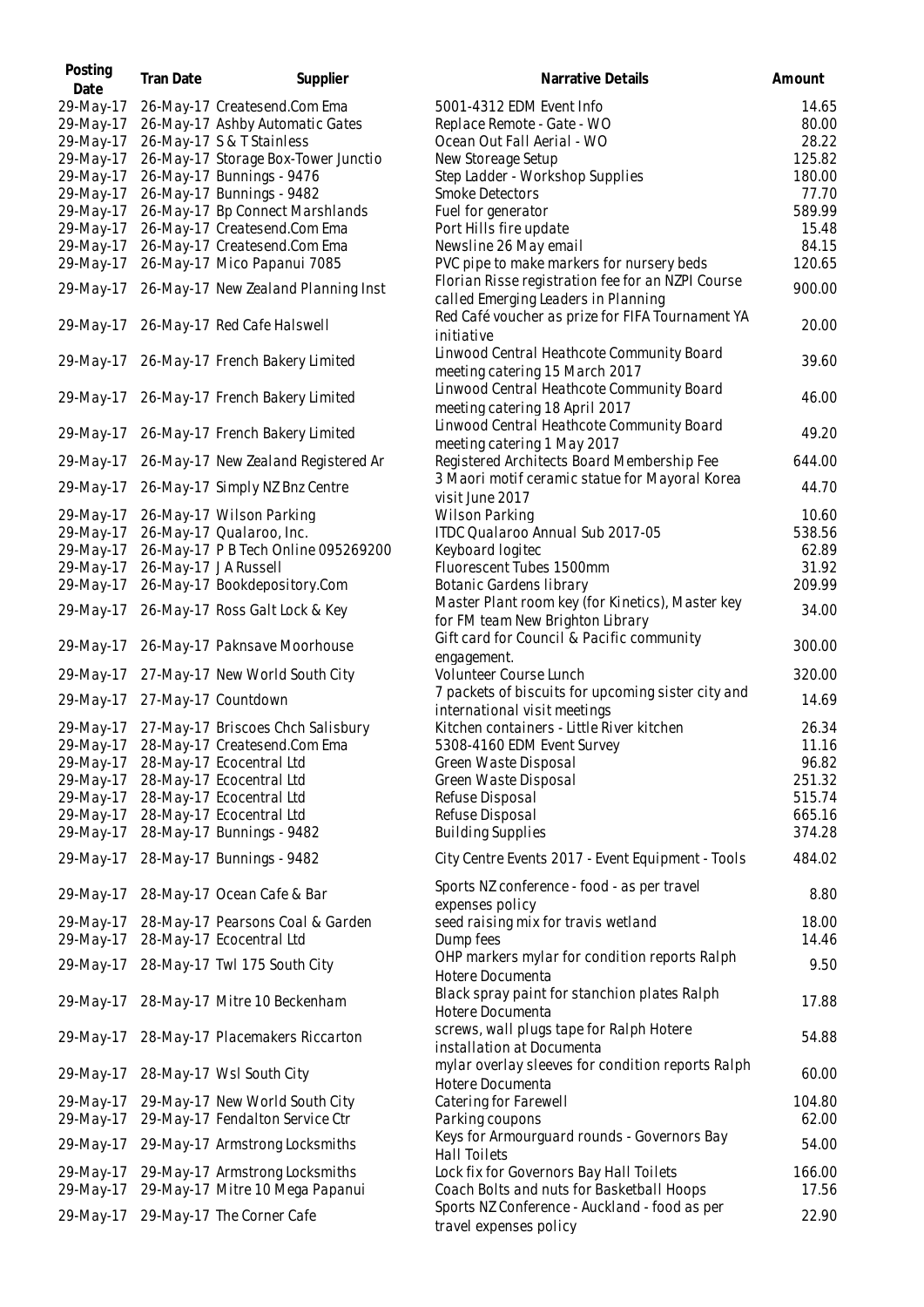| Posting<br>Date        | <b>Tran Date</b> | Supplier                                                    | Narrative Details                                                                                | Amount         |
|------------------------|------------------|-------------------------------------------------------------|--------------------------------------------------------------------------------------------------|----------------|
| 29-May-17              |                  | 29-May-17 Spotlight Stores NZ Ltd                           | Materials for children's programming                                                             | 34.80          |
| 29-May-17              |                  | 29-May-17 Wsl Eastgate                                      | Compact discs to transfer data from bark<br>recorders                                            | 7.90           |
| 29-May-17              |                  | 29-May-17 Placemakers Riccarton                             | timber trim for framing                                                                          | 37.04          |
| 29-May-17              |                  | 29-May-17 Sanco Tooling Ltd                                 | saw blade sharpening                                                                             | 48.30          |
| 29-May-17              |                  | 29-May-17 Mitre 10 Mega Papanui                             | hose for demention saw dust protection                                                           | 56.68          |
| 29-May-17              |                  | 29-May-17 New World Halswell                                | morning tea supplies<br>drill bits, washers sleeve anchors and resorcinol                        | 25.73          |
| 29-May-17              |                  | 29-May-17 Mitre 10 Beckenham                                | glue for seat restoration                                                                        | 58.71          |
| 29-May-17              |                  | 29-May-17 Caltex Redwood                                    | Milk for Redwood Library staff room<br>Papanui-Innes Community Board Garden Pride                | 7.40           |
| 29-May-17              |                  | 29-May-17 Wsl Papanui                                       | Awards 2017 - printing of photos                                                                 | 10.50          |
| 29-May-17              |                  | 29-May-17 Twl 175 South City                                | Botanic Gardens First Aid Room hygiene storage                                                   | 5.00           |
| 29-May-17              |                  | 29-May-17 Wsl South City                                    | Lawrie Metcalf Herbarium, Botanic Gardens                                                        | 71.94          |
| 30-May-17              |                  | 23-May-17 Richard Suckling                                  | Eye Test                                                                                         | 51.75          |
| 30-May-17              |                  | 25-May-17 Keopipaektoliboosan                               | lunch                                                                                            | 8.51           |
| 30-May-17              |                  | 25-May-17 Bc&bsbissiaenbieseu                               | maritime museum book                                                                             | 15.72          |
| 30-May-17              |                  | 25-May-17 Bc&bsbissiaenbieseu                               | Korean Maritime Museum Book                                                                      | 18.33          |
| 30-May-17              | 25-May-17 Daltai |                                                             | busan                                                                                            | 47.14          |
| 30-May-17              |                  | 26-May-17 Lotte Shopping Busan                              | lunch                                                                                            | 54.99          |
| 30-May-17              |                  | 27-May-17 Taxibusan-Ebcard 995110                           | taxi Pusan                                                                                       | 16.10          |
| 30-May-17<br>30-May-17 |                  | 27-May-17 Food 2157273<br>28-May-17 Whitcoulls Riccarton 50 | meal - receipt lost<br>Catering for Farewell                                                     | 17.68<br>19.98 |
| 30-May-17              |                  | 28-May-17 Satya Southern Indian                             | Meeting - external stakeholders - sports NZ                                                      | 141.04         |
| 30-May-17              |                  | 29-May-17 Drills Taps & Dies Limite                         | conference<br>Workshop Supplies - WO                                                             | 418.32         |
| 30-May-17              |                  | 29-May-17 Bp Connect Fendalton                              | Volunteer Recognitions                                                                           | 480.00         |
| 30-May-17              |                  | 29-May-17 Outsider Mountain Sprt                            | 1 pr boots for extra staff post fire                                                             | 286.35         |
| 30-May-17              |                  | 29-May-17 Wishbone Jellie Park                              | Coffee for Northern Arena visit                                                                  | 45.80          |
| 30-May-17              |                  | 29-May-17 Createsend.Com Ema                                | Heritage Week 2017 - Event registrations                                                         | 9.94           |
| 30-May-17              |                  | 29-May-17 Arts Centre Cinemas                               | Movie tickets to Italian film festival movie as a<br>prize for Love Food Hate Waste Campaign Q&A | 112.50         |
| 30-May-17              |                  | 29-May-17 A To Z Engraving Ltd                              | Name plaque for Board Table at Fendalton                                                         | 30.00          |
| 30-May-17              |                  | 29-May-17 Property Council Of New Z                         | PCNZ 'The Infrastructure Breakfast' Event 5July17                                                | 75.90          |
|                        |                  | 30-May-17 29-May-17 Norwex New Zealand Limite               | specific cleaning and buffer window clothes for<br>SC mirrors                                    | 69.10          |
|                        |                  | 30-May-17 29-May-17 Hose Supplies                           | hose for demention saw dust protection                                                           | 45.74          |
| 30-May-17              | 29-May-17 Ipenz  |                                                             | Cadastral Surveyors Licensing Board Annual<br>License fee                                        | 220.00         |
| 30-May-17              |                  | 29-May-17 Bunnings - 9482                                   | Fence post, cement                                                                               | 30.76          |
| 30-May-17              |                  | 29-May-17 No 1 Shoes 1036                                   | Laces for my work boots                                                                          | 3.49           |
| 30-May-17              |                  | 29-May-17 Scorpio Books                                     | Botanic Gardens library                                                                          | 189.97         |
| 30-May-17              |                  | 29-May-17 Clarks Cafe                                       | MBIE and NEC Meetings in Wellington. Two team<br>members lunch.                                  | 23.50          |
| 30-May-17              |                  | 30-May-17 Mexico Christchurch                               | Lunch for team for staff member (serving more<br>than 5 years) leaving                           | 122.00         |
| 30-May-17              |                  | 30-May-17 Mitre 10 Mega Papanui                             | absorber to soak up hydraulic fluid in Fendalton<br>loading bay                                  | 6.48           |
| 30-May-17              |                  | 30-May-17 Uoc Parking Meters                                | Parking for meeting in central city                                                              | 5.00           |
| 30-May-17              |                  | 30-May-17 Mojo Aurora                                       | Breakfast during National PRFO Meeting,<br>Wellington                                            | 22.00          |
| 30-May-17              |                  | 30-May-17 Ccc Parking                                       | car parking                                                                                      | 3.60           |
| 30-May-17              |                  | 30-May-17 Ccc Parking                                       | car park for city meeting                                                                        | 5.15           |
| 30-May-17              |                  | 30-May-17 Chch City Council Civic                           | Parking vouchers                                                                                 | 46.50          |
| 30-May-17              |                  | 30-May-17 Wsl Hornby                                        | 2 x Ink for Printer & Paper                                                                      | 231.49         |
| 30-May-17              |                  | 30-May-17 Pak N Save Wainoni                                | Senior citizens hui and rocket club supplies                                                     | 25.88          |
| 30-May-17              |                  | 30-May-17 Countdown                                         | 3 bags of Pascall Iollies for Mayoral visit to<br>Korea June 2017                                | 4.50           |
| 30-May-17              |                  | 30-May-17 Mitre 10 Beckenham                                | 4 bags of cement for signs installation                                                          | 69.80          |
| 30-May-17              |                  | 30-May-17 Party Warehouse                                   | smoke machine hire for air test GC pool                                                          | 99.00          |
| 30-May-17              |                  | 30-May-17 Ccc Art Gallery Car Prk                           | Parking at Civic offices                                                                         | 17.00          |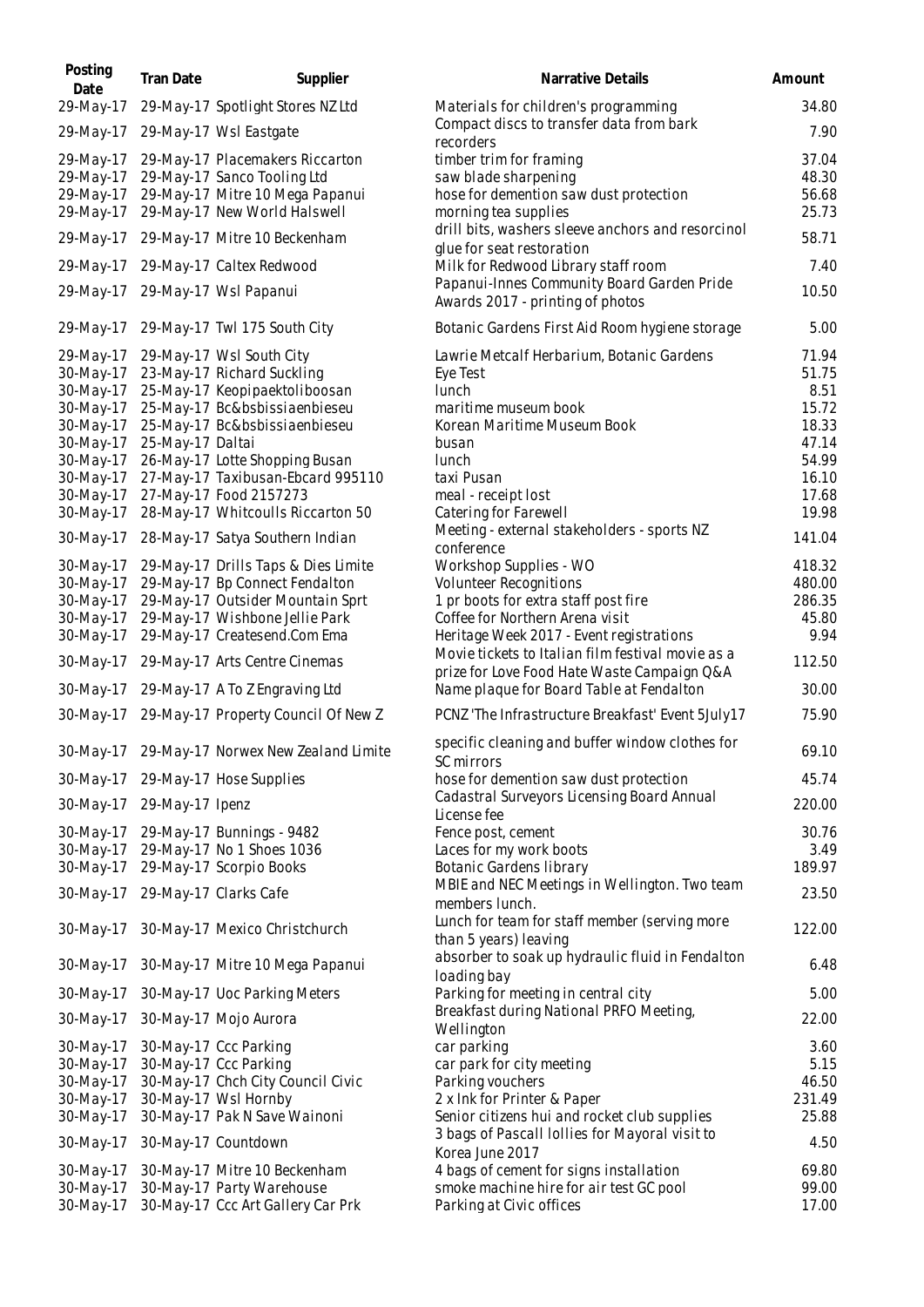| Posting<br>Date        | Tran Date            | Supplier                                                     | Narrative Details                                                                                               | Amount          |
|------------------------|----------------------|--------------------------------------------------------------|-----------------------------------------------------------------------------------------------------------------|-----------------|
| 30-May-17              |                      | 30-May-17 Gunworks Limited                                   | Getting the rifles suppressed for Health and<br>saftey to protect hearing                                       | 1000.00         |
| 30-May-17              |                      | 30-May-17 Fendalton Supervalue                               | Glad bags for lost property; tampons for<br>emergencies; tissues for CS staff.                                  | 50.92           |
| 30-May-17              |                      | 30-May-17 Raeward Fresh Marshland                            | greens root veggies<br>M&Ms to thank those completing surveys during                                            | 26.94           |
|                        |                      | 30-May-17 30-May-17 Freshchoice Barrington                   | engagement on Community Board Plan for 2017 -<br>2020.                                                          | 21.45           |
|                        |                      | 31-May-17 27-May-17 Surveymonkey.Com                         | Annual subscription to Survey Monkey for School<br>travel planning                                              | 480.00          |
| 31-May-17              | 28-May-17 Officevibe |                                                              | ITDC Officevibe Monthly sub 2017-06 144 users                                                                   | 840.69          |
| 31-May-17              |                      | 29-May-17 Www.Skggroup.Com.Au                                | Credit Voucher Www.Skggroup.Com.Au                                                                              | $-90.00$        |
| $31-May-17$            |                      | 29-May-17 Registrars.Org                                     | Courier Training                                                                                                | 217.33          |
| 31-May-17              |                      | 29-May-17 Surveymonkey                                       | Survey Monkey monthly subscription                                                                              | 37.94           |
| 31-May-17              |                      | 29-May-17 Paypal *nguyenthiha                                | Credit Voucher Paypal *nguyenthiha - Seed<br>16/03/17                                                           | $-19.50$        |
| 31-May-17              |                      | 29-May-17 Safari Bks Online-Flow                             | ITII Safari Books Online monthly sub 2017-06                                                                    | 56.92           |
| 31-May-17              |                      | 29-May-17 Www.Trafx.Net                                      | TrafX 5 year licence                                                                                            | 729.76          |
| 31-May-17              |                      | 30-May-17 Wilson Parking                                     | <b>Wilson Parking</b>                                                                                           | 12.60           |
| 31-May-17              |                      | 30-May-17 Createsend.Com Ema                                 | 5001-4312 EDM Event Info                                                                                        | 11.83           |
| 31-May-17              |                      | 30-May-17 Officemax                                          | Birdlings Flat Community Centre Opening June                                                                    | 15.99           |
| 31-May-17              |                      | 30-May-17 Ross Galt Lock & Key                               | 2017<br>6 padlocks and three keys                                                                               | 288.90          |
| 31-May-17              |                      | 30-May-17 Stihl Shop Northwood                               | service 3 chain saws, spanner, files,, two saw                                                                  | 734.27          |
|                        |                      |                                                              | blades                                                                                                          |                 |
| 31-May-17              |                      | 30-May-17 Nz Safety Blackwoods                               | earmuffs, rain coat, safety glasses, sox, boots,<br>respirator, batteries,                                      | 809.87          |
| 31-May-17              |                      | 30-May-17 Ecocentral Ltd                                     | Dump Fees Site Clean Up                                                                                         | 57.84           |
| 31-May-17              |                      | 30-May-17 Ecocentral Ltd                                     | Dump Fees Site Clean Up                                                                                         | 62.66           |
| 31-May-17              |                      | 30-May-17 Ecocentral Ltd                                     | Dump Fees Site Clean Up                                                                                         | 72.30           |
| 31-May-17              |                      | 30-May-17 Ecocentral Ltd                                     | Dump Fees Site Clean Up                                                                                         | 77.12           |
| 31-May-17              |                      | 30-May-17 Ecocentral Ltd                                     | Dump Fees Site Clean Up                                                                                         | 86.76           |
| 31-May-17              |                      | 30-May-17 Ecocentral Ltd                                     | Dump Fees Site Clean Up                                                                                         | 202.44          |
| 31-May-17              |                      | 30-May-17 Nz Safety Blackwoods                               | Hard hats                                                                                                       | 124.40          |
| 31-May-17              |                      | 30-May-17 Resene Paints                                      | Lustacryl paint for Bridget riley Moire pattern<br>education activity table                                     | 95.56           |
| 31-May-17              |                      | 30-May-17 Voyager Internet Ltd                               | Web Hosting SBHP                                                                                                | 34.44           |
| 31-May-17              |                      | 30-May-17 Bunnings - 9482                                    | Gloves - Nitrile Palm                                                                                           | 22.77           |
| 31-May-17              | 30-May-17 The Bach   |                                                              | Sports NZ meeting - am                                                                                          | 8.50            |
| 31-May-17              |                      | 30-May-17 Scorpio Books                                      | pedestrian zones car free book for LA library                                                                   | 115.00          |
| 31-May-17              |                      | 30-May-17 Createsend.Com Ema<br>30-May-17 Createsend.Com Ema | Tiny Huts newsletter #13                                                                                        | 10.72           |
| 31-May-17<br>31-May-17 |                      | 30-May-17 Westfield Gift Voucher                             | <b>Construction Standard Specifications 2017</b><br>Dusk to Dawn Prizes                                         | 14.73<br>100.00 |
| 31-May-17              |                      | 30-May-17 Kmart - Riccarton                                  | Dusk to Dawn prizes and couches                                                                                 | 110.20          |
| 31-May-17              | 30-May-17 The Bach   |                                                              | Sports NZ Conference - Auckland - food as per<br>travel expenses policy                                         | 10.00           |
| 31-May-17              |                      | 30-May-17 The Langham Auckland                               | Sports NZ Conference - Auckland - food as per                                                                   | 42.85           |
|                        |                      |                                                              | travel expenses policy                                                                                          |                 |
| 31-May-17<br>31-May-17 |                      | 30-May-17 Auckland District Law<br>30-May-17 Kelly Engravers | Effective Drafting for Lawyers Webinar<br>A plaque for the gift to Busan Korea                                  | 120.75<br>95.22 |
|                        |                      |                                                              | Plant food and tub saucers (trays) for library                                                                  |                 |
| 31-May-17              |                      | 30-May-17 Oderings Nurseries                                 | plants                                                                                                          | 20.97           |
|                        |                      | 31-May-17 30-May-17 Oderings Nurseries                       | indoor plants placed strategically to encourage<br>customers to approach staff from the front and<br>not behind | 139.98          |
| 31-May-17              |                      | 30-May-17 Hirepool Dryers Rd                                 | Digger hire - half day                                                                                          | 263.78          |
| 31-May-17              |                      | 30-May-17 Richard Suckling                                   | 2 yearly eye exam                                                                                               | 55.20           |
| 31-May-17              |                      | 30-May-17 Museum Of NZ Te Papa                               | Fee for hi-res image of Laurence Aberhart artwork                                                               | 115.00          |
|                        |                      |                                                              | for use in publication                                                                                          |                 |
| 31-May-17<br>31-May-17 |                      | 30-May-17 Dawes Grain & Stock Fd<br>30-May-17 Astoria Cafe   | carrots and seed<br>Wellington meetings - lunch 30 May 2017                                                     | 46.00<br>11.20  |
| 31-May-17              | 30-May-17 Foxglove   |                                                              | Wellington dinner 30 May                                                                                        | 30.00           |
| 31-May-17              |                      | 30-May-17 Bunnings - 9482                                    | light bulbs bulk and drill bit                                                                                  | 76.00           |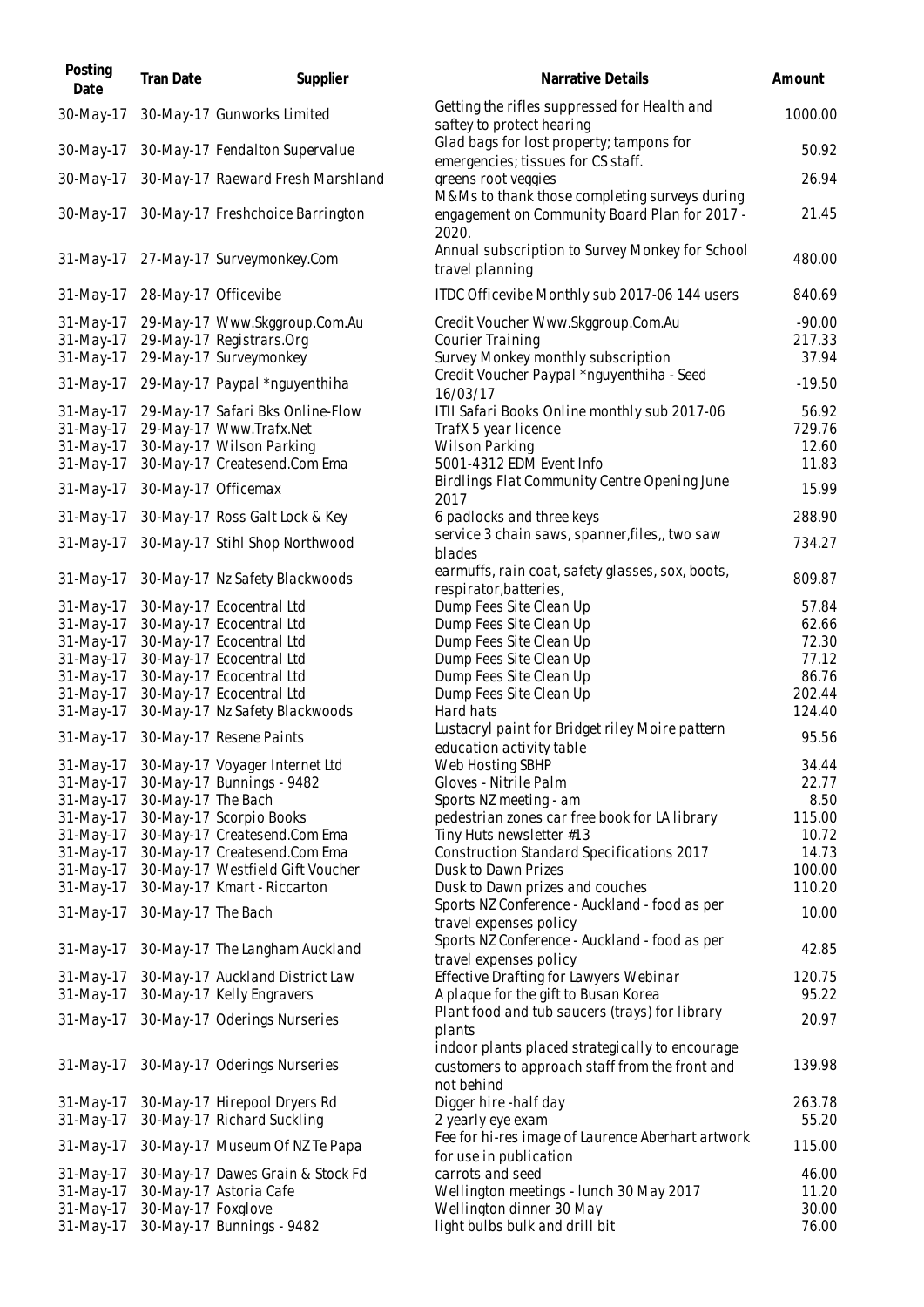| Posting<br>Date | <b>Tran Date</b>  | Supplier                            | Narrative Details                                                                              | Amount  |
|-----------------|-------------------|-------------------------------------|------------------------------------------------------------------------------------------------|---------|
| 31-May-17       |                   | 30-May-17 Lindas Sew N Sew Alterna  | Repair of B G V C gift shop product                                                            | 87.00   |
| 31-May-17       |                   | 31-May-17 Ccc Parking               | Car parking for meeting at Civic.                                                              | 6.70    |
| 31-May-17       |                   | 31-May-17 Nicolinis Bistro Ltd      | Dinner whilst working at MBIE in Wellington                                                    | 33.40   |
| 31-May-17       |                   | 31-May-17 Gold Band Taxis           | Taxi whilst working at MBIE in Wellington.                                                     | 39.80   |
| 31-May-17       |                   | 31-May-17 Pak N Save Wainoni        | Volunteer vouchers                                                                             | 120.00  |
| 31-May-17       |                   | 31-May-17 Uoc Parking Meters        | Parking for meeting in central city                                                            | 5.00    |
| 31-May-17       |                   | 31-May-17 New World South City      | 5-0-03-4160 Gummy Worms - Guest Experience - I<br>love the 90s                                 | 7.96    |
| 31-May-17       |                   | 31-May-17 Trents Wholesale Ltd      | 5-0-06-4160 Gummy worms - Guest experience - I<br>Love the 90s                                 | 21.36   |
| 31-May-17       |                   | 31-May-17 New World Wigram          | 503064160 special cocktail for I Love The 90s                                                  | 39.80   |
| 31-May-17       |                   | 31-May-17 Toms Emporium             | 5-3-08-4401 Guest Experience materials for I Love<br>the 90s etc                               | 129.70  |
| 31-May-17       |                   | 31-May-17 Ferrymead Mitre 10 Mega   | 2 x step ladder store                                                                          | 147.96  |
| 31-May-17       |                   | 31-May-17 Briscoes Chch Salisbury   | 2 x Microwave plus cutlery for Smith St                                                        | 631.17  |
| 31-May-17       |                   | 31-May-17 Lincraft NZ Limited       | Children's reading programme resources                                                         | 17.97   |
| 31-May-17       |                   | 31-May-17 Permark Industries Ltd    | Badges for Residents Survey                                                                    | 157.78  |
| 31-May-17       |                   | 31-May-17 Shirley Service Centre    | Parking Vouchers                                                                               | 46.50   |
| 31-May-17       |                   | 31-May-17 Pgg Wrightson Chch        | Plifix field markers for sports field locations                                                | 374.75  |
| 31-May-17       |                   | 31-May-17 Woodcraft Gallery         | 5 set of wooden Christchurch coasters                                                          | 90.00   |
| 31-May-17       |                   | 31-May-17 Mitre 10 Beckenham        | Screws for rifleman nest boxes                                                                 | 23.62   |
| 31-May-17       |                   | 31-May-17 Placemakers Chch South    | HQP Wheelbarrows volunteer work days                                                           | 782.60  |
| 31-May-17       |                   | 31-May-17 Mitre 10 Mega Hornby      | HQP Wheelbarrows volunteer work sessions                                                       | 926.00  |
| 31-May-17       |                   | 31-May-17 Jaycar Pty Ltd            | Irrigation components for Botanic Gardens                                                      | 148.10  |
| 31-May-17       |                   | 31-May-17 Father Rabbit Ltd         | Prints for resale in B G V C giftshop                                                          | 172.50  |
| 31-May-17       |                   | 31-May-17 Mitre 10 Mega Papanui     | Storage boxes and hooks for staff-roomBatteries<br>for safe, office max ones unsuitable        | 39.92   |
| 1-Jun-17        |                   | 27-May-17 Joosikhoisaboosansitisent | meals Ibis Busan                                                                               | 38.91   |
| 1-Jun-17        |                   | 29-May-17 Christchurch Airport      | Parking fee at the Christchurch airport                                                        | 25.00   |
| 1-Jun-17        |                   | 29-May-17 Christchurch Airport      | Parking fee at the Christchurch airport                                                        | 32.00   |
| 1-Jun-17        |                   | 30-May-17 Hoo*hootsuite Media Inc.  | Hootsuite monthly licence                                                                      | 95.92   |
| 1-Jun-17        |                   | 30-May-17 Eight Restaurant          | Food whilst attending conference and meetings in<br>Auckland, within policy re travel expenses | 42.85   |
| 1-Jun-17        |                   | 30-May-17 Soundtrack Your Brand     | Soundtrack business trial.                                                                     | 50.86   |
| 1-Jun-17        | 30-May-17 Issuu   |                                     | Publishing Uncover magazine to website                                                         | 610.47  |
| 1-Jun-17        |                   | 30-May-17 Will & Caro Pty Ltd       | Jewellery for resale in B G V C giftshop                                                       | 1540.12 |
|                 |                   | 1-Jun-17 31-May-17 Bunnings - 9476  | sealant for instil of replacement BBQ cook top-<br>nth hagley                                  | 18.48   |
| 1-Jun-17        |                   | 31-May-17 Bunnings - 9476           | anchorfix for instil of replacement BBQ cook top-<br>nth hagley                                | 30.96   |
| 1-Jun-17        |                   | 31-May-17 Nz Safety Blackwoods      | replacement ear muffs - class 5 peltor x 2                                                     | 75.90   |
| 1-Jun-17        |                   | 31-May-17 Dominator Garage Doors    | repairs to roller door skyline garage in BG yard                                               | 280.00  |
| 1-Jun-17        |                   | 31-May-17 Wilson Parking            | Wilson Parking                                                                                 | 10.60   |
| 1-Jun-17        |                   | 31-May-17 New World Bishopdale      | Teabags                                                                                        | 9.44    |
| 1-Jun-17        |                   | 31-May-17 Ecocentral Ltd            | General Clean Up - Dumping WO                                                                  | 77.12   |
| 1-Jun-17        |                   | 31-May-17 James Walker New Zealand  | Workshop Supplies                                                                              | 150.19  |
| 1-Jun-17        |                   | 31-May-17 The Service Company Ltd C | Disinfectant - General Cleaning                                                                | 179.81  |
| 1-Jun-17        |                   | 31-May-17 Mainland Fasterners       | Workshop stock - WO                                                                            | 193.63  |
| 1-Jun-17        | 31-May-17 les Ltd |                                     | <b>Bulb PB library</b>                                                                         | 24.58   |
| 1-Jun-17        |                   | 31-May-17 Resene Paints             | Paint for Linwood Village Art Centre                                                           | 14.00   |
| 1-Jun-17        |                   | 31-May-17 The National Business     | NBR Online for P&C business intelligence                                                       | 280.00  |
| 1-Jun-17        |                   | 31-May-17 New Zealand Planning Inst | Registration fee to attend an NZPI Seminar called<br>Economics of Urban Development            | 450.00  |
| 1-Jun-17        |                   | 31-May-17 Relish Catering           | Catering for Combined Community Board Seminar                                                  | 182.56  |
| 1-Jun-17        | 31-May-17 Decant  |                                     | Beverages for Bridget Riley opening 2/6/17                                                     | 310.29  |
| 1-Jun-17        |                   | 31-May-17 Pizza Hut Ferrymead       | Catering for community meeting Linwood-Central-<br>Heathcote                                   | 62.00   |
| 1-Jun-17        |                   | 31-May-17 Harbour View Motel        | Room in Timaru for Mayoral Forum                                                               | 150.00  |
| 1-Jun-17        |                   | 31-May-17 Tasman Safety             | new work boots                                                                                 | 291.87  |
| 1-Jun-17        |                   | 31-May-17 Parkhouse Rd Garden       | compost avebury gardens                                                                        | 596.64  |
| 1-Jun-17        |                   | 31-May-17 Bunnings - 9476           | roof screws for Pioneer vents                                                                  | 22.80   |
| 1-Jun-17        |                   | 31-May-17 Bp Connect Marshlands     | Milk for BLFP                                                                                  | 11.97   |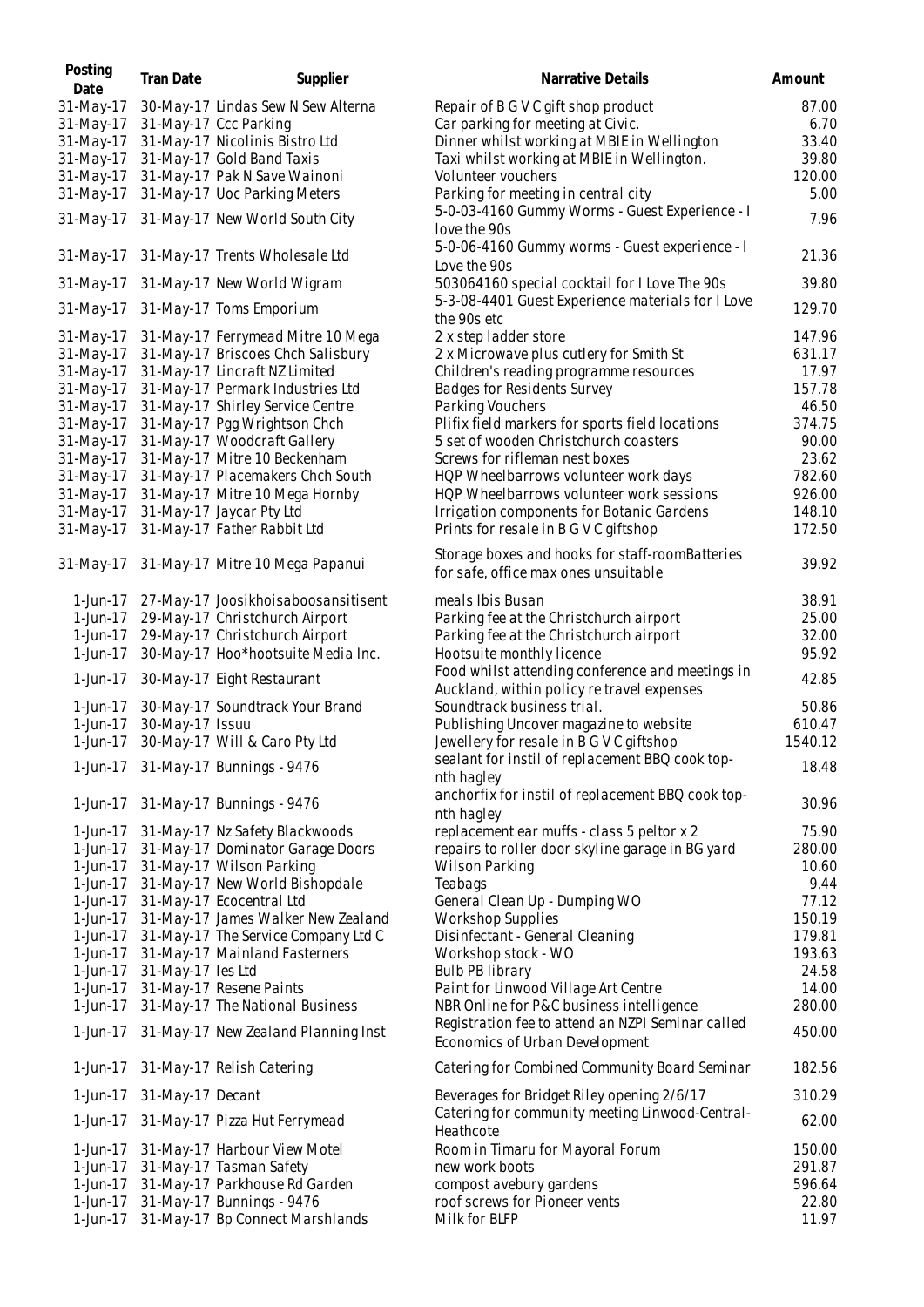| Posting<br>Date | Tran Date         | Supplier                                  | Narrative Details                                                                              | Amount |
|-----------------|-------------------|-------------------------------------------|------------------------------------------------------------------------------------------------|--------|
| 1-Jun-17        |                   | 31-May-17 Nz Safety Blackwoods            | Hi Vis spray cans for marking site works for the<br>Parks Project Management Team              | 118.91 |
|                 |                   | 1-Jun-17 31-May-17 Harvey Norman          | New type C charging cables for smartphone<br>samsungStock                                      | 105.70 |
| 1-Jun-17        |                   | 31-May-17 P B Tech Online 095269200       | HDMI to VGA converter for Raspberry Pi x5                                                      | 170.91 |
|                 |                   | 1-Jun-17 31-May-17 Museum Of New Zealand  | Antarctic office gift example purchased 31 May                                                 | 14.99  |
|                 |                   | 1-Jun-17 31-May-17 Kerridge Linens & More | Giftware for resale in B G V C giftshop                                                        | 215.17 |
|                 |                   | 1-Jun-17 31-May-17 New World St Martins   | M&Ms to thank those completing surveys during<br>engagement on Community Board Plan for 2017 - | 53.88  |
|                 |                   |                                           | 2020.                                                                                          |        |
| 1-Jun-17        |                   | 1-Jun-17 Countdown                        | Refreshments for Busy Book Club                                                                | 4.50   |
| 1-Jun-17        |                   | 1-Jun-17 Norgren Ltd                      | In House Maintenance - WO                                                                      | 131.33 |
| 1-Jun-17        |                   | 1-Jun-17 New World South City             | Materials for June Art Safari                                                                  | 7.65   |
| 1-Jun-17        |                   | 1-Jun-17 Ferrymead Mitre 10 Mega          | Key Cutting                                                                                    | 21.00  |
| 1-Jun-17        |                   | 1-Jun-17 Pak N Save Wainoni               | Brasso Metal Polish G3 Engine - WO                                                             | 37.56  |
| 1-Jun-17        |                   | 1-Jun-17 Wsl Papanui                      | pen drive for dusk to dawn volunteer briefing                                                  | 27.97  |
| 1-Jun-17        |                   | 1-Jun-17 Photo & Video Interntnl          | Camera tethering cables for Photographic Studio                                                | 174.58 |
| 1-Jun-17        |                   | 1-Jun-17 Uoc Parking Meters               | Parking meter at University of Canterbury                                                      | 5.00   |
| 1-Jun-17        |                   | 1-Jun-17 Gunworks Limited                 | Getting the rifles suppressed for Health and                                                   | 403.50 |
|                 |                   |                                           | saftey to protect hearing                                                                      |        |
| 1-Jun-17        |                   | 1-Jun-17 Originz Fares                    | Originz Taxi Auckland                                                                          | 83.80  |
| 1-Jun-17        |                   | 1-Jun-17 Pak N Save Northlands            | Soap for Makerspace - soap carving event in the                                                | 5.97   |
|                 |                   |                                           | library                                                                                        |        |
| 1-Jun-17        | 1-Jun-17 Skybus   |                                           | Travel to / from Airport<br>Airport Parking - ERFD PRFO Meeting, Wellington                    | 32.00  |
| 2-Jun-17        |                   | 30-May-17 Christchurch Airport            | (30 May 2017)                                                                                  | 50.00  |
| 2-Jun-17        |                   | 30-May-17 Christchurch Airport            | Airport parking                                                                                | 124.00 |
| 2-Jun-17        | 30-May-17 Goformz |                                           | ITCC GoFormz monthly sub 6 users 2017-05                                                       | 91.06  |
| 2-Jun-17        |                   | 31-May-17 Facebk *3j2pvb6a32              | 5001-4342 Online Advertising                                                                   | 33.07  |
| 2-Jun-17        |                   | 31-May-17 Facebk *zh2pvb6a32              | 5001-4342 Online Advertising                                                                   | 283.48 |
| 2-Jun-17        |                   | 31-May-17 Facebk *gncv3dnjm2              | Marketing of design store through sponsored ad -<br>part of payment in attached payment record | 2.78   |
| 2-Jun-17        |                   | 31-May-17 Facebk *pegr2d2jm2              | Marketing of design store through sponsored ad -<br>part of payment in attached payment record | 10.44  |
|                 |                   | 2-Jun-17 31-May-17 Facebk *negr2d2jm2     | Marketing of design store through sponsored ad -<br>part of payment in attached payment record | 19.58  |
|                 |                   | 2-Jun-17 31-May-17 Facebk *4utmgce4y2     | facebook promotion of gallery events                                                           | 25.62  |
| 2-Jun-17        |                   | 31-May-17 Facebk *3utmgce4y2              | facebook promotion for events at gallery                                                       | 148.95 |
|                 |                   |                                           | Facebook advertising for new Grayson Gilmour                                                   |        |
| 2-Jun-17        |                   | 31-May-17 Facebk *eylmjc68v2              | video on website.                                                                              | 2.38   |
| 2-Jun-17        |                   | 31-May-17 Facebk *9q3qrb6y22              | Antigua Boat Sheds Instagram posts                                                             | 4.06   |
| 2-Jun-17        |                   | 31-May-17 Facebk *ajxxmc6tv2              | Little River Cycle Way Instagram post                                                          | 4.60   |
| 2-Jun-17        |                   |                                           | Antiqua Boat Sheds Facebook posts                                                              | 6.98   |
|                 |                   | 31-May-17 Facebk *8g3grb6y22              |                                                                                                |        |
| 2-Jun-17        |                   | 31-May-17 Facebk *5vj3mcjut2              | Rec & Sport Facebook posts                                                                     | 36.43  |
| 2-Jun-17        |                   | 31-May-17 Facebk *xuj3mcjut2              | Rec & Sport and Libraries Facebook posts                                                       | 48.03  |
|                 |                   | 2-Jun-17 31-May-17 Facebk *gz2q4cjt62     | Water Conservation, Roads & Pipes, Heathcote<br>River drainage, ChCh Marathon and Redcliffs    | 78.21  |
| 2-Jun-17        |                   | 31-May-17 Facebk *9jxxmc6tv2              | Park land<br>Akaroa Works, Little River cycleway, Matariki and                                 | 116.53 |
|                 |                   |                                           | 2017 Lions Tour Facebook posts                                                                 |        |
| 2-Jun-17        |                   | 31-May-17 Facebk *85wysba622              | Libraries Facebook posts<br>Water Conservation, Roads & Pipes, Heathcote                       | 145.36 |
|                 |                   | 2-Jun-17 31-May-17 Facebk *bz2q4cjt62     | River drainage, ChCh Marathon and Redcliffs                                                    | 233.20 |
| 2-Jun-17        |                   | 31-May-17 Facebk *e5wysba622              | Park land<br>Libraries Instagram posts                                                         | 274.29 |
| 2-Jun-17        |                   | 31-May-17 Paknsave Moorhouse              | Volunteer Course prizes                                                                        |        |
|                 |                   |                                           |                                                                                                | 38.66  |
| 2-Jun-17        |                   | 31-May-17 Facebk *pldkscezw2              | For Botanic Gardens spatial plan                                                               | 14.50  |
| 2-Jun-17        |                   | 31-May-17 Facebk *I3k9ycwmr2              | Facebook advertising campaign.                                                                 | 123.96 |
| 2-Jun-17        |                   | 31-May-17 Facebk *v6zmpc22t2              | Facebook marketing campaign                                                                    | 193.87 |
| 2-Jun-17        |                   | 31-May-17 Facebk *pth8yc2tp2              | CTOC Facebook - Campaigns (x7)                                                                 | 129.72 |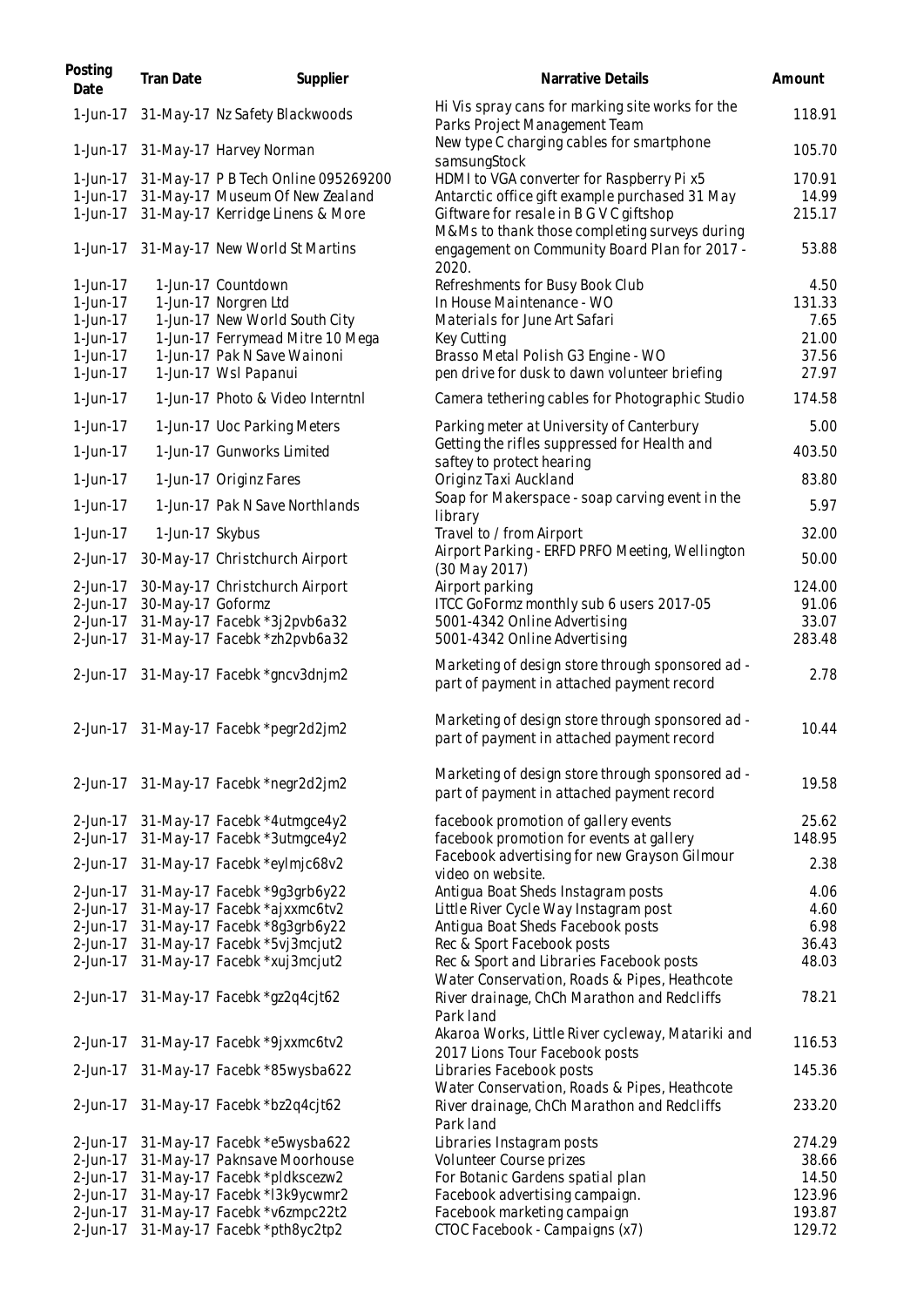| Posting<br>Date | <b>Tran Date</b> | Supplier                           | Narrative Details                                                                     | Amount  |
|-----------------|------------------|------------------------------------|---------------------------------------------------------------------------------------|---------|
| 2-Jun-17        |                  | 31-May-17 Fresh Bites              | Wellington Airport dinner                                                             | 14.80   |
| 2-Jun-17        |                  | 1-Jun-17 Kiwi Cabs                 | Taxi whilst working at MBIE in Wellington.                                            | 43.00   |
| 2-Jun-17        |                  | 1-Jun-17 Green Cabs Ltd            | Taxi whilst working at MBIE in Wellington.                                            | 43.60   |
| 2-Jun-17        | 1-Jun-17 2 Cheap |                                    | Card for library activity                                                             | 4.50    |
| 2-Jun-17        |                  | 1-Jun-17 Workplace Safety Sup      | PPE & Workshop Consumables (2 Invoices                                                | 100.97  |
|                 |                  |                                    | attached)                                                                             |         |
| 2-Jun-17        |                  | 1-Jun-17 Nz Safety Blackwoods      | Hard hat                                                                              | 17.99   |
| 2-Jun-17        |                  | 1-Jun-17 Bunnings - 9476           | Wemo automatic switch                                                                 | 70.92   |
| 2-Jun-17        |                  | 1-Jun-17 Protector Safety Supply   | Gloves for storage                                                                    | 352.57  |
| 2-Jun-17        |                  | 1-Jun-17 Radio Spectrum            | Radio channel annual licence fee                                                      | 276.00  |
| 2-Jun-17        |                  | 1-Jun-17 Radio Spectrum            | Radio channel annual licence fee                                                      | 690.00  |
| 2-Jun-17        |                  | 1-Jun-17 Wilson Parking            | no receipt given at car parking building opposite<br>civic - funding decision meeting | 8.60    |
|                 |                  |                                    | Venue hire for the 2017 Coastal-Burwood                                               |         |
| 2-Jun-17        |                  | 1-Jun-17 Waitikiri Golf Club       | <b>Community Service Awards</b>                                                       | 345.00  |
| 2-Jun-17        |                  | 1-Jun-17 Minit Northlands Mall     | Keys cut for duty officer set                                                         | 19.80   |
| 2-Jun-17        |                  | 1-Jun-17 Assoc Admin Professionals | Professional Membership for the Assoc. of                                             | 190.55  |
|                 |                  |                                    | Administrative Professionals                                                          |         |
| 2-Jun-17        |                  | 1-Jun-17 Corporate Cabs Limit      | Corporate Cab Taxi Fare Auckland                                                      | 75.20   |
| 2-Jun-17        |                  | 1-Jun-17 Mbie Standards Nz         | 3 copies ea of NZS 3910, 3916, 3917                                                   | 1074.56 |
| 2-Jun-17        |                  | 1-Jun-17 Evolution Cycles Limited  | Parts & servicing for Cycle Safe bikes                                                | 178.45  |
| 2-Jun-17        |                  | 1-Jun-17 Ross Galt Lock & Key      | Lucky Line keyback device for Animal                                                  | 59.00   |
|                 |                  |                                    | Management Officer BS                                                                 |         |
| 2-Jun-17        |                  | 1-Jun-17 Smiths Hire               | looking for water line BBQ cable                                                      | 15.00   |
| 2-Jun-17        |                  | 1-Jun-17 Stihl Shop Northwood      | Chain bar oil for chainsaws                                                           | 210.51  |
|                 |                  |                                    | The Lodge - Accommodation for Board Member                                            |         |
| 2-Jun-17        |                  | 1-Jun-17 The Lodge                 | when attending the NZ Community Boards 2017                                           | 121.00  |
|                 |                  |                                    | Conference                                                                            |         |
|                 |                  |                                    | Catering for Spreydon-Cashmere Community                                              |         |
| 2-Jun-17        |                  | 1-Jun-17 Relish Catering           | Board meeting on 19 May 2017                                                          | 172.50  |
| 2-Jun-17        |                  | 2-Jun-17 Laura Fergusson Trust (Ca | Board Catering - 8 May 2017                                                           | 336.58  |
| 2-Jun-17        |                  | 2-Jun-17 Ferrymead Mitre 10 Mega   | Electrical Workshop - Padlock                                                         | 16.98   |
| 2-Jun-17        |                  | 2-Jun-17 Mrc Global (NZ) Ltd       | <b>Workshop Supplies</b>                                                              | 120.41  |
| 2-Jun-17        |                  | 2-Jun-17 Ccc Parking               | Parking for meeting in central city                                                   | 3.60    |
| 2-Jun-17        |                  | 2-Jun-17 Ccc Parking               | Car parking to attend Meeting - Civic                                                 | 6.70    |
| 2-Jun-17        |                  | 2-Jun-17 Ccc Parking               | Parking RMC Finance meeting at Civic                                                  | 8.50    |
| 2-Jun-17        |                  | 2-Jun-17 Armstrong Locksmiths      | 2 keys - St Martins - Fendalton                                                       | 36.00   |
| 2-Jun-17        |                  | 2-Jun-17 Noel Leeming 12           | canon camera for building assessments                                                 | 334.98  |
| 2-Jun-17        |                  | 2-Jun-17 Pak N Save Northlands     | Pak n Sav account                                                                     | 457.41  |
|                 |                  |                                    |                                                                                       |         |
| 2-Jun-17        |                  | 2-Jun-17 Cial Online Parking       | Airport Car Parking - conference                                                      | 66.00   |
| 2-Jun-17        |                  | 2-Jun-17 Twl 178 Barrington        | 3 plastice containers storage bins                                                    | 21.00   |
| 2-Jun-17        |                  | 2-Jun-17 Twl 120 Northlands        | Community Service Awards - frames                                                     | 36.00   |
|                 |                  |                                    | Christchurch photo book to give to Lions tour                                         |         |
| 2-Jun-17        |                  | 2-Jun-17 Canterbury Museum         | management team visiting EQ Memorial on 8<br>June.                                    | 20.00   |
| 2-Jun-17        |                  | 2-Jun-17 Goldpine Christchurch     | timber for new drains on the Bridle Path                                              | 599.47  |
| 2-Jun-17        |                  | 2-Jun-17 Central Innovation        | ITCC ArchiCAD monthly sub 2017-06                                                     | 339.25  |
| 2-Jun-17        |                  | 2-Jun-17 Ccc Art Gallery Car Prk   | Parking at civic offices                                                              | 10.00   |
| 2-Jun-17        |                  | 2-Jun-17 Mitre 10 Beckenham        | HQP Volunteer work day water containers                                               | 38.55   |
| 2-Jun-17        |                  | 2-Jun-17 New World Halswell        | HQP Volunteer food planting day 3/6/17                                                | 71.87   |
|                 |                  |                                    | Taxi into CBD from WGTN airport for carpooling                                        |         |
| 2-Jun-17        |                  | 2-Jun-17 Wgtn Combined Taxis       | workshop                                                                              | 34.20   |
| $6$ -Jun-17     |                  | 1-Jun-17 Whitcoulls Riccarton 50   | Sticks and straws for holiday activity                                                | 4.98    |
| $6$ -Jun-17     |                  | 1-Jun-17 Fulcrumapp.Com            | Supply of data capture tool CWW assets                                                | 289.88  |
|                 |                  |                                    | Props for use in joint LIU Parks unit Hungry                                          |         |
| $6$ -Jun-17     |                  | 1-Jun-17 Www.Aliexpress.Com        | Caterpillar public programme Kidsfest                                                 | 8.03    |
|                 |                  |                                    | Props for use in joint LIU and Parks unit Hungry                                      |         |
| $6$ -Jun-17     |                  | 1-Jun-17 Www.Aliexpress.Com        | Caterpillar kidsfest public programme                                                 | 13.27   |
|                 |                  |                                    | Props for use in joint LIU and Parks Unit Hungry                                      |         |
| $6$ -Jun-17     |                  | 1-Jun-17 Www.Aliexpress.Com        | caterpillar joint Kidsfest public programme                                           | 70.26   |
|                 |                  |                                    | Props for Hungry Caterpillar joint public                                             |         |
| $6$ -Jun-17     |                  | 1-Jun-17 Www.Aliexpress.Com        |                                                                                       | 94.96   |
|                 |                  |                                    | programme - LIU and Parks Unit for kids fest                                          |         |
|                 |                  |                                    | receipt in US                                                                         |         |
| 6-Jun-17        |                  | 1-Jun-17 Dnh*godaddy.Com Nzd       | ITTI seasonofcycling 1 year SSL                                                       | 120.74  |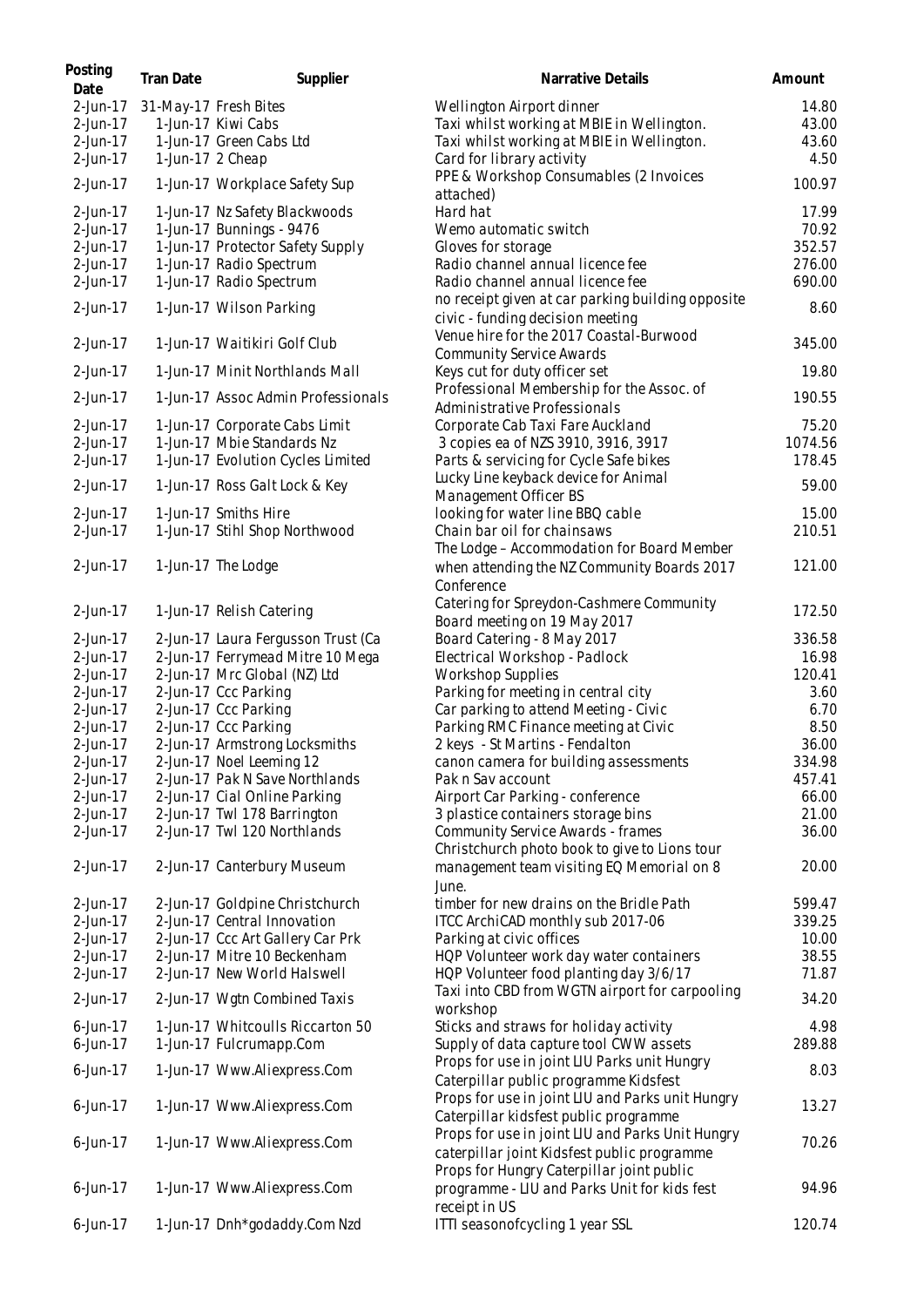| Posting<br>Date            | <b>Tran Date</b> | Supplier                                                          | Narrative Details                                                                             | Amount          |
|----------------------------|------------------|-------------------------------------------------------------------|-----------------------------------------------------------------------------------------------|-----------------|
| $6$ -Jun-17                |                  | 1-Jun-17 Hms Airport Terminal                                     | CH Airport Coffee at airport                                                                  | 10.25           |
| $6$ -Jun-17                |                  | 1-Jun-17 Christchurch Airport                                     | CH Airport Parking                                                                            | 25.00           |
| $6$ -Jun-17                |                  | 1-Jun-17 Christchurch Airport                                     | Christchurch Airport Parking                                                                  | 25.00           |
| $6$ -Jun-17                |                  | 1-Jun-17 Allsysservices Com                                       | Credit Voucher (INR 30734.50) Allsysservices Com                                              | $-691.75$       |
| $6$ -Jun-17                |                  | 2-Jun-17 Createsend.Com Ema                                       | 5308-4160 EDM Event Survey                                                                    | 10.42           |
| $6$ -Jun-17<br>$6$ -Jun-17 |                  | 2-Jun-17 Createsend.Com Ema<br>2-Jun-17 Gooses Screen Design 2007 | 5001-4312 EDM Event Info<br>Uniforms for Pioneer Duty Team                                    | 17.01<br>251.85 |
|                            |                  |                                                                   | Uniforms for Duty & Fitness Coordinators +                                                    |                 |
| $6$ -Jun-17                |                  | 2-Jun-17 Gooses Screen Design 2007                                | Activities Leader                                                                             | 344.54          |
| $6$ -Jun-17                |                  | 2-Jun-17 Christchurch Airport                                     | Accidental Personal Use - Repaid 06/06/17<br>Monthly subscription for Antarctic-office.org.nz | 25.00           |
| $6$ -Jun-17                |                  | 2-Jun-17 Google*svcsapps Antarc                                   | mail                                                                                          | 62.38           |
| 6-Jun-17                   |                  | 2-Jun-17 Facebk *zlr7wcntv2                                       | 2017 British & Irish Lions Facebook post                                                      | 7.34            |
| $6$ -Jun-17<br>$6$ -Jun-17 |                  | 2-Jun-17 Facebk *dwaknc2lt2<br>2-Jun-17 Createsend.Com Ema        | Kidfest More FM lantern Festival Facebook post                                                | 9.11<br>83.98   |
|                            |                  |                                                                   | Newsline 2 June<br>Bridget Riley post opening dinner with Riley                               |                 |
| $6$ -Jun-17                |                  | 2-Jun-17 Bambozzle                                                | assistants and donors                                                                         | 888.00          |
| $6$ -Jun-17                |                  | 2-Jun-17 French Bakery Limited                                    | Linwood Central Heathcote Community Board                                                     | 49.20           |
|                            |                  |                                                                   | meeting catering 29 May 2017                                                                  |                 |
| $6$ -Jun-17                |                  | 2-Jun-17 Yogaglo.Com                                              | Yogaglo training tool for tutors.                                                             | 26.08           |
| $6$ -Jun-17<br>$6$ -Jun-17 |                  | 2-Jun-17 Banfields Of Beckenham<br>2-Jun-17 Bunnings - 9482       | HQP volunteer planting day bbq 03/06/2017<br>2 bags coldmix - for road repairs                | 60.00<br>87.50  |
|                            |                  |                                                                   | Parking cost at CHCH airport for travel to WGTN -                                             |                 |
| $6$ -Jun-17                |                  | 2-Jun-17 Christchurch Airport                                     | carpooling workshop                                                                           | 25.00           |
| $6$ -Jun-17                |                  | 2-Jun-17 Officemax                                                | Work Diary, Postie Notes & 3mm clips                                                          | 16.77           |
| $6$ -Jun-17                |                  | 2-Jun-17 Viscopy Limited                                          | Online digital copyright use for: Andy Warhol,<br>Mao Tse Tung on line collection             | 213.79          |
| $6$ -Jun-17                |                  | 2-Jun-17 Abebooks.Com                                             | Library book for rare book collection                                                         | 535.81          |
| $6$ -Jun-17                | 3-Jun-17 A 2 Z   |                                                                   | Tealight candles for VC shop stock                                                            | 16.50           |
| $6$ -Jun-17                |                  | 3-Jun-17 Whitcoulls Riccarton 50                                  | White tags for cushion barcodes for VC shop                                                   | 59.96           |
| $6$ -Jun-17                |                  | 3-Jun-17 Bunnings - 9482                                          | Hardware                                                                                      | 26.85           |
| $6$ -Jun-17                |                  | 3-Jun-17 Twl 175 South City                                       | Linwood Central Heathcote Community Service<br>Awards 2017 catering equipment                 | 48.00           |
|                            |                  |                                                                   | indoor plants to provide a space behind staff on                                              |                 |
| $6$ -Jun-17                |                  | 3-Jun-17 Bunnings - 9482                                          | front desk to encourage customers to approach                                                 | 169.75          |
|                            |                  |                                                                   | them from the front and not behind                                                            |                 |
| 6-Jun-17                   |                  | 3-Jun-17 Pakn Save Rangiora                                       | Biscuits for 'reading together' literacy programme                                            | 7.07            |
|                            |                  |                                                                   | final session - run by Northcote Primary                                                      |                 |
| $6$ -Jun-17                |                  | 3-Jun-17 Abebooks.Com                                             | Library book for rare book collection                                                         | 731.83          |
| 6-Jun-17                   |                  | 4-Jun-17 Omni Tech Northland                                      | Samsung cell phone cover                                                                      | 32.00           |
| $6$ -Jun-17                |                  | 4-Jun-17 Spotify P028fb8137                                       | monthly fee for gallery spotify account                                                       | 14.99           |
| $6$ -Jun-17                |                  | 4-Jun-17 Ecocentral Ltd                                           | Refuse                                                                                        | 260.28          |
| $6$ -Jun-17                |                  | 4-Jun-17 Ecocentral Ltd                                           | dump fees                                                                                     | 14.46           |
| $6$ -Jun-17                |                  | 4-Jun-17 Formassembly.Com                                         | ITCC FormAssembly monthly sub 2017-05<br>Lunch for Marathon MEOC 2017                         | 378.23          |
| $6$ -Jun-17<br>$6$ -Jun-17 |                  | 4-Jun-17 Hell Pizza Sydenham<br>5-Jun-17 Createsend.Com Ema       | 5308-4160 EDM Event Survey                                                                    | 229.00<br>13.42 |
|                            |                  |                                                                   | Morning Tea refreshments for Planning &                                                       |                 |
| $6$ -Jun-17                |                  | 5-Jun-17 Countdown                                                | Training Day for C&C HO and TL (45 staff)                                                     | 23.76           |
| $6$ -Jun-17                |                  | 5-Jun-17 Paper Plus Barringtons                                   | Linwood Central Heathcote Community Service                                                   | 12.99           |
|                            |                  |                                                                   | Awards 2017 Cards                                                                             |                 |
| $6$ -Jun-17                |                  | 6-Jun-17 Whitestone Cheese Co                                     | Catering for Kushana Bush exhibition<br>preview/opening.                                      | 202.39          |
| $6$ -Jun-17                |                  | 6-Jun-17 Chch City Council Civic                                  | special licence for the mix on the 5th of July                                                | 207.00          |
| $6$ -Jun-17                |                  | 6-Jun-17 Hornby Vet Centre 2011                                   | Vet bill for injured Yellow-eyed Penguin                                                      | 363.47          |
| $6$ -Jun-17                |                  | 6-Jun-17 Twl 123 Eastgate                                         | Bins for transporting all Matariki event supplies<br>and tarps and ponchos for art tables     | 105.50          |
| $6$ -Jun-17                | 6-Jun-17         | Payment - Personal - Payment -                                    | Repayment - Accidental Personal Use 02/06/17                                                  | $-25.00$        |
|                            |                  | Thank You                                                         |                                                                                               |                 |
| $6$ -Jun-17                | 6-Jun-17         | Credit Adjustment - Rev<br>Replacement Fee                        | Credit Adjustment Rev Replacement Fee                                                         | $-10.00$        |
| $6$ -Jun-17                |                  | 6-Jun-17 Fresh Choice Parklands                                   | staff room expenses - coffee, sugar, tea, milk,<br>cleaning cloths, detergent                 | 68.21           |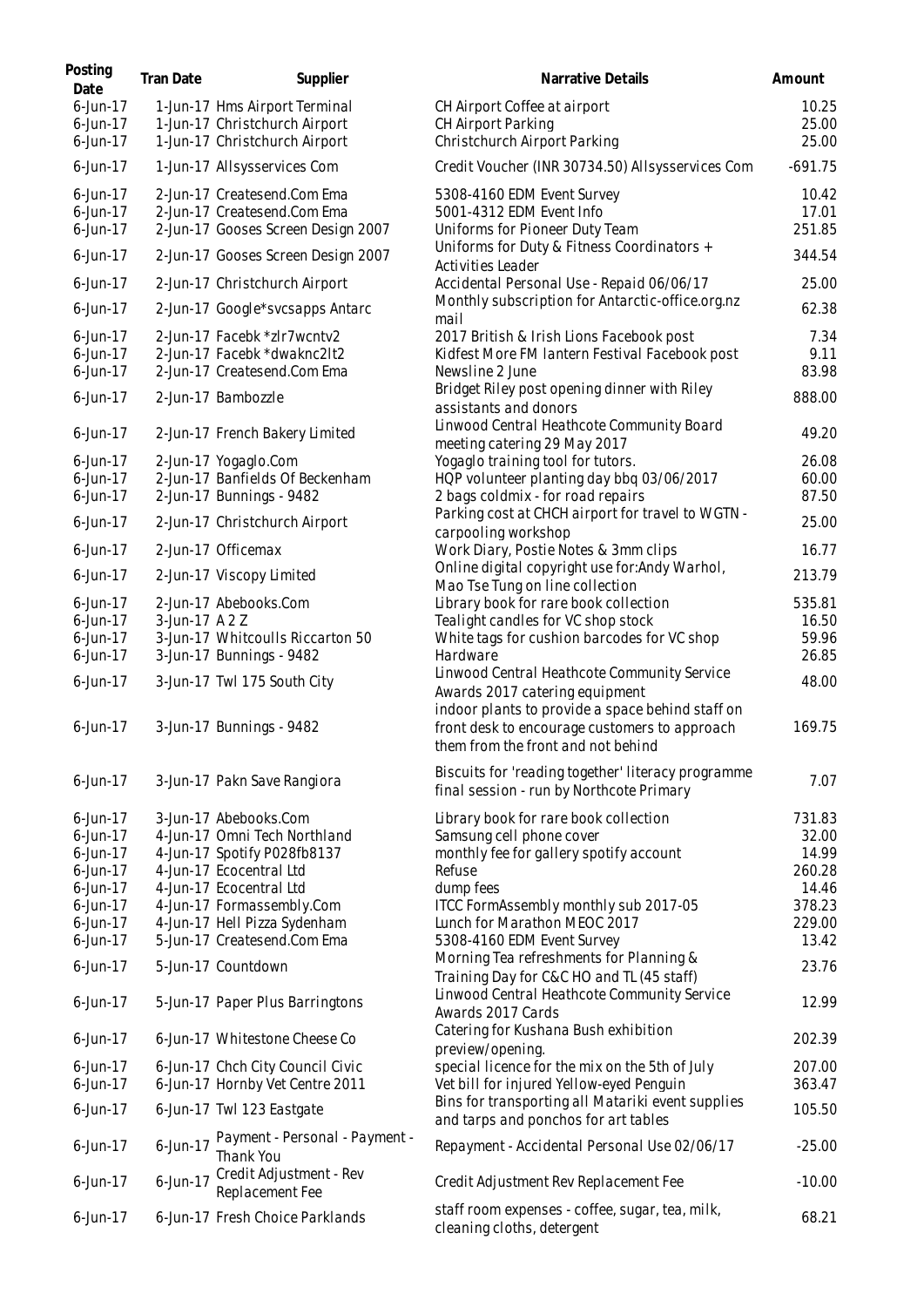| Posting<br>Date            | <b>Tran Date</b>  | Supplier                                                       | Narrative Details                                                                            | Amount           |
|----------------------------|-------------------|----------------------------------------------------------------|----------------------------------------------------------------------------------------------|------------------|
| $6$ -Jun-17<br>$6$ -Jun-17 |                   | 6-Jun-17 Mitre 10 Mega Papanui<br>6-Jun-17 Countdown           | nursery maintenance supplies<br>Milk for BLFP tearoom                                        | 104.86<br>9.03   |
| $6$ -Jun-17                | 6-Jun-17 Nzc Taxi |                                                                | Super Shuttle from Auckland Airport to the Grand<br>Millennium Hotel                         | 46.00            |
| 6-Jun-17<br>$6$ -Jun-17    |                   | 6-Jun-17 Ccc Parking<br>6-Jun-17 Four Square Akaroa            | Parking - CCG Clients event<br>tea, coffee, milk, cleaning products etc                      | 3.60<br>96.09    |
| $6$ -Jun-17                |                   | 6-Jun-17 Laura Fergusson Trust (Ca                             | Leadership Day Catering Expenses - split into two<br>payments                                | 486.87           |
| $6$ -Jun-17                |                   | 6-Jun-17 Laura Fergusson Trust (Ca                             | Leadership Day Catering Expenses - split into two<br>payments                                | 900.00           |
| $6$ -Jun-17                |                   | 6-Jun-17 Countdown                                             | Healthy food options for health lunchtime<br>session                                         | 80.29            |
| $6$ -Jun-17<br>$6$ -Jun-17 |                   | 6-Jun-17 Repco Sydenham 67<br>6-Jun-17 Ccc Art Gallery Car Prk | greae gun fuel containers<br><b>CCC Parking</b>                                              | 266.28<br>2.00   |
| 6-Jun-17                   |                   | 6-Jun-17 New World Halswell                                    | Flowers and card for Community Board to present<br>at its meeting on 6 June 2017             | 45.98            |
| 7-Jun-17<br>7-Jun-17       |                   | 5-Jun-17 Nhbs Ltd<br>5-Jun-17 Sq *2englishbirds Pty            | <b>Botanic Gardens library</b><br>Jewellery for resale in B G V C giftshop                   | 147.00<br>869.33 |
| 7-Jun-17                   |                   | 6-Jun-17 Nz Safety Blackwoods                                  | safety glasses, work gloves, hand sanitizer for<br>staff                                     | 86.06            |
| 7-Jun-17                   |                   | 6-Jun-17 Wilson Parking                                        | <b>Wilson Parking</b>                                                                        | 8.60             |
| 7-Jun-17                   |                   | 6-Jun-17 Property Council Of New Z                             | Registration fee to attend a Property Council NZ<br>Seminar called The Infrastructure        | 75.90            |
| 7-Jun-17                   |                   | 6-Jun-17 Property Council Of New Z                             | Registration fee to attend a Property Council NZ<br>Seminar called The Infrastructure        | 75.90            |
| 7-Jun-17                   |                   | 6-Jun-17 Akaroa Auto Centre Ltd                                | Trailer WOF x 2 and Repair of Trailer so as to be<br>able to be WOF                          | 503.50           |
| 7-Jun-17                   |                   | 6-Jun-17 Rms Shopfittings (Ch                                  | slat wall hooks for community art exhibitions in<br>the library                              | 50.49            |
| 7-Jun-17                   |                   | 6-Jun-17 Kmart - Shirley                                       | New mugs and glasses for Redwood staffroom,<br>replacing old chipped and stained collection. | 29.00            |
| 7-Jun-17                   |                   | 6-Jun-17 Bunnings - 9476                                       | Terracotta pots for alpine house                                                             | 52.32            |
| 7-Jun-17                   |                   | 6-Jun-17 Laura Fergusson Trust (Ca                             | Catering for Papanui-Innes Community Board<br>meeting held on 26 May 2017 in the Boardroom   | 156.41           |
| 7-Jun-17                   |                   | 6-Jun-17 Laura Fergusson Trust (Ca                             | Catering for Papanui-Innes Community Board<br>"Styx Source to Sea" Bus Trip                  | 364.97           |
| 7-Jun-17                   |                   | 6-Jun-17 Macpac Limited                                        | wet weather gear events                                                                      | 269.98           |
| 7-Jun-17                   |                   | 6-Jun-17 Couplands Bakeries                                    | Catering for Spreydon-Cashmere Community<br>Board meeting on 6 June 2017                     | 13.99            |
| 7-Jun-17                   |                   | 6-Jun-17 French Bakery Limited                                 | Catering for Spreydon-Cashmere Community<br>Board meeting on 24 February 2017                | 62.00            |
| 7-Jun-17                   |                   | 6-Jun-17 Parsley And Sage                                      | Catering for Spreydon-Cashmere Community<br>Board meeting on 6 June 2017                     | 121.21           |
| 7-Jun-17<br>7-Jun-17       |                   | 7-Jun-17 Hrinz Inc<br>7-Jun-17 Hrinz Inc                       | ER workshop 28 June<br>ER workshop 28 June                                                   | 23.00<br>23.00   |
| 7-Jun-17                   |                   | 7-Jun-17 Green Cabs Limited                                    | Taxi whilst working at MBIE in Wellington.                                                   | 36.60            |
| 7-Jun-17                   |                   | 7-Jun-17 Gold Band Taxis                                       | Taxi whilst working at MBIE in Wellington.                                                   | 39.10            |
| 7-Jun-17                   |                   | 7-Jun-17 New World Fendalton                                   | Volunteer Expenses Walk N Talk Fendalton                                                     | 6.49             |
| 7-Jun-17                   |                   | 7-Jun-17 Armstrong Locksmiths                                  | Key for CCL HVAC crew<br>Wrapping paper and ribbon for the presents for                      | 21.90            |
| 7-Jun-17                   |                   | 7-Jun-17 Paper Plus New Brighton                               | the Coastal-Burwood Community service awards<br>2017                                         | 34.50            |
| 7-Jun-17                   |                   | 7-Jun-17 Countdown                                             | Milk for staffroom                                                                           | 13.48            |
| 7-Jun-17<br>7-Jun-17       |                   | 7-Jun-17 Placemakers Riccarton<br>7-Jun-17 Copyprint Ltd       | pine battening for CH racks<br>Printing of mock up for Community Board Plans                 | 158.46<br>34.50  |
|                            |                   |                                                                | template                                                                                     |                  |
| 7-Jun-17<br>7-Jun-17       |                   | 7-Jun-17 Goldpine Christchurch<br>7-Jun-17 Mitre 10 Beckenham  | timber for new boardwalk on capt thomas track                                                | 487.22<br>159.96 |
| 7-Jun-17                   |                   | 7-Jun-17 Noel Leeming 1w                                       | Rodent poison for Cavendish<br>VGA / lightning adapters for NB                               | 135.98           |
| 7-Jun-17                   |                   | 7-Jun-17 Countdown                                             | Milk for resale in the shop                                                                  | 19.90            |
| 7-Jun-17                   |                   | 7-Jun-17 Pakn Save Rangiora                                    | Grocery items for resale in the shop                                                         | 62.63            |
| 7-Jun-17                   |                   | 7-Jun-17 Countdown                                             | Cards for Queen's Birthday Honours recipients (3)                                            | 20.48            |
| 8-Jun-17                   |                   | 6-Jun-17 Facebk *lyb5dcwut2                                    | Christchurch City Marathon Facebook posts                                                    | 330.26           |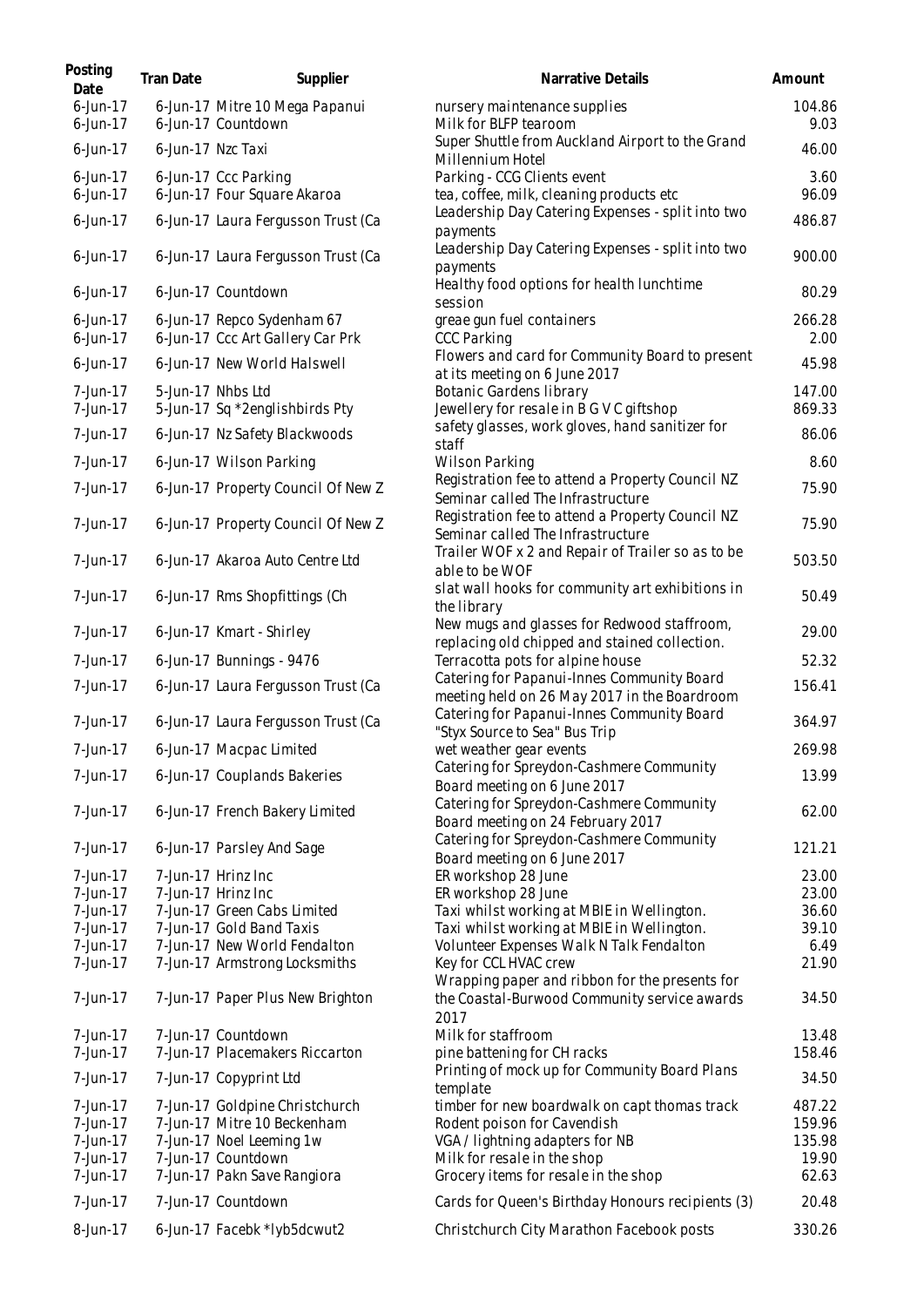| Posting<br>Date      | <b>Tran Date</b> | Supplier                                                            | Narrative Details                                                                              | Amount            |
|----------------------|------------------|---------------------------------------------------------------------|------------------------------------------------------------------------------------------------|-------------------|
| 8-Jun-17             |                  | 6-Jun-17 Fulcrumapp.Com                                             | monthly subscription to app for Urban Rangers<br>for supplies calucation                       | 71.76             |
| 8-Jun-17<br>8-Jun-17 |                  | 6-Jun-17 Pastperfect Software<br>6-Jun-17 Skr*abebooks.Co 4xlmfk    | annual subscription to Past Perfect<br>Library book for rare book collection                   | 619.98<br>673.79  |
| 8-Jun-17             |                  | 7-Jun-17 Wilson Parking                                             | <b>CCC Parking</b>                                                                             | 6.60              |
| 8-Jun-17             |                  | 7-Jun-17 Kleenwash Supplies                                         | Items required for cleaning.                                                                   | 202.65            |
| 8-Jun-17             |                  | 7-Jun-17 Createsend.Com Ema                                         | 5001-4312 EDM Event Info                                                                       | 10.18             |
| 8-Jun-17             |                  | 7-Jun-17 Juniper Restaurant                                         | Dinner whilst working at MBIE in Wellington                                                    | 36.00             |
| 8-Jun-17             |                  | 7-Jun-17 Hcd Flow - Chch                                            | fittings for new water pumps                                                                   | 537.90            |
| 8-Jun-17<br>8-Jun-17 |                  | 7-Jun-17 Bridon New Zealand - Chch<br>7-Jun-17 Stihl Shop Northwood | floats, rope, crimps, crimping pliers, split links<br>two water pumps replants (replace stolen | 964.99<br>1138.50 |
|                      |                  |                                                                     | pumps)                                                                                         |                   |
| 8-Jun-17             |                  | 7-Jun-17 Bunnings - 9476                                            | angle bracket for BG seat repairs                                                              | 13.20             |
| 8-Jun-17             |                  | 7-Jun-17 Hirepool Ltd Hb                                            | hire water blaster to clean Heli pad & BG seats                                                | 235.00            |
| 8-Jun-17             |                  | 7-Jun-17 Storage Box-Tower Junctio                                  | Storage Containers - New Shed                                                                  | 712.28            |
| 8-Jun-17             |                  | 7-Jun-17 Ca Anz Annual Billing                                      | Subscription Chartered Accountants Australia<br>and New Zealand                                | 743.00            |
| 8-Jun-17             |                  | 7-Jun-17 Resene Paints                                              | Paint for The Antarctic Office - test pot                                                      | 5.00              |
| 8-Jun-17             |                  | 7-Jun-17 Resene Paints                                              | Test pot paints for The Antarctic Office                                                       | 18.00             |
|                      |                  |                                                                     | Aquakneadit tile and gap filler for fixing leisure                                             |                   |
| 8-Jun-17             |                  | 7-Jun-17 Bunnings - 9476                                            | pool expansion joints                                                                          | 448.72            |
| 8-Jun-17             |                  | 7-Jun-17 Createsend.Com Ema                                         | Lancaster Park deconstruction news - June 2017                                                 | 8.07              |
| 8-Jun-17             |                  | 7-Jun-17 Createsend.Com Ema                                         | Friends of the Art Gallery email                                                               | 9.73              |
| 8-Jun-17             |                  | 7-Jun-17 Createsend.Com Ema                                         | RSU Fitness Newsletter 7 June 2017                                                             | 91.35             |
| 8-Jun-17             |                  | 7-Jun-17 Westfield Gift Voucher                                     | 2 x \$100 Westfield gift cards                                                                 | 200.00            |
| 8-Jun-17             |                  | 7-Jun-17 New Brighton Florist                                       | Flowers for the recipients of the 2017 Coastal-<br><b>Burwood Community Service Awards</b>     | 240.00            |
| 8-Jun-17             |                  | 7-Jun-17 Bunnings - 9482                                            | large hose clamps                                                                              | 18.76             |
| 8-Jun-17             |                  | 7-Jun-17 Eeny Meeny                                                 | Clay for library holiday programme                                                             | 102.66            |
| 8-Jun-17             |                  | 7-Jun-17 Wilson Parking                                             | CCC - Parking                                                                                  | 4.60              |
| 8-Jun-17             |                  | 7-Jun-17 Vulcan Steel Limited                                       | steel mesh for CH rack                                                                         | 655.50            |
| 8-Jun-17             |                  | 7-Jun-17 New World St Martins                                       | Lunchtime nutrition health session                                                             | 157.88            |
| 8-Jun-17             |                  | 7-Jun-17 Kevin Daly Mowers Ltd                                      | Lawnmower - central city                                                                       | 895.00            |
| 8-Jun-17             |                  | 7-Jun-17 Bunnings - 9476                                            | longer screws for Pioneer roof vents                                                           | 12.11             |
| 8-Jun-17             |                  | 7-Jun-17 Go-Bus Transport                                           | Bus Hire for Papanui-Innes Community Board Styx                                                | 323.00            |
|                      |                  |                                                                     | River "Source to Sea" Bus Trip                                                                 |                   |
| 8-Jun-17             |                  | 7-Jun-17 M J Shardlow & Colid                                       | Floor Tape - Rams Games                                                                        | 136.62            |
| 8-Jun-17             |                  | 7-Jun-17 Bunnings - 9482                                            | minor pot hole rep[airs                                                                        | 127.30            |
| 8-Jun-17             |                  | 8-Jun-17 Twl 178 Barrington                                         | Gold Coins for Busy Book Club (Warehouse                                                       | 4.58              |
|                      |                  |                                                                     | receipt missing)                                                                               |                   |
| 8-Jun-17             |                  | 8-Jun-17 Eventfinda Ltd                                             | Ticket to attend Auckland Art Gallery Late night                                               | 33.00             |
| 8-Jun-17             |                  |                                                                     | event on behalf of Chch Art Gallery                                                            |                   |
| 8-Jun-17             |                  | 8-Jun-17 Fairfax Media (Ps)                                         | Press account for May deliverys                                                                | 269.18            |
| 8-Jun-17             |                  | 8-Jun-17 New World Fendalton                                        | Afternoon tea for retirement<br>Swim Education equipment                                       | 65.38<br>107.88   |
|                      |                  | 8-Jun-17 Allergy Pharmacy Ltd                                       | Gifts for the 2017 recipients of the Coastal-                                                  |                   |
| 8-Jun-17             |                  | 8-Jun-17 Countdown                                                  | <b>Burwood Community Service Awards</b>                                                        | 252.00            |
| 8-Jun-17             |                  | 8-Jun-17 Ccc Parking                                                | Parking for meeting                                                                            | 6.70              |
| 8-Jun-17             |                  | 8-Jun-17 Nzc Taxi                                                   | Super Shuttle from hotel to Auckland airport                                                   | 46.00             |
| 8-Jun-17             |                  | 8-Jun-17 Countdown                                                  | skewers for children's afterschool activity                                                    | 4.99              |
| 8-Jun-17             |                  | 8-Jun-17 New World South City                                       | Morning tea supplies                                                                           | 45.82             |
| 8-Jun-17             |                  | 8-Jun-17 Repco Sydenham 67                                          | fuel containers                                                                                | 53.98             |
| 8-Jun-17             |                  | 8-Jun-17 Pak N Save Northlands                                      | Papanui-Innes Community Board Visit to Te Ora                                                  | 3.18              |
|                      |                  |                                                                     | Hou TKW - 9 June 2017                                                                          |                   |
| 8-Jun-17             |                  | 8-Jun-17 Mighty Ape Limited                                         | Replacement wireless controllers UR                                                            | 139.98            |
| 8-Jun-17             |                  | 8-Jun-17 Mighty Ape Limited                                         | PS4 unit + controllers SU                                                                      | 717.98            |
| 9-Jun-17             |                  | 7-Jun-17 Trumba Corporation                                         | Trumba monthly licence fee                                                                     | 185.35            |
| 9-Jun-17             |                  | 7-Jun-17 Paknsave Moorhouse                                         | Milk for Carlyle St staff room                                                                 | 5.50              |
| 9-Jun-17             |                  | 7-Jun-17 Pmi - Membership                                           | PMI Membership Renewal                                                                         | 269.58            |
| 9-Jun-17             |                  | 7-Jun-17 Www.Aliexpress.Com                                         | batteries for programmes - Makerspaces                                                         | 14.11             |
| 9-Jun-17             |                  | 7-Jun-17 Paypal *itart                                              | Monitor stand for gaming display for Sumner<br>library                                         | 400.00            |
| 9-Jun-17             |                  | 7-Jun-17 Gus*spot Messenger                                         | Gus*spot Messenger Subscription (and fees)                                                     | 27.08             |
| 9-Jun-17             |                  | 7-Jun-17 Www.Aliexpress.Com                                         | Phone cases for Samsung a7 2017 for stock                                                      | 381.90            |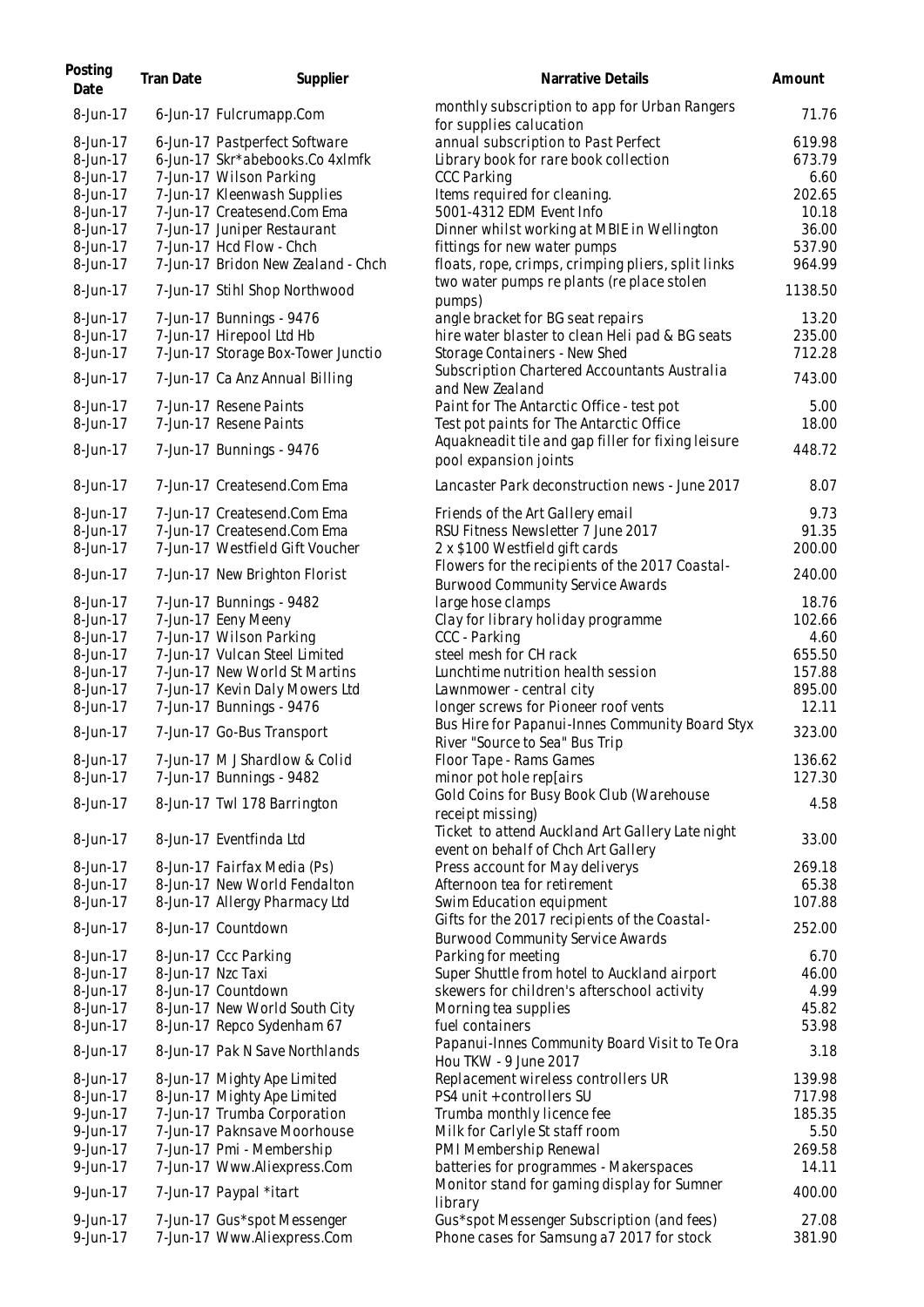| Posting<br>Date      | <b>Tran Date</b> | Supplier                                              | Narrative Details                                                                                       | Amount        |
|----------------------|------------------|-------------------------------------------------------|---------------------------------------------------------------------------------------------------------|---------------|
| 9-Jun-17             |                  | 7-Jun-17 Bookdepository.Com                           | Library book                                                                                            | 39.14         |
| 9-Jun-17             |                  | 7-Jun-17 Sq *2englishbirds Pty                        | Jewellery for resale in B G V C giftshop                                                                | 967.99        |
| 9-Jun-17             |                  | 8-Jun-17 Wilson Parking                               | <b>CCC Parking</b>                                                                                      | 6.60          |
| 9-Jun-17             |                  | 8-Jun-17 Americanos                                   | Breakfast whilst working at MBIE in Wellington                                                          | 21.70         |
| 9-Jun-17             |                  | 8-Jun-17 Green Cabs Ltd                               | Taxi whilst working at MBIE in Wellington.                                                              | 43.10         |
| 9-Jun-17             |                  | 8-Jun-17 Capital Taxis                                | Taxi whilst working at MBIE in Wellington.                                                              | 50.40         |
| 9-Jun-17             |                  | 8-Jun-17 Jenny Burtt Florists Ltd                     | flowers for retirement                                                                                  | 60.00         |
| 9-Jun-17             |                  | 8-Jun-17 Bakermans                                    | Afternoon tea for retirement                                                                            | 77.20         |
| 9-Jun-17             |                  | 8-Jun-17 Paramount Pools & Spas                       | chlorine pills for Peacock fountain                                                                     | 45.00         |
| 9-Jun-17             |                  | 8-Jun-17 Hirepool Ltd Hb                              | Credit Voucher Hirepool Ltd Hb                                                                          | $-85.98$      |
| 9-Jun-17             |                  | 8-Jun-17 Bunnings - 9476                              | irrigation fittings for nursery glasshouses                                                             | 107.37        |
| 9-Jun-17             |                  | 8-Jun-17 Blacks Fasteners Lt                          | Drying Plant Maintenance                                                                                | 6.16          |
| 9-Jun-17             |                  | 8-Jun-17 Blacks Fasteners Lt                          | Drying Plant Maintenance                                                                                | 7.04          |
| 9-Jun-17             |                  | 8-Jun-17 Mobil Aranui                                 | Contractors morning tea shout but forgot the<br>sauce                                                   | 9.98          |
| 9-Jun-17             |                  | 8-Jun-17 Saecowilson - Christch                       | In House Maintenance - WO                                                                               | 48.88         |
| 9-Jun-17             | 8-Jun-17 Ipenz   |                                                       | Cadastral Surveyors Licensing Board Annual<br>License Renewal                                           | 220.00        |
| 9-Jun-17             |                  | 8-Jun-17 St Martins Post Shop                         | Postage - threatened plants                                                                             | 4.00          |
| 9-Jun-17             |                  | 8-Jun-17 Createsend.Com Ema                           | Akaroa Wastewater update                                                                                | 9.15          |
| 9-Jun-17             |                  | 8-Jun-17 Createsend.Com Ema                           | Port Hills Residents update 8 June                                                                      | 15.42         |
|                      |                  |                                                       | Catering for the meeting of the Coastal-Burwood                                                         |               |
| 9-Jun-17             |                  | 8-Jun-17 Relish Catering                              | Community Board on 6 June 2017                                                                          | 141.45        |
| 9-Jun-17             |                  | 8-Jun-17 Hoyts Cinemas (NZ) Ltd                       | Movie Vouchers purchased as gifts to give to the<br>recipients of the 2017 Coastal-Burwood<br>Community | 632.00        |
| 9-Jun-17             |                  | 8-Jun-17 Pulp Kitchen Catering                        | Catering for meeting 25 May                                                                             | 239.20        |
| 9-Jun-17             |                  | 8-Jun-17 New World Bishopdale                         | Papanui-Innes Community Board Meeting held at<br>Papanui Library and Service Centre on 9 June<br>2017   | 90.61         |
| 9-Jun-17             |                  | 8-Jun-17 Dominos Pizza                                | Papanui-Innes Community Board - Visit to Te Ora<br>Hou TKW on 9 June 2017                               | 116.00        |
| 9-Jun-17             |                  | 8-Jun-17 Kmart Online                                 | Purchase of 15 certificate frames for Papanui-<br>Innes Community Service Awards 2017                   | 155.00        |
| 9-Jun-17             |                  | 8-Jun-17 Relish Catering                              | Catering for Chairs and Staff Forum held at<br>Beckenham Service Centre on 2 June 2017                  | 238.05        |
| 9-Jun-17             |                  | 8-Jun-17 Bunnings - 9476                              | cable ties for events                                                                                   | 210.36        |
| 9-Jun-17             |                  | 8-Jun-17 Mitchell Corp N Z Limited                    | Guests flybuys points                                                                                   | 98.07         |
| 9-Jun-17             |                  | 8-Jun-17 Relish Catering                              | Catering provided for externals from Australia                                                          | 198.03        |
|                      |                  |                                                       | who has conducted workshop for CCC staff.                                                               |               |
| 9-Jun-17             |                  | 9-Jun-17 New World South City                         | Catering supplies                                                                                       | 155.89        |
| 9-Jun-17             |                  | 9-Jun-17 Countdown                                    | paper plates for crafts at Lyttelton Library                                                            | 9.95          |
| 9-Jun-17             |                  | 9-Jun-17 Twl 123 Eastgate                             | supplies for crafts and displays Lyttelton                                                              | 28.10         |
| 9-Jun-17             |                  | 9-Jun-17 Wsl Eastgate                                 | supplies for crafts and displays Lyttelton                                                              | 68.52         |
| 9-Jun-17             |                  | 9-Jun-17 Twl 220 Riccarton                            | 5-3-08-4160 Storage boxes for Hosting uniforms                                                          | 40.50         |
| 9-Jun-17             |                  | 9-Jun-17 New World Ferry Road                         | Board catering                                                                                          | 50.35         |
| 9-Jun-17             |                  | 9-Jun-17 New World South City                         | Biscuits for event                                                                                      | 12.76         |
| 9-Jun-17             |                  | 9-Jun-17 Minit NZ Ltd                                 | Keys for old Halswell Library                                                                           | 49.50         |
| 9-Jun-17             |                  | 9-Jun-17 Mister Minit The Palms                       | Keys cut for the New Brighton Regeneration Hub                                                          | 19.80         |
| 9-Jun-17<br>9-Jun-17 |                  | 9-Jun-17 Irrigation Warehouse<br>9-Jun-17 Ccc Parking | Elbows irrigatoin x10 Sect D.<br>Parking for meeting                                                    | 28.90<br>3.60 |
| 9-Jun-17             |                  | 9-Jun-17 Loose Change                                 | Disposable cups and a plastic tray to serve water                                                       | 8.50          |
|                      |                  |                                                       | at the meetings<br>Quiver edu for makerspace kits                                                       | 41.70         |
| 12-Jun-17            |                  | 7-Jun-17 Apple NZ Gcs                                 |                                                                                                         |               |
| 12-Jun-17            |                  | 7-Jun-17 Christchurch Airport                         | Christchurch Airport Parking                                                                            | 25.00         |
| 12-Jun-17            |                  | 8-Jun-17 Gus*spot Messenger                           | GPS location device Port Hills "Spot"<br>ITTI gis.ccc.govt.nz Std SSL cert 3 years for ESRI             | 256.11        |
| 12-Jun-17            |                  | 8-Jun-17 Dnh*godaddy.Com Nzd                          | ArcGIS Geospatial server                                                                                | 181.09        |
| 12-Jun-17            |                  | 8-Jun-17 Dnh*godaddy.Com Nzd                          | ITTI sdi.ccc.govt.nz and opendata.ccc.govt.nz (GIS<br>ITBR) SAN SSL up to 5 and goapps (GoGets ITCC)    | 739.98        |
| 12-Jun-17            |                  | 9-Jun-17 Nz Red Cross                                 | Expired Defib pads needed replacing.                                                                    | 155.25        |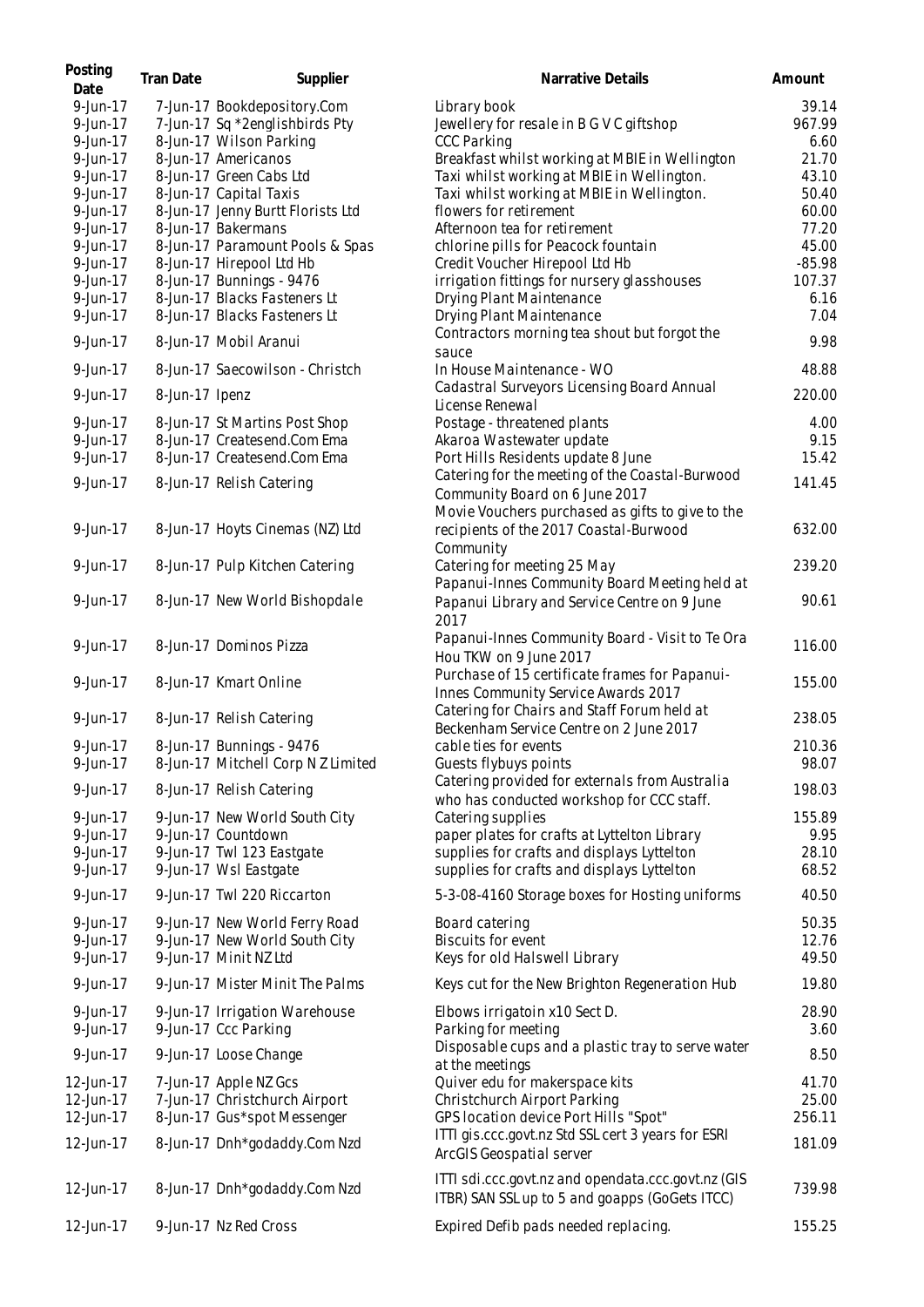| Posting<br>Date | Tran Date     | Supplier                           | Narrative Details                                                                                    | Amount    |
|-----------------|---------------|------------------------------------|------------------------------------------------------------------------------------------------------|-----------|
| 12-Jun-17       |               | 9-Jun-17 Mactang Enterprises       | Taxi whilst working at MBIE in Wellington on 31<br>May 2017                                          | 40.70     |
| 12-Jun-17       |               | 9-Jun-17 Institutepu               | 1 x purchase of Practice Note 12: Useful Life of<br>Infrastructure - email attached                  | 289.22    |
| 12-Jun-17       |               | 9-Jun-17 Mainland Fasterners       | <b>Workshop Consumables</b>                                                                          | 113.74    |
| 12-Jun-17       |               | 9-Jun-17 Hcd Flow - Chch           | In House Maintenance Polymer Plant (Capital)                                                         | 958.60    |
| 12-Jun-17       | 9-Jun-17 Utas |                                    | Credit Voucher (AUD 300.00) Utas for duplicate<br>payment                                            | $-306.09$ |
| 12-Jun-17       |               | 9-Jun-17 Bunnings - 9482           | <b>Tools and Bins</b>                                                                                | 181.34    |
| 12-Jun-17       |               | 9-Jun-17 Createsend.Com Ema        | Sumner Road update                                                                                   | 12.13     |
| 12-Jun-17       |               | 9-Jun-17 Createsend.Com Ema        | QEII Park update - June 2017                                                                         | 16.38     |
| 12-Jun-17       |               | 9-Jun-17 Createsend.Com Ema        | Newsline 9th June                                                                                    | 83.71     |
|                 |               |                                    | Redcliffs Park, ChCh Marathon, Lions Tour,                                                           |           |
| 12-Jun-17       |               | 9-Jun-17 Facebk *nwqw4cjt62        | Hereford St Car Park and Aranui Water Supply<br>station                                              | 139.97    |
|                 |               |                                    | Redcliffs Park, Library, Lions Tour, Fanzone,                                                        |           |
| 12-Jun-17       |               | 9-Jun-17 Facebk *Iwqw4cjt62        | Hereford St Car Park, ChCh Marathon ans Aranui                                                       | 860.34    |
|                 |               |                                    | Water                                                                                                |           |
|                 |               |                                    | Update of the signage - adding in the 2017                                                           |           |
| 12-Jun-17       |               | 9-Jun-17 Clarkson Sign Studio 2006 | recipients of the Coastal-Burwood Community                                                          | 284.05    |
|                 |               |                                    | Service Award                                                                                        |           |
|                 |               |                                    | Coastal-Burwood Community Service Awards -                                                           | 1125.00   |
| 12-Jun-17       |               | 9-Jun-17 Waitikiri Golf Club       | Catering - Thursday 15th June 2017                                                                   |           |
| 12-Jun-17       |               | 9-Jun-17 Fiddlesticks              | Sponsorship discussion with media                                                                    | 78.20     |
| 12-Jun-17       |               | 9-Jun-17 Nz Safety Blackwoods      | replacement safety footwear                                                                          | 141.53    |
| 12-Jun-17       |               | 9-Jun-17 Christchurch Rockshop     | Resoures for children's programmes                                                                   | 561.00    |
| 12-Jun-17       |               | 9-Jun-17 Whitcoulls Thepalms 47    | Playing cards for library card club programme                                                        | 33.96     |
| 12-Jun-17       |               | 9-Jun-17 Computaleta Services      | Film to be used to create a prop for The Hungry<br>Caterpillar trail in Botanic Gardens for Kidsfest | 325.22    |
| 12-Jun-17       |               | 9-Jun-17 Nz Safety Blackwoods      | NZ Blackwoods Team Winter Safety Jackets                                                             | 398.70    |
| 12-Jun-17       |               | 9-Jun-17 Sprout Social             | ITDC SproutSocial 2017-06 monthly sub                                                                | 458.00    |
| 12-Jun-17       |               | 9-Jun-17 Paypal *imprint5          | Hi-vis slap bands for cycling promotions                                                             | 584.02    |
| 12-Jun-17       |               | 9-Jun-17 Oneill Rentals            | truck for moving large lanterns - lantern parade                                                     | 156.05    |
| 12-Jun-17       |               | 9-Jun-17 JA Russell                | 3 Bulbs for stadium lights                                                                           | 368.95    |
| 12-Jun-17       |               | 10-Jun-17 Wgtn Combined Taxis      | Taxi fares to attend Emergency Mngmnt                                                                | 38.00     |
|                 |               |                                    | Conference                                                                                           |           |
| 12-Jun-17       |               | 10-Jun-17 Bunnings - 9482          | Plumbing supplies                                                                                    | 24.94     |
| 12-Jun-17       |               | 10-Jun-17 Bunnings - 9482          | <b>Plumbing Supplies</b>                                                                             | 61.23     |
| 12-Jun-17       |               | 10-Jun-17 Twl 181 Belfast          | Safety Footwear                                                                                      | 118.00    |
| 12-Jun-17       |               | 10-Jun-17 Countdown                | Seniors Eating Well Workshop                                                                         | 21.86     |
| 12-Jun-17       |               | 10-Jun-17 Wsl Riccarton            | Gold color ball pen for ceremonial signing                                                           | 12.99     |
|                 |               |                                    | occasion                                                                                             |           |
| 12-Jun-17       |               | 10-Jun-17 Loose Change             | paper round lampshades to hang from the ceiling<br>in the children's area. 6 green and 1 red         | 15.00     |
| 12-Jun-17       |               | 10-Jun-17 Irrigation Warehouse     | HQP Waterline repair-parts                                                                           | 52.44     |
| 12-Jun-17       |               | 10-Jun-17 Smk*wufoo.Com Charge     | vendor management app                                                                                | 42.60     |
| 12-Jun-17       |               | 11-Jun-17 Dyers Rd Landscape       | mulch for revege plantings at Charlesworth<br>reserve                                                | 44.10     |
| 12-Jun-17       |               | 11-Jun-17 Dyers Rd Landscape       | mulch for revege plantings at Charlesworth                                                           | 49.00     |
|                 |               |                                    | reserve                                                                                              |           |
| 12-Jun-17       |               | 11-Jun-17 Twl 123 Eastgate         | 3x thermos flasks for Cworth, McCormacks & Sth<br>Brighton vol groups, 10 plastic tubs for mulching  | 135.00    |
| 12-Jun-17       |               | 11-Jun-17 Bunnings - 9482          | Plumbing Supplies                                                                                    | 44.34     |
| 12-Jun-17       |               | 11-Jun-17 Cial Online Parking      | ARC Courier Training parking                                                                         | 25.00     |
| 12-Jun-17       |               | 11-Jun-17 Cial Online Parking      | ARC Courier Training parking                                                                         | 50.00     |
| 12-Jun-17       |               | 11-Jun-17 Ecocentral Ltd           | dump fees                                                                                            | 14.46     |
| 12-Jun-17       |               | 11-Jun-17 Countdown                | First aid supplies                                                                                   | 88.59     |
| 12-Jun-17       |               | 11-Jun-17 On The Spot Cashmere     | volunteer morning tea supplies for capt Thomas<br>track crew                                         | 36.76     |
| 12-Jun-17       |               | 12-Jun-17 Bselect - Moorhouse Ave  | repair ute 488 tyre puncture                                                                         | 31.50     |
| 12-Jun-17       |               | 12-Jun-17 Z Moorhouse              | gas bottle refill for path weed control burner                                                       | 143.60    |
| 12-Jun-17       |               | 12-Jun-17 Mrc Global (NZ) Ltd      | <b>Tool For Plant</b>                                                                                | 35.60     |
| 12-Jun-17       |               | 12-Jun-17 Mobil Aranui             | Extra Milk Purchase                                                                                  | 16.46     |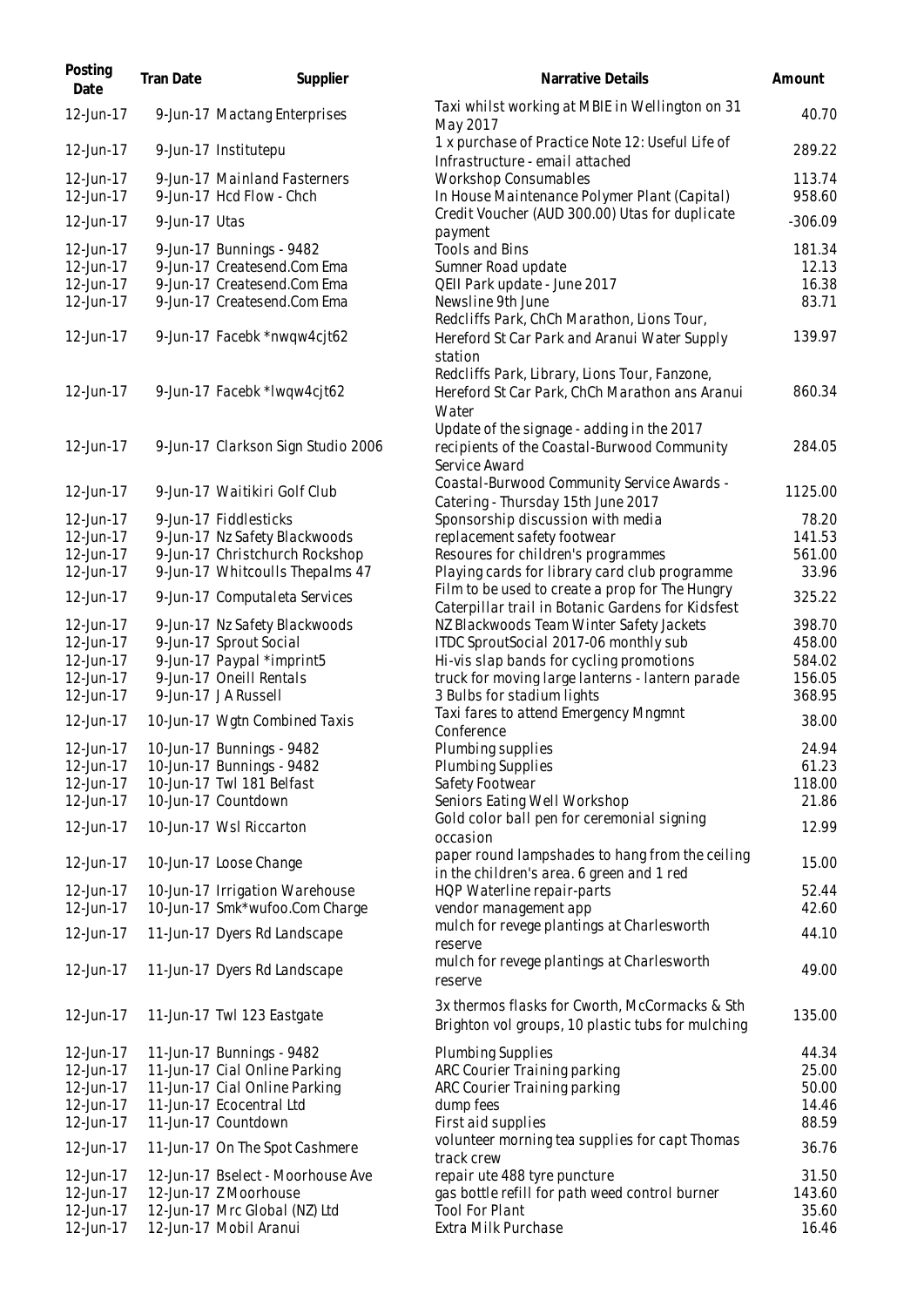| Posting<br>Date        | Tran Date      | Supplier                                            | Narrative Details                                                                      | Amount          |
|------------------------|----------------|-----------------------------------------------------|----------------------------------------------------------------------------------------|-----------------|
| 12-Jun-17              |                | 12-Jun-17 Hydraquip                                 | Repair second broken belt and 2 spare belt drives                                      | 136.85          |
| 12-Jun-17              |                | 12-Jun-17 Countdown                                 | Milk for Port Hills tearoom                                                            | 24.99           |
| 12-Jun-17              |                | 12-Jun-17 Ccc Parking                               | Parking for meeting                                                                    | 5.15            |
| 12-Jun-17              |                | 12-Jun-17 Pak N Save Riccarton                      | Linwood Central Heathcote Community Service                                            | 44.68           |
|                        |                |                                                     | Awards 2017 catering supplies                                                          |                 |
| 12-Jun-17              |                | 12-Jun-17 Briscoes Riccarton                        | Spreydon-Cashmere Community Service Awards<br>2017 Photo frames                        | 54.90           |
| 12-Jun-17              |                | 12-Jun-17 Briscoes Riccarton                        | Linwood Central Heathcote Community Service<br>Awards 2017 Frames                      | 82.35           |
| 12-Jun-17              |                | 12-Jun-17 Twl 120 Northlands                        | <b>Community Service Awards - frames</b>                                               | 108.00          |
| 12-Jun-17              |                | 12-Jun-17 Placemakers Riccarton                     | pine battening for CH racks                                                            | 214.03          |
| 12-Jun-17              |                | 12-Jun-17 Caltex Redwood                            | Milk for Redwood Library Staffroom                                                     | 6.00            |
| 12-Jun-17              |                | 12-Jun-17 Freshchoice Barrington                    | SP Milk card                                                                           | 20.00           |
| 12-Jun-17              |                | 12-Jun-17 Aerial Specialists                        | sky installation costs Lions Fanzone                                                   | 135.00          |
| 12-Jun-17              |                | 12-Jun-17 Countdown                                 | Milk for Carlyle<br>M&Ms to thank those completing surveys during                      | 6.74            |
| 12-Jun-17              |                | 12-Jun-17 Countdown                                 | engagement on Community Board Plan for 2017 -                                          | 13.47           |
|                        |                |                                                     | 2020                                                                                   |                 |
| 13-Jun-17              |                | 10-Jun-17 Christchurch Airport                      | Airport parking - Attend 3 day workshop in<br>Wellington. Receipt lost                 | 100.00          |
| 13-Jun-17              |                | 11-Jun-17 Airpark Canterbury                        | ARC Courier Training parking                                                           | 66.00           |
| 13-Jun-17              |                | 12-Jun-17 Supershuttle/custom                       | Shuttle to Chch Airport before Flight to Auckland                                      | 30.16           |
| 13-Jun-17              |                | 12-Jun-17 Vehicle Testing Nz                        | to go up for Auckland Late Night<br>WOF Plant 521 Flat Deck Ute (Not booked by         | 59.00           |
|                        |                |                                                     | Facilities)                                                                            |                 |
| 13-Jun-17              |                | 12-Jun-17 George Henry & Co Ltd                     | <b>Workshop Consumables</b>                                                            | 232.97          |
| 13-Jun-17              | 12-Jun-17 Utas |                                                     | Pre-payment of meal at conference<br>Corflute                                          | 117.83<br>31.05 |
| 13-Jun-17              |                | 12-Jun-17 The Big Picture                           | Styx forest planting 3xliquid shotgun rabbit                                           |                 |
| 13-Jun-17              |                | 12-Jun-17 Farmlands Co-Operative So                 | repellant                                                                              | 275.70          |
| 13-Jun-17              |                | 12-Jun-17 Prezzy Card                               | Prize for Travel Demand Management Programme                                           | 312.90          |
| 13-Jun-17              |                | 12-Jun-17 Westfield Gift Voucher                    | Linwood Central Heathcote Community Service<br>Awards 2017 gift voucher                | 100.00          |
| 13-Jun-17              |                | 12-Jun-17 Mainland Fasteners Ltd                    | fastenings for CH racks                                                                | 101.43          |
| 13-Jun-17              |                | 12-Jun-17 New World St Martins                      | morning tea supplies for the eastenders track<br>working gang                          | 18.96           |
| 13-Jun-17              |                | 12-Jun-17 Ascent Technology Ltd                     | 2 x Macbook Pro Power Adapters                                                         | 173.14          |
| 13-Jun-17              |                | 12-Jun-17 Kmart - Shirley                           | Toys for new Central LIbrary                                                           | 178.00          |
| 13-Jun-17              |                | 12-Jun-17 Hart Sport Pty Ltd                        | Equipment for new Central Library                                                      | 232.50          |
| 13-Jun-17              |                | 12-Jun-17 Whitcoulls Online                         | Games for new Central Library                                                          | 378.81          |
| 13-Jun-17              |                | 12-Jun-17 Notty Horse Wooden                        | toys for New Central LIbrary                                                           | 665.91          |
| 13-Jun-17              |                | 12-Jun-17 Notty Horse Wooden                        | Toys for the New Central Library                                                       | 665.91          |
| 13-Jun-17              |                | 12-Jun-17 The Sensory Corner                        | Animals for new Central Library                                                        | 789.90          |
| 13-Jun-17<br>13-Jun-17 |                | 13-Jun-17 Parsley And Sage<br>13-Jun-17 Zt Payments | Board Meeting - 12 June 2017<br>taxi from Auckland airport to Rydges hotel in          | 187.28<br>82.70 |
|                        |                |                                                     | central Auckland<br>coldpatch pothole repair mix to repair hard                        |                 |
| 13-Jun-17              |                | 13-Jun-17 Placemakers Riccarton                     | surfaces                                                                               | 172.76          |
| 13-Jun-17              |                | 13-Jun-17 Parsley And Sage                          | Catering for Community Board Meeting<br>Voucher for PK team to buy milk at supermarket | 208.15          |
| 13-Jun-17              |                | 13-Jun-17 Fresh Choice Parklands                    | for their tea room                                                                     | 20.00           |
| 13-Jun-17              |                | 13-Jun-17 Thode Knife & Saw Ltd                     | sharpen blade                                                                          | 55.44           |
| 13-Jun-17              |                | 13-Jun-17 Countdown                                 | Staff farewell                                                                         | 27.70           |
| 13-Jun-17              |                | 13-Jun-17 Placemakers Riccarton                     | swivel castors for bubble wrap dispencer                                               | 167.93          |
| 14-Jun-17              |                | 12-Jun-17 Spotify P02a2658bd                        | 5306-4615 Monthly Music Subscription                                                   | 14.99           |
| 14-Jun-17              |                | 12-Jun-17 Gm Cabs Pty Ltd                           | ARC meeting Sydney<br>dinner for two staff members on training trip to                 | 58.62           |
| 14-Jun-17              |                | 13-Jun-17 Skycity Masu                              | Auckland                                                                               | 98.00           |
| 14-Jun-17              |                | 13-Jun-17 Mbie Bldg & Housing                       | Electrical Registration                                                                | 120.00          |
| 14-Jun-17              |                | 13-Jun-17 Dotmar Engineering Plasti                 | In House Maintenance - WO                                                              | 674.70          |
| 14-Jun-17              |                | 13-Jun-17 Wilson Parking                            | Parking for meeting in central city                                                    | 12.60           |
| 14-Jun-17              |                | 13-Jun-17 Bunnings - 9476                           | Ratchet tie down for ute                                                               | 34.98           |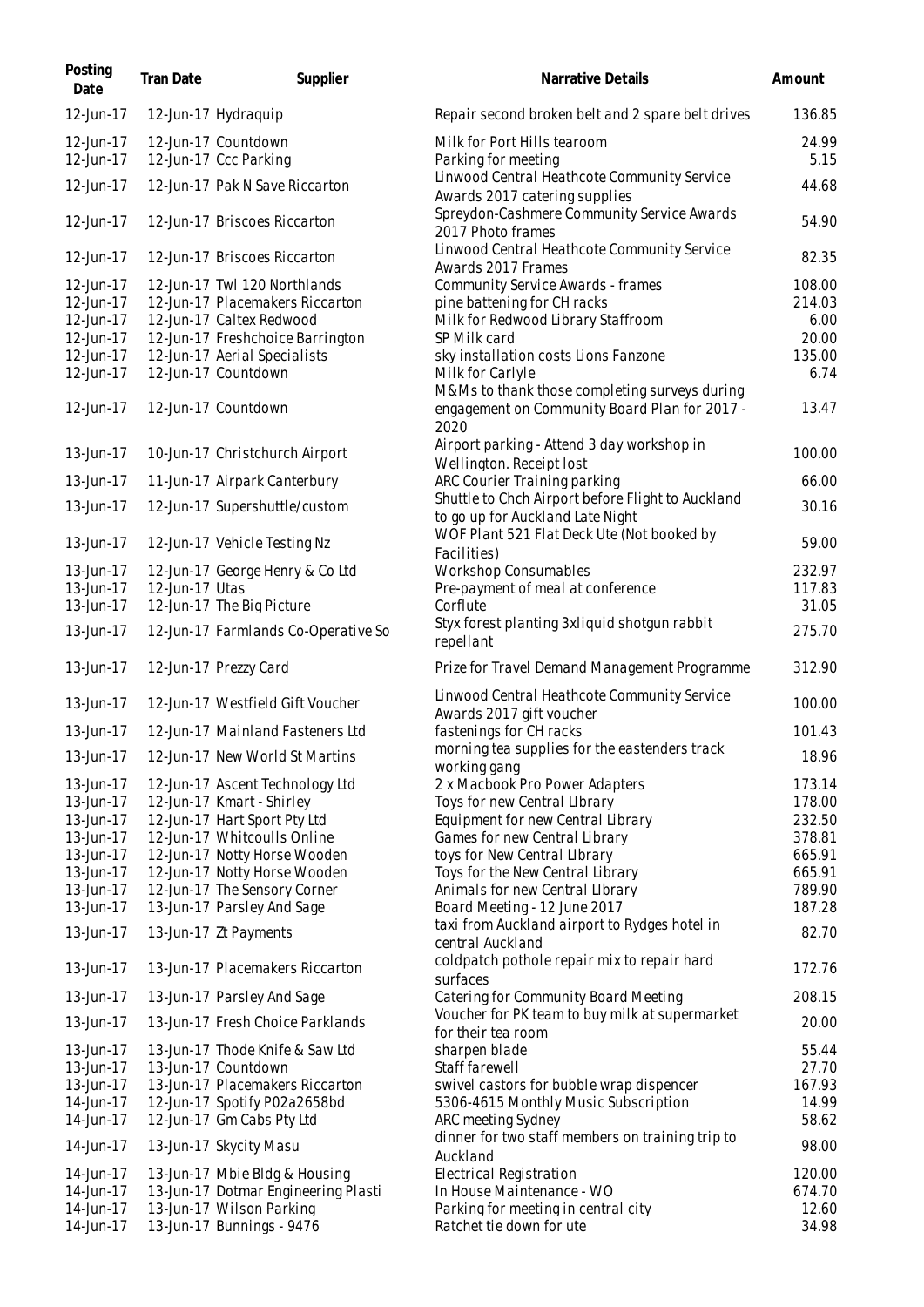| Posting<br>Date | <b>Tran Date</b>  | Supplier                            | Narrative Details                                                                         | Amount  |
|-----------------|-------------------|-------------------------------------|-------------------------------------------------------------------------------------------|---------|
| 14-Jun-17       |                   | 13-Jun-17 Harvey Norman             | New oven for kitchen                                                                      | 1010.00 |
| 14-Jun-17       |                   | 13-Jun-17 Wilson Parking            | NZ Cricket meeting                                                                        | 6.60    |
| 14-Jun-17       |                   | 13-Jun-17 Silver Servic 133100      | ARC meeting Sydney                                                                        | 18.94   |
| 14-Jun-17       |                   | 13-Jun-17 P B Tech Online 095269200 | mobile maker spaces 3x google cardboard<br>handsets 2x ozobot bit                         | 295.38  |
| 14-Jun-17       |                   | 13-Jun-17 New Zealand Planning Inst | Registration fee to attend an NZPI Course called<br>Planning for Maori Values             | 450.00  |
| 14-Jun-17       |                   | 13-Jun-17 New Zealand Planning Inst | Registration fee to attend an NZPI Course called<br>Planning for Maori Values             | 450.00  |
| 14-Jun-17       |                   | 13-Jun-17 Bunnings - 9476           | clear vynal tubing for CH racks                                                           | 34.48   |
| 14-Jun-17       |                   | 13-Jun-17 Mrc Global (NZ) Ltd       | addle fastenings for CH racks                                                             | 239.20  |
| 14-Jun-17       |                   | 13-Jun-17 George Henry & Co Ltd     | tools for new central library                                                             | 964.82  |
| 14-Jun-17       |                   | 13-Jun-17 George Henry & Co Ltd     | tools for new central library                                                             | 999.86  |
| 14-Jun-17       |                   | 13-Jun-17 Christchurch Cleaning Sup | Cleaner for unit vehicles                                                                 | 62.79   |
| 14-Jun-17       |                   | 13-Jun-17 Eb Ict Careers Fair       | University Canterbury ICT Careers Fair - entry fee                                        | 364.54  |
| 14-Jun-17       |                   | 13-Jun-17 Kerridge Linens & More    | Credit Voucher Kerridge Linens & More                                                     | $-4.03$ |
| 14-Jun-17       |                   | 13-Jun-17 Four Corner (NZ)          | Jewellery for resale in B G V C giftshop<br>taxi from Auckland museum back to hotel after | 491.40  |
| 14-Jun-17       |                   | 14-Jun-17 Auckland Co Op Taxis      | meeting                                                                                   | 20.70   |
| 14-Jun-17       |                   | 14-Jun-17 Auckland Co Op Taxis      | taxi from hotel to auckland museum for meeting                                            | 23.30   |
| 14-Jun-17       | 14-Jun-17 Misters |                                     | Breakfast for two staff members on a tip to<br>Auckland for event at Auckland art gallery | 42.10   |
| 14-Jun-17       |                   | 14-Jun-17 Burger Burger Limited     | lunch for two staff members on trip to Auckland<br>for event and meetings.                | 45.50   |
| 14-Jun-17       |                   | 14-Jun-17 Auckland Co Op Taxis      | taxi from Auckland hotel back to Auckland Airport                                         | 71.50   |
| 14-Jun-17       |                   | 14-Jun-17 Ccc Parking               | parking in city for Regenerate CHCH mtg                                                   | 2.50    |
| 14-Jun-17       |                   | 14-Jun-17 Wgtn Combined Taxis       | Taxi whilst working at MBIE in Wellington.                                                | 38.60   |
| 14-Jun-17       |                   | 14-Jun-17 Gold Band Taxis           | Taxi whilst working at MBIE in Wellington.                                                | 40.50   |
| 14-Jun-17       |                   | 14-Jun-17 Z Addington               | gas bottle refill for path weed control burner                                            | 107.70  |
| 14-Jun-17       |                   | 14-Jun-17 Ccc Parking               | Parking for meeting in central city                                                       | 5.15    |
| 14-Jun-17       |                   | 14-Jun-17 Placemakers Riccarton     | 5-0-15-4160 LED wands                                                                     | 32.94   |
| 14-Jun-17       |                   | 14-Jun-17 Life Pharmacy The Palms   | first aid kit purchased for taking to events and<br>community meetings                    | 36.99   |
| 14-Jun-17       |                   | 14-Jun-17 Fairfax Media (Ps)        | The Press                                                                                 | 136.17  |
| 14-Jun-17       |                   | 14-Jun-17 New World Northwood       | Groynes milk 1 x 2lt 6 x 1lt long life                                                    | 15.33   |
| 14-Jun-17       |                   | 14-Jun-17 Cactus Outdoor Limited    | uniform trousers                                                                          | 194.65  |
| 14-Jun-17       |                   | 14-Jun-17 Nature Discoveries        | mobile maker spaces 3x iron filings case 1x<br>prism                                      | 27.96   |
| 14-Jun-17       |                   | 14-Jun-17 Twl 220 Riccarton         | mobile maker spaces 4x toy french knitting<br>machines                                    | 39.98   |
| 14-Jun-17       |                   | 14-Jun-17 Lincraft NZ Limited       | mobile maker spaces pinking shares                                                        | 39.99   |
| 14-Jun-17       |                   | 14-Jun-17 Animates Papanui          | Fish food and oxygen weed                                                                 | 28.75   |
| 14-Jun-17       |                   | 14-Jun-17 Mitre 10 Mega Hornby      | 12 No. tubes of Aqua knead for Jellie Park                                                | 269.88  |
| 14-Jun-17       | 14-Jun-17 Rmla    |                                     | Conference registration for RMLA 21-23<br>September 2017                                  | 1260.00 |
| 14-Jun-17       |                   | 14-Jun-17 Irrigation Warehouse      | HQP Waterline repair-nursery area                                                         | 41.58   |
| 14-Jun-17       |                   | 14-Jun-17 Parkland Products Ltd     | topdresser wiring                                                                         | 138.58  |
| 14-Jun-17       |                   | 14-Jun-17 Sydenham Bakery           | farewell morning tea                                                                      | 29.20   |
| 14-Jun-17       |                   | 14-Jun-17 Countdown                 | Catering supplies for Spreydon-Cashmere<br><b>Community Board</b>                         | 67.90   |
| 14-Jun-17       |                   | 14-Jun-17 Sydenham Bakery           | Catering for Hoon Hay network meeting on 14<br>June 2017                                  | 88.40   |
| 15-Jun-17       |                   | 12-Jun-17 Balloon Art & Gifts       | Children's programming resources                                                          | 99.50   |
| 15-Jun-17       |                   | 13-Jun-17 Parragon Publishing       | Stock for Resale                                                                          | 922.09  |
| 15-Jun-17       |                   | 13-Jun-17 Reliable Cabs             | Taxi trip while at conference in Auckland                                                 | 71.90   |
| 15-Jun-17       |                   | 13-Jun-17 Mistry Trading            | ARC meeting Sydney                                                                        | 12.33   |
| 15-Jun-17       |                   | 13-Jun-17 Gilmore Global Us         | Cad material for Dave Jack training                                                       | 590.28  |
| 15-Jun-17       |                   | 13-Jun-17 Github.Com Bteml          | ITDC github.com Developer yearly - Unlimited                                              | 119.48  |
| 15-Jun-17       |                   | 13-Jun-17 Paknsave Moorhouse        | private repositories annual fee 2017-06-12<br>Boot polish for officers                    | 8.58    |
|                 |                   |                                     |                                                                                           |         |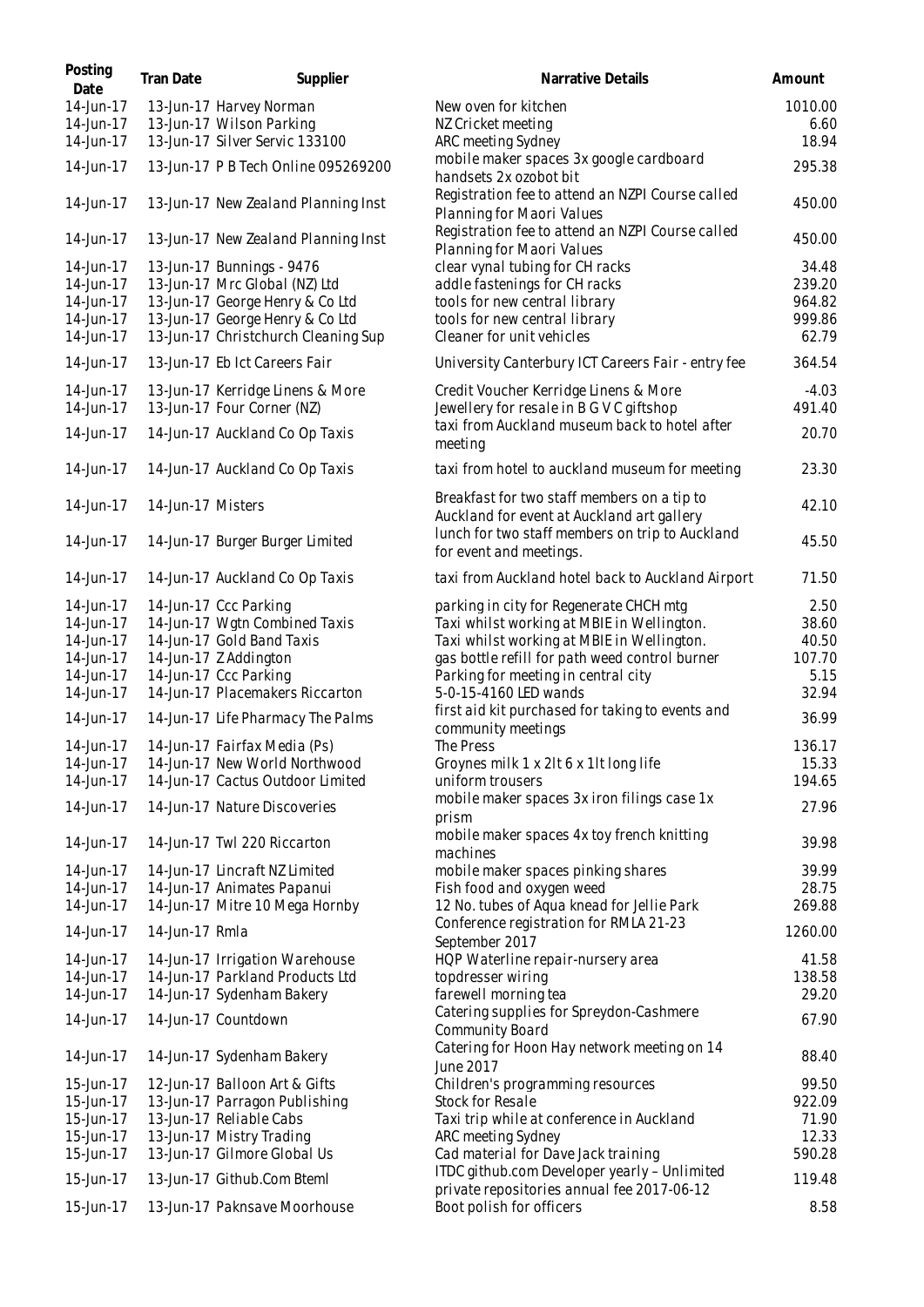| Posting<br>Date                     | <b>Tran Date</b>  | Supplier                                                                                         | Narrative Details                                                                                                                              | Amount                     |
|-------------------------------------|-------------------|--------------------------------------------------------------------------------------------------|------------------------------------------------------------------------------------------------------------------------------------------------|----------------------------|
| 15-Jun-17                           |                   | 13-Jun-17 Www.Aliexpress.Com                                                                     | The touch foil will be used for the monitors for<br>the InfoCube projects.                                                                     | 222.17                     |
| 15-Jun-17<br>15-Jun-17              |                   | 13-Jun-17 Paypal *oxtedresour<br>14-Jun-17 Wilson Parking                                        | Giftware for resale in B G V C giftshop<br><b>Wilson Parking</b>                                                                               | 349.83<br>4.60             |
| 15-Jun-17                           |                   | 14-Jun-17 Supershuttle/custom                                                                    | shuttle from chch airport after trip up to                                                                                                     | 30.16                      |
| 15-Jun-17<br>15-Jun-17<br>15-Jun-17 |                   | 14-Jun-17 Oderings Nurseries<br>14-Jun-17 Nhp Electrical Engin<br>14-Jun-17 Ross Galt Lock & Key | Auckland for Auckland Art Gallery late night<br>plants for Sect A - pine mound<br>Software - Network Purchase (Ben)<br>Master key for Te Hapua | 208.19<br>1488.85<br>16.00 |
| 15-Jun-17                           |                   | 14-Jun-17 S & T Stainless                                                                        | In House Maintenance - WO WO Water supply<br>line to sludge pumps                                                                              | 24.15                      |
| 15-Jun-17                           |                   | 14-Jun-17 S & T Stainless                                                                        | In House Maintenance - WO Water supply line to<br>sludge pumps                                                                                 | 405.95                     |
| 15-Jun-17<br>15-Jun-17              | 14-Jun-17 les Ltd | 14-Jun-17 Workplace Safety Sup                                                                   | H & S Consumables - Standing WO<br>light bulbs                                                                                                 | 916.55<br>469.06           |
| 15-Jun-17                           |                   | 14-Jun-17 Terra Viva Cafe & Deli                                                                 | Relationship building: meal for COMNAP &<br>Antarctic Gateway representatives                                                                  | 78.80                      |
| 15-Jun-17                           |                   | 14-Jun-17 Bunnings - 9476                                                                        | Cable ties and double power adaptors for DO<br>office                                                                                          | 18.90                      |
| 15-Jun-17                           |                   | 14-Jun-17 The Service Company Ltd C                                                              | Laundry detergent                                                                                                                              | 186.66                     |
| 15-Jun-17                           |                   | 14-Jun-17 Road Signs And Traffic                                                                 | Capital Expenditure 2016-2017 - Event Equipment -<br><b>RTL</b>                                                                                | 934.95                     |
| 15-Jun-17                           |                   | 14-Jun-17 Createsend.Com Ema                                                                     | Swimsmart Carpark Reminder                                                                                                                     | 7.32                       |
| 15-Jun-17<br>15-Jun-17              |                   | 14-Jun-17 Createsend.Com Ema<br>14-Jun-17 Createsend.Com Ema                                     | Gymnastics Progression Notification                                                                                                            | 7.92<br>7.92               |
| 15-Jun-17                           |                   | 14-Jun-17 Createsend.Com Ema                                                                     | Gymnastics Rollover Notification<br>Halswell Skate and recreation parks update                                                                 | 11.71                      |
| 15-Jun-17                           |                   | 14-Jun-17 Createsend.Com Ema                                                                     | Swimsmart Customer Membership Email 14 June<br>2017                                                                                            | 23.37                      |
| 15-Jun-17                           |                   | 14-Jun-17 Createsend.Com Ema                                                                     | Cycling newsletter June 2017                                                                                                                   | 36.43                      |
| 15-Jun-17                           |                   | 14-Jun-17 Createsend.Com Ema                                                                     | <b>CAG Newsletter</b>                                                                                                                          | 114.10                     |
| 15-Jun-17<br>15-Jun-17              |                   | 14-Jun-17 Bunnings - 9482<br>14-Jun-17 Claudes Kitchen Limited                                   | Dustpan set, Scrub brushes and gloves<br>Staff farewell                                                                                        | 163.04<br>90.00            |
| 15-Jun-17                           |                   | 14-Jun-17 Super Cheap Auto                                                                       | mobile maker spaces plastic container to hold<br>makedo (re-usable cardboard joiners)                                                          | 19.26                      |
| 15-Jun-17                           |                   | 14-Jun-17 Hands Ashford New Zealand                                                              | mobile maker spaces 3x flower presses                                                                                                          | 53.70                      |
| 15-Jun-17                           |                   | 14-Jun-17 Kbb Music                                                                              | mobile maker spaces 2x tuning forks, 2x ukelele,<br>boomwhackers (percussion tubes), pvc mallets.                                              | 154.49                     |
| 15-Jun-17                           |                   | 14-Jun-17 Hyde Park Hire                                                                         | Extra glasses for Briudsget Riley opening 2/6/17                                                                                               | 161.01                     |
| 15-Jun-17                           |                   | 14-Jun-17 Nz Safety Blackwoods                                                                   | rubber gloves and safety boots                                                                                                                 | 322.35                     |
| 15-Jun-17                           |                   | 14-Jun-17 Doc Motukarara                                                                         | native plants for planting in Morgans Gully                                                                                                    | 509.68                     |
| 15-Jun-17                           |                   | 14-Jun-17 Bunnings - 9476                                                                        | astroturf old stone house lawn repair EQ                                                                                                       | 337.07                     |
| 15-Jun-17<br>15-Jun-17              |                   | 14-Jun-17 Fleet Cycle Works 1996<br>14-Jun-17 Fleet Cycle Works 1996                             | Purchase of cycle helmets & locks<br>Repaire kits, multi tools & compact pumps for                                                             | 199.73<br>723.89           |
| 15-Jun-17                           |                   | 14-Jun-17 Sq *2englishbirds Pty                                                                  | Ride Leader volunteers<br>Jewellery for resale in B G V C giftshop                                                                             | 945.97                     |
| 15-Jun-17                           |                   | 15-Jun-17 Wgtn Combined Taxis                                                                    | Taxi fare to attend CDEM workshop in Wellington                                                                                                | 41.10                      |
| 15-Jun-17                           |                   | 15-Jun-17 Gold Band Taxis                                                                        | Taxi to Chch airport - To attend CDEM workshop<br>in Wellington                                                                                | 49.70                      |
| 15-Jun-17                           |                   | 15-Jun-17 Mrc Global (NZ) Ltd                                                                    | In House Maintenance - WO Sludge sample<br>manifold                                                                                            | 367.31                     |
| 15-Jun-17                           |                   | 15-Jun-17 Vendhq.Com                                                                             | Vend monthly licence                                                                                                                           | 674.00                     |
| 15-Jun-17                           |                   | 15-Jun-17 Ccc Parking                                                                            | Parking for meeting in central city                                                                                                            | 2.50                       |
| 15-Jun-17                           |                   | 15-Jun-17 Ccc Parking                                                                            | Parking for meeting in central city                                                                                                            | 3.60                       |
| 15-Jun-17                           |                   | 15-Jun-17 Ccc Parking                                                                            | Parking for meeting in central city                                                                                                            | 3.60                       |
| 15-Jun-17                           |                   | 15-Jun-17 Auckland Co Op Taxis                                                                   | Taxi to Airport while on conference in Auckland                                                                                                | 77.50                      |
| 15-Jun-17                           |                   | 15-Jun-17 Subway Papanui                                                                         | food for dusk to dawn leaders                                                                                                                  | 50.00                      |
| 15-Jun-17                           |                   | 15-Jun-17 Pak N Save Northlands                                                                  | leadership survival packs Dusk to Dawn                                                                                                         | 56.97                      |
| 15-Jun-17                           |                   | 15-Jun-17 Briscoes Hornby                                                                        | Gear, thinks for new crew town.                                                                                                                | 384.27                     |
| 15-Jun-17<br>15-Jun-17              |                   | 15-Jun-17 Twl 123 Eastgate<br>15-Jun-17 New World Halswell                                       | clock, tissues, containers all for library<br>Sticks for holiday programme activity                                                            | 53.10<br>2.49              |
|                                     |                   |                                                                                                  |                                                                                                                                                |                            |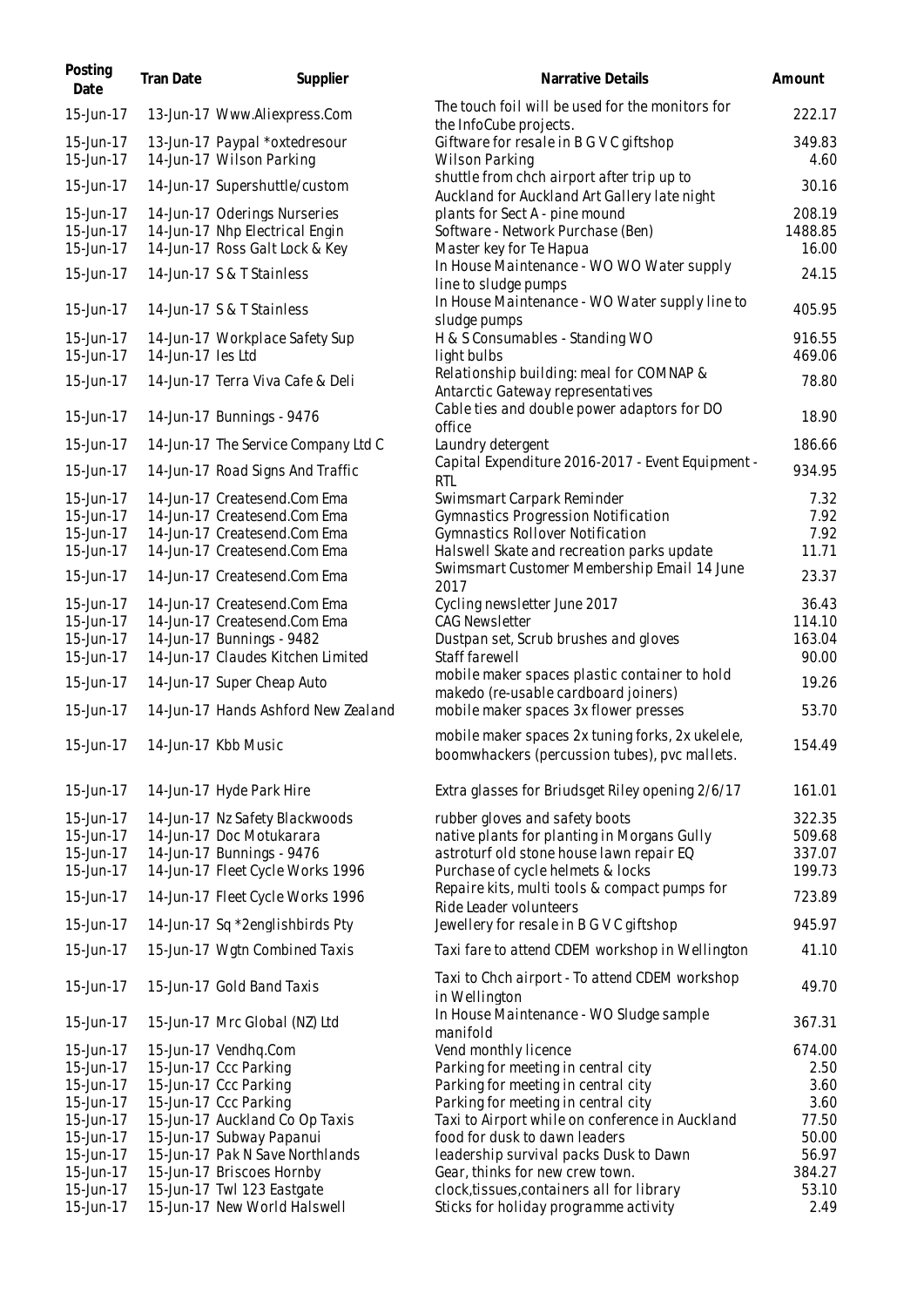| Posting<br>Date        | <b>Tran Date</b> | Supplier                                                            | Narrative Details                                                                             | Amount             |
|------------------------|------------------|---------------------------------------------------------------------|-----------------------------------------------------------------------------------------------|--------------------|
| 15-Jun-17              |                  | 15-Jun-17 Z Linwood                                                 | Linwood Central Heathcote Community Service<br>Awards 2017 Milk                               | 7.78               |
| 15-Jun-17              |                  | 15-Jun-17 New World Fendalton                                       | Linwood Central Heathcote Community Service<br>Awards 2017 recipient flowers                  | 134.97             |
| 15-Jun-17              |                  | 15-Jun-17 Mrc Global (NZ) Ltd                                       | Reg bubble wrap dollies                                                                       | 114.66             |
| 15-Jun-17              |                  | 15-Jun-17 Little River Cafe & Sto                                   | Meeting - Catering                                                                            | 380.20             |
| 15-Jun-17              |                  | 15-Jun-17 Little River Cafe & Sto                                   | Meeting - Catering                                                                            | 414.00             |
| 15-Jun-17              |                  | 15-Jun-17 New World Fendalton                                       | Tissues for Cycle safe vans                                                                   | 3.58               |
| 15-Jun-17              |                  | 15-Jun-17 Mighty Ape Limited                                        | PS4 VR Test                                                                                   | 629.99             |
| 15-Jun-17              |                  | 15-Jun-17 Fendalton Service Ctr                                     | 1 x 30 min and 2 x 60 min parking coupon books                                                | 77.50              |
| 15-Jun-17              |                  | 15-Jun-17 Four Square Akaroa                                        | Milk for morning teas.                                                                        | 13.15              |
| 16-Jun-17              |                  | 13-Jun-17 Gm Cabs Australia                                         | ARC meeting Sydney                                                                            | 12.16              |
| 16-Jun-17              |                  | 13-Jun-17 Paypal *cakes Anna                                        | Kushana Bush opening catering                                                                 | 120.00             |
| 16-Jun-17              |                  | 14-Jun-17 One Red Dog                                               | Dinner whilst working at MBIE in Wellington                                                   | 37.00              |
| 16-Jun-17              |                  | 14-Jun-17 Costumebox.Com.Au                                         | 5-3-08-4401 Materials for Cirque du Soleil                                                    | 35.35              |
| 16-Jun-17              |                  | 14-Jun-17 Gm Cabs Australia                                         | ARC meeting Sydney                                                                            | 18.68              |
| 16-Jun-17              |                  | 14-Jun-17 Www.Gettyimages.Com                                       | Matisse photograph for JAZZ exhibition                                                        | 465.75             |
| 16-Jun-17              |                  | 15-Jun-17 Gold Band Taxis                                           | Taxi fare from Christchurch Airport home                                                      | 51.00              |
| 16-Jun-17              |                  | 15-Jun-17 Happyhire                                                 | Birdlings Flat Community Centre Opening -                                                     | 719.00             |
| 16-Jun-17              | 15-Jun-17 Until  |                                                                     | Marque<br>Product for Resale                                                                  | 1331.83            |
| 16-Jun-17              |                  | 15-Jun-17 Americanos                                                | Breakfast whilst working at MBIE in Wellington                                                | 23.40              |
| 16-Jun-17              |                  | 15-Jun-17 Green Cabs Ltd                                            | Taxi whilst working at MBIE in Wellington.                                                    | 42.60              |
|                        |                  | 15-Jun-17 Wgtn Taxi 33888-882                                       |                                                                                               | 50.30              |
| 16-Jun-17              |                  | 15-Jun-17 Wilson Parking                                            | Taxi whilst working at MBIE in Wellington.<br><b>Wilson Parking</b>                           |                    |
| 16-Jun-17              |                  | 15-Jun-17 Mbie Standards Nz                                         | Credit for duplicate charge - 16/05/17                                                        | 4.60               |
| 16-Jun-17              |                  | 15-Jun-17 Mbie Standards Nz                                         |                                                                                               | $-314.93$          |
| 16-Jun-17              |                  | 15-Jun-17 Taxi Combined 133300                                      | Credit for duplicate charge - 16/05/17                                                        | $-314.93$<br>49.52 |
| 16-Jun-17              |                  |                                                                     | ARC meeting Sydney                                                                            |                    |
| 16-Jun-17              |                  | 15-Jun-17 Createsend.Com Ema                                        | Gymnastics Rollover Notification                                                              | 7.90               |
| 16-Jun-17<br>16-Jun-17 |                  | 15-Jun-17 Createsend.Com Ema<br>15-Jun-17 Christchurch Container Ci | Gymnastics Progression Notification<br>Courier envelope for customer lost property -          | 8.82<br>9.00       |
| 16-Jun-17              |                  | 15-Jun-17 The Naked Baker Ltd                                       | reimbursed                                                                                    | 30.00              |
| 16-Jun-17              |                  | 15-Jun-17 Wilson Parking                                            | coffee beans for Coast rangers staff tea room<br>Wilson Parking                               | 8.60               |
| 16-Jun-17              |                  | 15-Jun-17 Twl 123 Eastgate                                          | Community Service Awards - frames                                                             | 48.00              |
| 16-Jun-17              |                  | 15-Jun-17 Rex Wheels & Castors                                      | events trolley                                                                                | 212.70             |
| 16-Jun-17              |                  | 15-Jun-17 Rex Wheels & Castors                                      | castors for bubble wrap dollies Reg                                                           | 222.10             |
|                        |                  |                                                                     | Credit Voucher Hirepool ChristchurchRefunded                                                  |                    |
| 16-Jun-17              |                  | 15-Jun-17 Hirepool Christchurch                                     | deposit from truck hire                                                                       | $-628.22$          |
| 16-Jun-17              |                  | 15-Jun-17 Hirepool Christchurch                                     | Hire of rental truck including refundable deposit                                             | 888.70             |
| 16-Jun-17              |                  | 15-Jun-17 Bunnings - 9476                                           | new parks master key spares                                                                   | 22.50              |
| 16-Jun-17              |                  | 15-Jun-17 Cycle Trading Co Ltd                                      | Mudguard replscement for cycle safe participants<br>bike (it was broken during the programme) | 25.00              |
| 16-Jun-17              |                  | 15-Jun-17 Nz Safety Blackwoods                                      | gum boots and spray mask / tea somo / spray can<br>id wk                                      | 224.59             |
| 16-Jun-17<br>16-Jun-17 |                  | 16-Jun-17 Twl 128 Hornby<br>16-Jun-17 New World Fendalton           | bolt cutter for cutting old fence wire, etc<br>Air freshner for library and staff toilets.    | 15.00<br>8.67      |
| 16-Jun-17              |                  | 16-Jun-17 Martyns Cycles & Mowers                                   | small plant maintenance - Husqvarna edger 2603                                                | 42.30              |
|                        |                  |                                                                     |                                                                                               |                    |
| 16-Jun-17<br>16-Jun-17 |                  | 16-Jun-17 Mitre 10 Mega Papanui<br>16-Jun-17 Z Addington            | door seal for fendalton door<br>5-0-08-4121 Prizes for activities                             | 11.98<br>13.50     |
| 16-Jun-17              | 16-Jun-17        | Payment - Personal - Payment -<br>Thank You                         | Repayment - Accidental Personal Use 06/05/17                                                  | $-16.00$           |
| 16-Jun-17              |                  | 16-Jun-17 Twl 128 Hornby                                            | batteries for clocks and heat pump remotes                                                    | 16.00              |
| 16-Jun-17              |                  | 16-Jun-17 New World South City                                      | Volunteer course Lunch                                                                        | 180.00             |
| 16-Jun-17              |                  | 16-Jun-17 Sydenham Bakery                                           | NPW meeting - \$2m funding - external                                                         | 41.20              |
| 16-Jun-17              |                  | 16-Jun-17 Briscoes Chch Salisbury                                   | replacement coffee cups, pots and toaster                                                     | 219.98             |
|                        |                  |                                                                     | machine for Ranger office tea rooms                                                           |                    |
| 16-Jun-17              |                  | 16-Jun-17 Bestie Cafe                                               | Food expenses while in Auckland for Courier<br><b>Training Seminar</b>                        | 16.50              |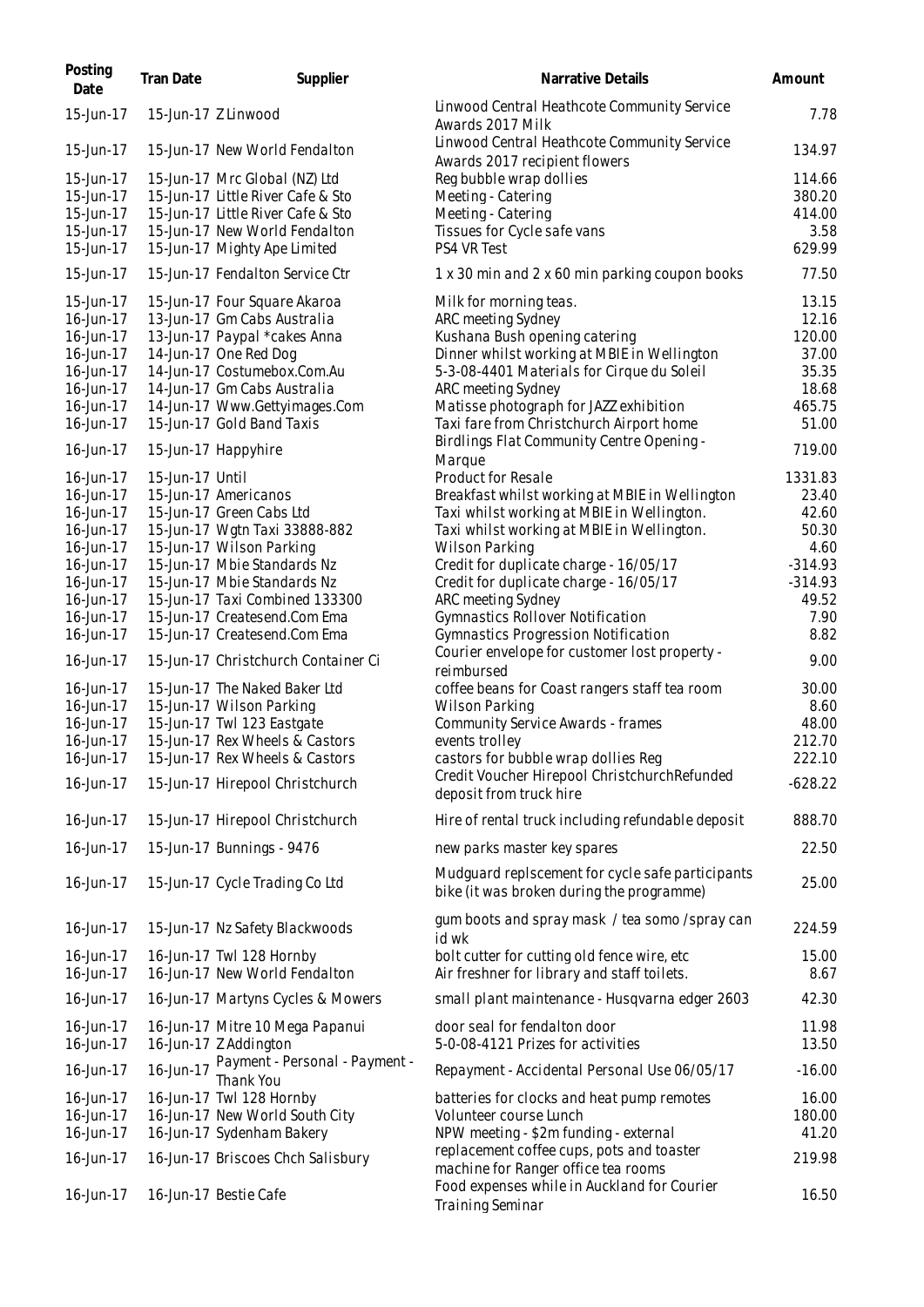| Posting<br>Date        | <b>Tran Date</b> | Supplier                                                              | Narrative Details                                                                               | Amount           |
|------------------------|------------------|-----------------------------------------------------------------------|-------------------------------------------------------------------------------------------------|------------------|
| 16-Jun-17              | 16-Jun-17 Burgz  |                                                                       | Food expenses while in Auckland for Courier<br><b>Training Seminar</b>                          | 20.00            |
| 16-Jun-17              |                  | 16-Jun-17 Countdown                                                   | lunch supplies for volunteers on mtb working bee                                                | 116.75           |
| 16-Jun-17              |                  | 16-Jun-17 New World South City                                        | Farewell morning tea for two staff members                                                      | 180.00           |
| 16-Jun-17              |                  | 16-Jun-17 Kebab On Queen                                              | Food expenses while in Auckland for Courier<br><b>Training Seminar</b>                          | 23.00            |
| 16-Jun-17              |                  | 16-Jun-17 Relish Catering                                             | Catering for Spreydon-Cashmere Community<br>Board meeting on 16 June 2017                       | 159.82           |
| 19-Jun-17<br>19-Jun-17 |                  | 14-Jun-17 Gm Cabs Australia<br>14-Jun-17 Apple NZ 2                   | ARC meeting Sydney<br>Apple lightning to HDMI adapter                                           | 16.54<br>85.00   |
| 19-Jun-17              |                  | 15-Jun-17 Facebk *mfae5dsjm2                                          | Marketing of design store through sponsored ad -<br>part of payment in attached payment record. | 18.77            |
| 19-Jun-17              |                  | 15-Jun-17 Facebk *ab4e2djjm2                                          | Marketing of design store through sponsored ad -<br>part of payment in attached payment record  | 48.39            |
| 19-Jun-17              |                  | 15-Jun-17 Amazonprime Membership                                      | Swim Education Equipment - payment in error to<br>be credited back in full by amazon.           | 140.91           |
| 19-Jun-17              |                  | 15-Jun-17 Christchurch Airport                                        | Christchurch airport parking for the duration of a<br>business trip to auckland                 | 74.00            |
| 19-Jun-17              |                  | 15-Jun-17 Christchurch Airport                                        | Airport parking whilst attending FAP steering<br>board in Wellington.                           | 25.00            |
| 19-Jun-17              |                  | 15-Jun-17 Whitcoulls NrthInd 158                                      | Gift Certificates for Papanui-Innes Community<br><b>Board Garden Pride Awards</b>               | 750.00           |
| 19-Jun-17              |                  | 15-Jun-17 Www.Argo.Kiwi                                               | Venue hire for New Brighton Engagement meeting                                                  | 253.00           |
| 19-Jun-17              |                  | 16-Jun-17 Harvey Norman                                               | New toaster for staff room                                                                      | 99.00            |
| 19-Jun-17              |                  | 16-Jun-17 Bunnings - 9476                                             | plants for Curators house garden & copper spray                                                 | 31.47            |
| 19-Jun-17              |                  | 16-Jun-17 Smartsign                                                   | Card Stock Labels USD - New Store Setup - WO                                                    | 631.83           |
| 19-Jun-17              |                  | 16-Jun-17 New World Bishopdale                                        | Entry to Fire Ground Training, Governors Bay -<br>Volunteers                                    | 119.64           |
| 19-Jun-17              |                  | 16-Jun-17 Williams Auto Kaiapo                                        | Vehicle WOF                                                                                     | 73.99            |
| 19-Jun-17              |                  | 16-Jun-17 Sushi Time                                                  | Aoraki Reveal - Linwood Kidsfirst Kindergarten                                                  | 17.80            |
| 19-Jun-17              |                  | 16-Jun-17 The Langham AkId-Rec                                        | Travel expenses - food courier training                                                         | 9.50             |
| 19-Jun-17              |                  | 16-Jun-17 Createsend.Com Ema                                          | Newsline 16 June<br>postage of certificates and gifts to the non                                | 83.62            |
| 19-Jun-17              |                  | 16-Jun-17 The Palms NZ Post Kiwiban                                   | attending recipients of the 2017 Coastal-Burwood<br>Community awards                            | 14.00            |
| 19-Jun-17              |                  | 16-Jun-17 Bishopdale Pharmacy                                         | Air Freshener for Bishopdale Library                                                            | 8.99             |
| 19-Jun-17              |                  | 16-Jun-17 Kens Cameras & Video                                        | negative scan                                                                                   | 30.00            |
| 19-Jun-17              |                  | 16-Jun-17 Kens Cameras & Video                                        | 48 x Bridget Riley slide scans                                                                  | 60.00            |
| 19-Jun-17              |                  | 16-Jun-17 Kens Cameras & Video                                        | 67mm UV filter for 55mm Pentax lens                                                             | 99.90            |
| 19-Jun-17              |                  | 16-Jun-17 South Pacific Rose N                                        | Roses for sect A AND C.                                                                         | 299.88           |
| 19-Jun-17              |                  | 16-Jun-17 Chriss Clothing Srvcs                                       | repairs to ranger trousers                                                                      | 10.00            |
| 19-Jun-17              |                  | 16-Jun-17 Bunnings - 9476                                             | mobile maker spaces 15x cardboard moving<br>boxes                                               | 30.00            |
| 19-Jun-17              |                  | 16-Jun-17 Eeny Meeny                                                  | mobile maker spaces straw connector kit, super<br>bubble pump                                   | 112.24           |
| 19-Jun-17              |                  | 16-Jun-17 Harvey Norman                                               | mobile maker spaces osmo genius kit                                                             | 169.95           |
| 19-Jun-17              |                  | 16-Jun-17 Modern Teaching Aids                                        | mobile maker spaces LED light panel, engino<br>inventor pro construction set.                   | 221.97           |
| 19-Jun-17              |                  | 16-Jun-17 Modern Teaching Aids                                        | mobile maker spaces 8x beebots 4x mats                                                          | 1027.68          |
| 19-Jun-17              |                  | 16-Jun-17 Curators Deli                                               | Snacks and dips for the Echo concert                                                            | 42.00            |
| 19-Jun-17              |                  | 16-Jun-17 Wilson Parking                                              | <b>Wilson Parking</b>                                                                           | 6.60             |
| 19-Jun-17              |                  | 16-Jun-17 Trenches Restaurant Bar                                     | staff leaving function 2 years service                                                          | 80.00            |
| 19-Jun-17              |                  | 16-Jun-17 Para Rubber Christchur                                      | sponge seal for crate gaskets                                                                   | 149.90           |
| 19-Jun-17              |                  | 16-Jun-17 Atlassian                                                   | ITII Atlassian Confluence 2017-06 monthly sub                                                   | 28.41            |
| 19-Jun-17<br>19-Jun-17 |                  | 16-Jun-17 Axure Software                                              | ITDC Axure RP Pro 2017-06 monthly sub                                                           | 278.40           |
| 19-Jun-17              |                  | 16-Jun-17 Gooses Screen Design 2007<br>16-Jun-17 Modern Teaching Aids | council work clothing<br>robots for new Central Library                                         | 644.74<br>548.33 |
| 19-Jun-17              |                  | 16-Jun-17 Christchurch Airport                                        | parking chch airport courier training Auckland                                                  | 25.00            |
|                        |                  |                                                                       |                                                                                                 |                  |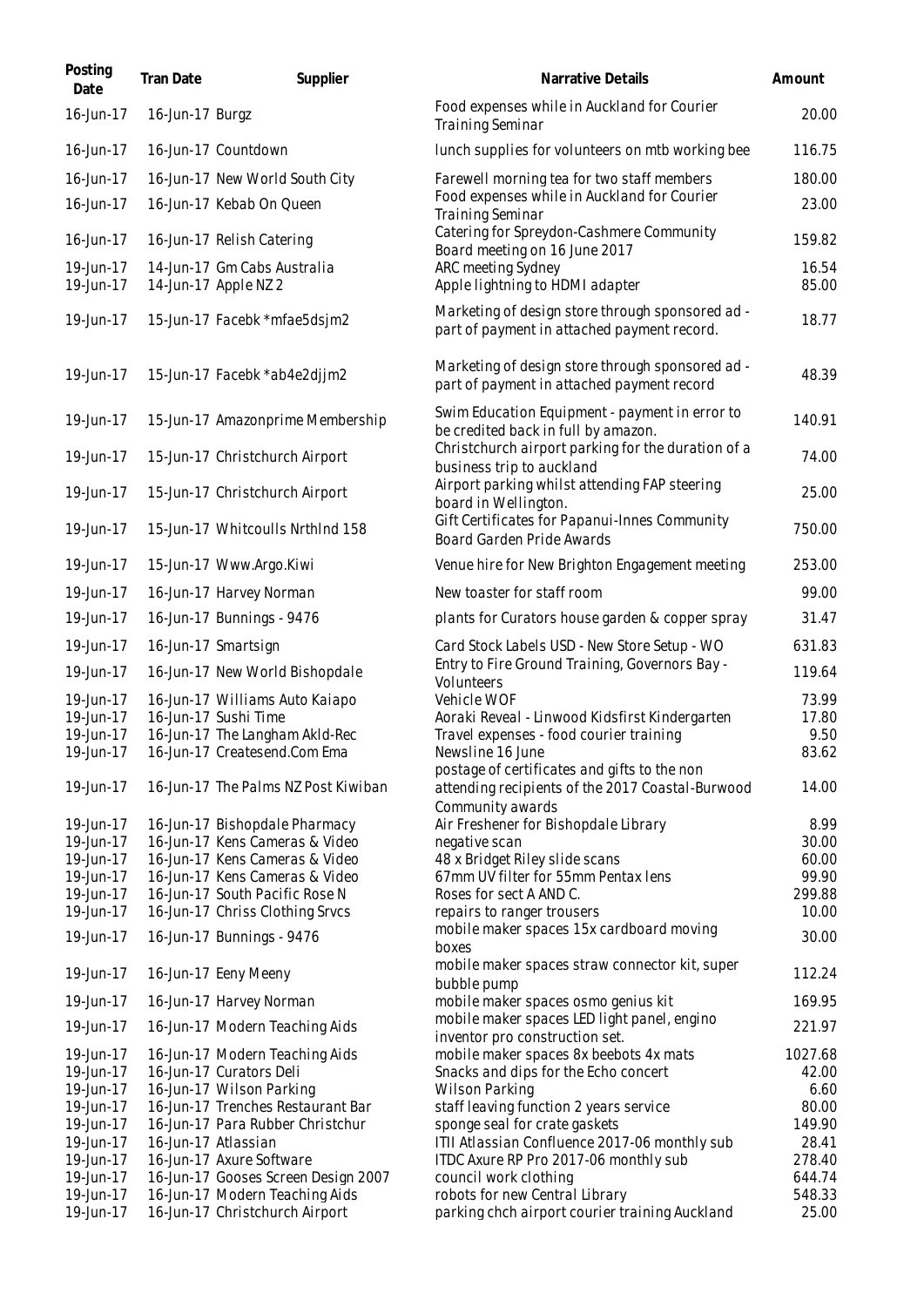| Posting<br>Date        | <b>Tran Date</b> | Supplier                                                   | Narrative Details                                                                           | Amount         |
|------------------------|------------------|------------------------------------------------------------|---------------------------------------------------------------------------------------------|----------------|
| 19-Jun-17              |                  | 16-Jun-17 Oderings Nurseries                               | Gift cards for Papanui-Innes Community Board<br>Garden Pride                                | 750.00         |
| 19-Jun-17              |                  | 16-Jun-17 Xcm Group Limited                                | Embroidery for 10 unit hats                                                                 | 50.03          |
| 19-Jun-17              |                  | 16-Jun-17 Sq *2englishbirds Pty                            | Jewellery for resale in B G V C giftshop                                                    | 896.47         |
| 19-Jun-17              |                  | 17-Jun-17 Mitre 10 Rangiora                                | Hose fittings. Hooks.                                                                       | 48.95          |
| 19-Jun-17              |                  | 17-Jun-17 Fresh Choice Parklands                           | volunteer support Travis Wetland Trust workday                                              | 22.95          |
|                        |                  |                                                            | Catering for Heritage Workshops - 19th June and                                             |                |
| 19-Jun-17              |                  | 18-Jun-17 Countdown Chch Airport                           | 23 June 2017                                                                                | 47.10          |
| 19-Jun-17              |                  | 18-Jun-17 Bunnings - 9482                                  | <b>Building Maintenance</b>                                                                 | 23.41          |
| 19-Jun-17              |                  | 18-Jun-17 Countdown                                        | Stock for resale                                                                            | 40.46          |
| 19-Jun-17              |                  | 18-Jun-17 Twl 128 Hornby                                   | Connect 4 and Scrabble games                                                                | 92.38          |
| 19-Jun-17              |                  | 18-Jun-17 Ecocentral Ltd                                   | dump fees                                                                                   | 14.46          |
| 19-Jun-17              |                  | 18-Jun-17 Briscoes Riccarton                               | Linwood Central Heathcote Community Service<br>Awards 2017 Frames                           | 21.98          |
| 19-Jun-17              |                  | 18-Jun-17 Countdown                                        | Linwood Central Heathcote Community Board<br>Principals breakfast catering June 2017        | 81.21          |
| 19-Jun-17              |                  | 18-Jun-17 Pearsons Coal & Garden                           | Gravel to fix track at McCormacks Bay - AP40                                                | 67.50          |
| 19-Jun-17              |                  | 18-Jun-17 Pearsons Coal & Garden                           | Gravel to fix track at McCormacks Bay - AP40                                                | 67.50          |
| 19-Jun-17              |                  | 18-Jun-17 Bp Connect Marshlands                            | Milk for BLFP                                                                               | 11.97          |
| 19-Jun-17              |                  | 18-Jun-17 Toy Fest Limited                                 | Toys for Hornby Library Children's area                                                     | 92.47          |
| 19-Jun-17              |                  | 18-Jun-17 New World Rangiora                               | Food, drinks and supplies for volunteer planting                                            | 119.29         |
|                        |                  |                                                            | <b>Shortland Reserve</b>                                                                    |                |
| 19-Jun-17              |                  | 18-Jun-17 Jb Hi-Fi Riccarton                               | Heater for Fendalton Library Meeting rooms                                                  | 248.00         |
| 19-Jun-17              |                  | 19-Jun-17 Twl 181 Belfast                                  | Toys for toddler pool.                                                                      | 22.00          |
| 19-Jun-17              |                  | 19-Jun-17 Parsley And Sage                                 | Board Seminar - 19 July 2017                                                                | 98.10          |
| 19-Jun-17              |                  | 19-Jun-17 Mobil Aranui                                     | Extra Milk - Monday 19/6/2017                                                               | 21.97          |
| 19-Jun-17<br>19-Jun-17 |                  | 19-Jun-17 Ccc Parking<br>19-Jun-17 Mighty Ape Limited      | carparking civic<br>Swim Education Equipment                                                | 3.60<br>15.89  |
| 19-Jun-17              |                  | 19-Jun-17 Chch City Council Civic                          | Car Parking coupons for staff travel                                                        | 139.50         |
| 19-Jun-17              |                  | 19-Jun-17 Mitre 10 Beckenham                               | Velcro strip and lock                                                                       | 21.11          |
| 19-Jun-17              |                  | 19-Jun-17 Nz Camera Ltd                                    | Adata dash drive & Flex Jaw Clamp Mount                                                     | 124.98         |
| 19-Jun-17              |                  | 19-Jun-17 Pgg Wrightson Chch                               | Styx plantings rabbit damage                                                                | 108.17         |
| 19-Jun-17              |                  | 19-Jun-17 Swanndri Christchurch                            | uniform socks                                                                               | 30.36          |
| 19-Jun-17              |                  | 19-Jun-17 New World Northwood                              | Nursery tea room supplies                                                                   | 54.93          |
| 19-Jun-17              |                  | 19-Jun-17 Raeward Fresh Marshland                          | FENZ Leader-Led presenation to key contracting<br>stakeholders (cost recoverable)           | 9.73           |
| 19-Jun-17              |                  | 19-Jun-17 Trademe Paynow                                   | protective case for mobile phone                                                            | 17.45          |
| 19-Jun-17              |                  | 19-Jun-17 Frozen Direct 2010                               | FENZ Leader-Led presenation to key contracting                                              |                |
|                        |                  |                                                            | stakeholders (cost recoverable)                                                             | 114.70         |
| 19-Jun-17              |                  | 19-Jun-17 Placemakers Riccartn Rp                          | pavers for museum entrance                                                                  | 743.56         |
| 19-Jun-17              |                  | 19-Jun-17 Trade Me                                         | Trademe fee for equipment sales.                                                            | 10.00          |
| 19-Jun-17              |                  | 19-Jun-17 Trade Me                                         | Trademe fee for equipment sales.                                                            | 371.59         |
| 19-Jun-17              |                  | 19-Jun-17 New World IIam                                   | presenter gifts - Share Learn Activate                                                      | 300.00         |
| 19-Jun-17<br>19-Jun-17 |                  | 19-Jun-17 Caltex Redwood<br>19-Jun-17 Irrigation Warehouse | Milk for Redwood Library staff room<br>Irrigation repair requirements                       | 6.00<br>178.44 |
| 20-Jun-17              |                  | 18-Jun-17 Princes Wharf Crab Shack                         | Meal - Auckland travel 18/6/17                                                              | 33.50          |
| 20-Jun-17              |                  | 19-Jun-17 Wilson Parking                                   | <b>Wilson Parking</b>                                                                       | 4.60           |
| 20-Jun-17              |                  | 19-Jun-17 Ecocentral Ltd                                   | Rubbish Disposal - Tractor Tyre                                                             | 75.00          |
| 20-Jun-17              |                  | 19-Jun-17 Storage Box-Tower Junctio                        | New Shed Setup - Rubbish Bins                                                               | 491.60         |
| 20-Jun-17              |                  | 19-Jun-17 Spotify P02afbf43c                               | 5-3-08-4401 Vbase Touch                                                                     | 14.99          |
| 20-Jun-17              |                  | 19-Jun-17 Createsend.Com Ema                               | Art Gallery email                                                                           | 14.62          |
| 20-Jun-17              |                  | 19-Jun-17 Motor Trade Association                          | thank you and volunteer recognition                                                         | 314.16         |
| 20-Jun-17              |                  | 19-Jun-17 Relish Catering                                  | Catering at the meeting of the Coastal-Burwood<br><b>Community Board</b>                    | 141.45         |
| 20-Jun-17              |                  | 19-Jun-17 Pivotel Communicat                               | Pivotel GPS locator inv 2299194                                                             | 45.94          |
| 20-Jun-17              |                  | 19-Jun-17 Pivotel Communicat                               | Pivotel GPS locator inv 22999232                                                            | 45.94          |
| 20-Jun-17              |                  | 19-Jun-17 Dawes Grain & Stock Fd                           | Feed for stock                                                                              | 57.00          |
| 20-Jun-17              |                  | 19-Jun-17 Nzls Cle - Zeald                                 | NZLS CLE Webinar - Housing Methamphetamine<br>issues                                        | 149.00         |
| 20-Jun-17              | 19-Jun-17 Boinz  |                                                            | 7x BOINZ Building Controls Essentials 2017 for<br>Res BCO's. Ordered through BOINZ website. | 391.58         |
| 20-Jun-17              |                  | 19-Jun-17 The Sauce Kitchen Ltd                            | Catering for the Canadian Research delegation<br>visiting programme on 12 June 2017         | 163.20         |
| 20-Jun-17              |                  | 19-Jun-17 Bunnings - 9476                                  | Misc - graphite powder for sticky locks                                                     | 5.95           |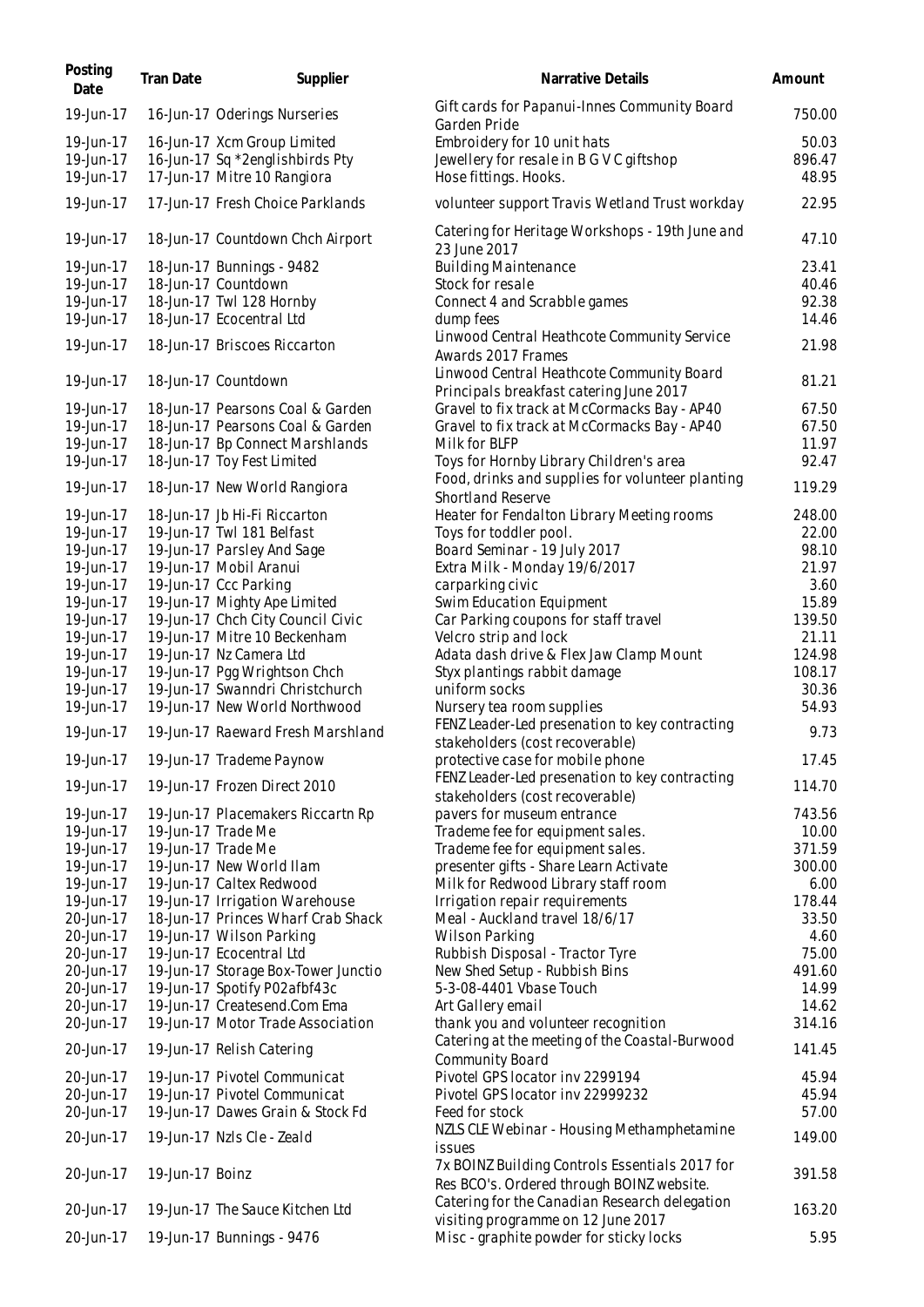| Posting<br>Date        | <b>Tran Date</b>   | Supplier                                                            | Narrative Details                                                           | Amount          |
|------------------------|--------------------|---------------------------------------------------------------------|-----------------------------------------------------------------------------|-----------------|
| 20-Jun-17              | 19-Jun-17 Toyworld |                                                                     | Toys for Hornby Library Children's area                                     | 34.98           |
| 20-Jun-17              |                    | 19-Jun-17 Filecorp NZ Limited                                       | Filecorp Ezi-clip for RMA Files                                             | 73.26           |
| 20-Jun-17              |                    | 19-Jun-17 Ascent Technology Ltd                                     | Small keyboard for library van 2 (OSD)                                      | 21.68           |
| 20-Jun-17              |                    | 19-Jun-17 Ross Galt Lock & Key                                      | park locks with chains loop rd area                                         | 162.00          |
| 20-Jun-17              |                    | 19-Jun-17 Nz Safety Blackwoods                                      | Shirt, fluro jacket, boots, gloves and earmuffs                             | 440.76          |
| 20-Jun-17              |                    | 20-Jun-17 Dyers Rd Timber & Bldg                                    | In House Maintenance - WO                                                   | 24.38           |
| 20-Jun-17              |                    | 20-Jun-17 Black Pearl Mail Ltd                                      | Software monthly sub for antarctic-office.org.nz<br>email                   | 23.32           |
| 20-Jun-17              |                    | 20-Jun-17 New World Ferry Road                                      | What's on Woolston Event                                                    | 15.82           |
| 20-Jun-17              |                    | 20-Jun-17 Fairfaxmedia Recurring                                    | Press subscription                                                          | 40.90           |
| 20-Jun-17              |                    | 20-Jun-17 Fairfaxmedia Recurring                                    | Press subscription                                                          | 40.90           |
| 20-Jun-17              |                    | 20-Jun-17 Fairfaxmedia Recurring                                    | Press subscription                                                          | 50.75           |
| 20-Jun-17              |                    | 20-Jun-17 New World South City                                      | tissues and meths                                                           | 15.23           |
| 20-Jun-17              |                    | 20-Jun-17 Twl 175 South City                                        | white boards and rubbish bin                                                | 18.10           |
| 20-Jun-17              |                    | 20-Jun-17 Wsl South City                                            | mouse pad wrist rest                                                        | 34.99           |
| 20-Jun-17              |                    |                                                                     | hire of a community hall for a residents                                    |                 |
|                        |                    | 20-Jun-17 Shirley Service Centre                                    | association                                                                 | 26.25           |
| 20-Jun-17              |                    | 20-Jun-17 Moorhouse Godfreys                                        | Vacuum Cleaner                                                              | 208.90          |
| 20-Jun-17              |                    | 20-Jun-17 Mitre 10 Mega Papanui                                     | Marker paint. Peat. Nursery supplies                                        | 68.95           |
| 20-Jun-17              |                    | 20-Jun-17 Nz Post Online                                            | Children's programming resources                                            | 178.00          |
| 20-Jun-17              |                    | 20-Jun-17 Nz Post Online                                            | Children's programming resources                                            | 178.00          |
| 20-Jun-17              |                    | 20-Jun-17 Nz Post Online                                            | Children's programming resources                                            | 178.00          |
| 20-Jun-17              |                    | 20-Jun-17 Fairfaxmedia Recurring                                    | The Press - subscription CAG Library                                        | 37.86           |
| 20-Jun-17              |                    | 20-Jun-17 Ccc Art Gallery Car Prk                                   | carparking for Holly to attend full days training<br>in Civic               | 14.00           |
| 20-Jun-17              |                    | 20-Jun-17 Nzls Cle - Zeald                                          | Credit Voucher NZLS Webinar                                                 | $-31.00$        |
| 20-Jun-17              |                    | 20-Jun-17 Twl 120 Northlands                                        | Community Service Awards - frames                                           | 48.00           |
| 20-Jun-17              |                    | 20-Jun-17 New World Halswell                                        | Share Learn Activate seminar                                                | 41.09           |
| 20-Jun-17              |                    |                                                                     |                                                                             | 54.98           |
| 20-Jun-17              |                    | 20-Jun-17 Ferrymead Mitre 10 Mega<br>20-Jun-17 Briscoes Hornby      | Laboratory Materials - Chilly Bin                                           | 116.93          |
|                        |                    |                                                                     | Kitchen items Birdlings Flat Com Centre                                     |                 |
| 20-Jun-17              |                    | 20-Jun-17 Mitre 10 Mega Hornby                                      | Doormats/bin/cutlery insert - Birdlings Flat Com<br>Centre                  | 319.85          |
| 20-Jun-17              |                    | 20-Jun-17 Briscoes Hornby                                           | Kitchen items Birdlings FLat Com Centre                                     | 520.40          |
| 20-Jun-17              |                    | 20-Jun-17 Wgtn Combined Taxis                                       | Combined Taxi Wellington                                                    | 34.90           |
| 20-Jun-17              |                    | 20-Jun-17 Wgtn Combined Taxis                                       | Combined Taxi Wellington                                                    | 37.80           |
| 20-Jun-17              |                    | 20-Jun-17 Ccc Parking                                               | Car parking for meeting with RSU leaders team                               | 2.50            |
| 20-Jun-17              |                    | 20-Jun-17 Modica Group Limited                                      | Service contract - email to SMS - one month<br>payment - Finger Tip Library | 152.57          |
| 20-Jun-17              |                    | 20-Jun-17 Mighty Ape Limited                                        | VR games for PS4 - 1 on backorder                                           | 363.96          |
| 20-Jun-17              |                    | 20-Jun-17 Xcm Group Limited                                         | Embroidery for 10 unit hats                                                 | 50.03           |
| 20-Jun-17              | 20-Jun-17          | Credit Adjustment - Rev                                             | Credit Adjustment Rev Replacement Fee                                       | $-10.00$        |
|                        |                    | Replacement Fee                                                     |                                                                             |                 |
| 21-Jun-17              |                    | 19-Jun-17 Paknsave Moorhouse                                        | Milk for Carlyle staffroom                                                  | 5.50            |
| 21-Jun-17              |                    | 19-Jun-17 Amazon *mktplce Eu-Uk                                     | Metric circle template (engineering stationery)                             | 16.84           |
| 21-Jun-17              |                    | 19-Jun-17 Www.Aliexpress.Com<br>19-Jun-17 Www.Aliexpress.Com        | reflective product for cycle safety promotions                              | 82.21<br>98.48  |
| 21-Jun-17<br>21-Jun-17 |                    | 20-Jun-17 Wilson Parking                                            | reflective product for cycle safety promotions<br>Wilson Parking            | 12.60           |
| 21-Jun-17              |                    | 20-Jun-17 Bunnings - 9476                                           | watering can to apply algae killer to Peacock<br>fountain base pond         | 13.98           |
| 21-Jun-17              |                    | 20-Jun-17 Paramount Pools & Spas                                    | algae killer for Peacock fountain                                           | 28.32           |
| 21-Jun-17              |                    | 20-Jun-17 Wilson Parking                                            | Wilson Parking                                                              | 12.60           |
| 21-Jun-17              |                    | 20-Jun-17 Bunnings - 9476                                           | New Shed Fittings - WO                                                      | 133.08          |
| 21-Jun-17              |                    | 20-Jun-17 Voyager Internet Ltd                                      | Webhosting SBHP                                                             | 34.44           |
| 21-Jun-17              |                    | 20-Jun-17 Burnsco Marine                                            | Replacement Wheel Clamp for DRMC                                            | 69.99           |
| 21-Jun-17              |                    | 20-Jun-17 Harvey Norman                                             | Vacuum cleaners for storage                                                 | 1052.00         |
| 21-Jun-17              |                    | 20-Jun-17 Createsend.Com Ema                                        | Swimsmart Customer Membership Email 14 June<br>2017                         | 13.66           |
| 21-Jun-17              |                    | 20-Jun-17 Voyager Internet Ltd                                      | <b>Bulliten</b>                                                             | 12.33           |
| 21-Jun-17              |                    | 20-Jun-17 Kiwi Wood                                                 | 2.4 table                                                                   | 465.00          |
|                        |                    |                                                                     | C&C Senior Leaders Away Day - 45 members of the                             |                 |
| 21-Jun-17              |                    | 20-Jun-17 Pulp Kitchen Catering<br>20-Jun-17 Pearsons Coal & Garden | team                                                                        | 871.13<br>67.50 |
| 21-Jun-17<br>21-Jun-17 |                    | 20-Jun-17 Bunnings - 9482                                           | Gravel to fix track at McCormacks Bay - AP20<br>Padlock for Windsports      | 68.62           |
|                        |                    |                                                                     |                                                                             |                 |
| 21-Jun-17              |                    | 20-Jun-17 Terra Viva Home & Garden                                  | Plants section C and D                                                      | 552.21          |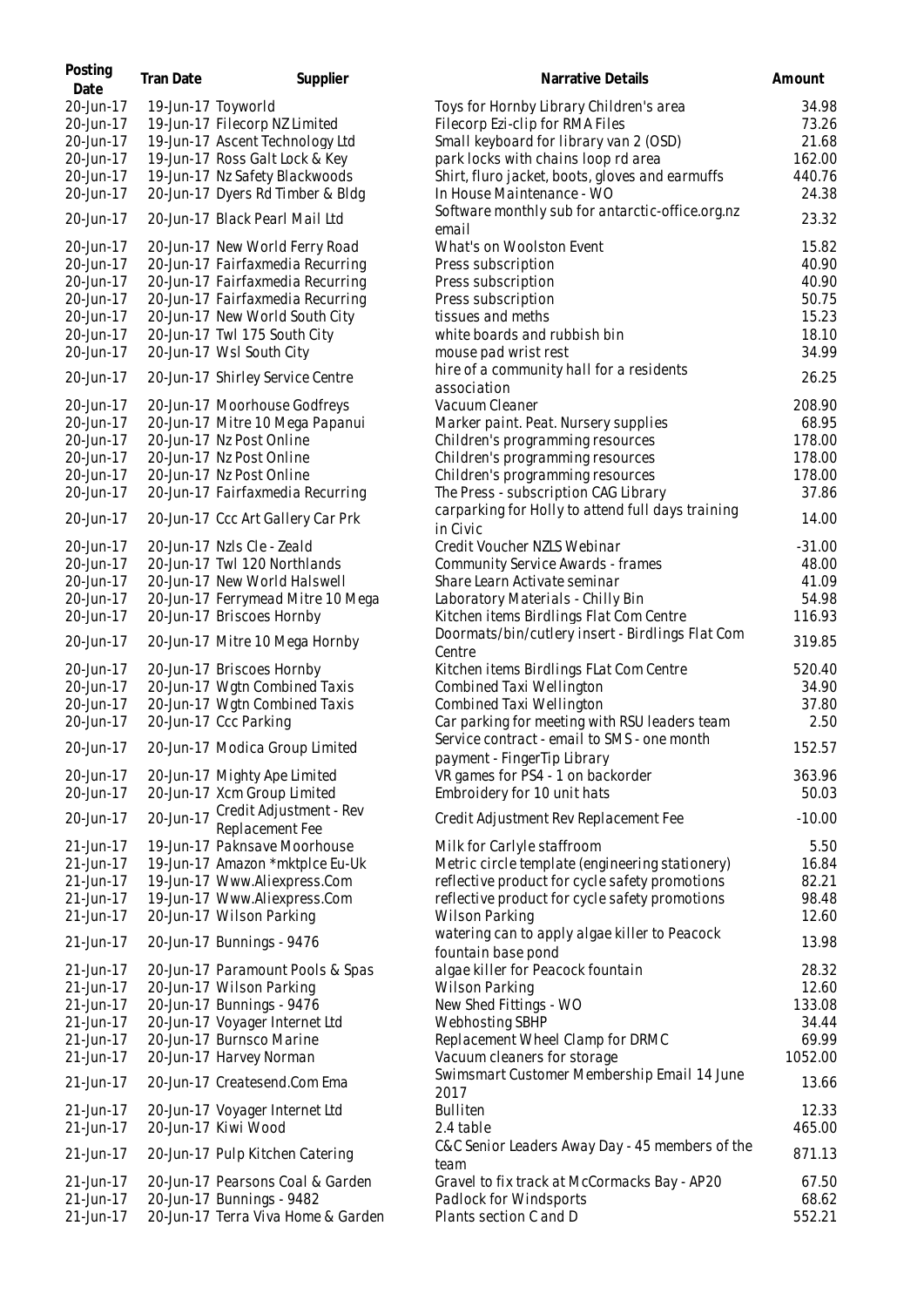| Posting<br>Date        | <b>Tran Date</b>   | Supplier                                                      | Narrative Details                                                                                       | Amount           |
|------------------------|--------------------|---------------------------------------------------------------|---------------------------------------------------------------------------------------------------------|------------------|
| 21-Jun-17              |                    | 20-Jun-17 Freshchoice Barrington                              | Dishwash powder and Wipes for South Tea room                                                            | 39.48            |
| 21-Jun-17<br>21-Jun-17 |                    | 20-Jun-17 Pushbikes Papanui<br>20-Jun-17 Nz Safety Blackwoods | Reflective tape for cycle safety promotions<br>New boots                                                | 187.02<br>109.89 |
| 21-Jun-17              |                    | 20-Jun-17 Couplands Bakeries                                  | Catering for Older Adults network meeting on 21<br>June 2017.                                           | 11.97            |
| 21-Jun-17<br>21-Jun-17 | 21-Jun-17 A 2 Z    | 21-Jun-17 Twl 220 Riccarton                                   | Birdlings Flat Community Centre Opening<br>Birdlings Flat Community Centre Opening                      | 16.49<br>20.00   |
| 21-Jun-17              |                    | 21-Jun-17 Party Warehouse                                     | Birdlings Flat Community Centre Opening -<br>crockery/cutlery                                           | 147.00           |
| 21-Jun-17              |                    | 21-Jun-17 Pak N Save Riccarton                                | Birdlings Flat Community Centre Opening -<br>catering                                                   | 155.75           |
| 21-Jun-17              |                    | 21-Jun-17 Twl 120 Northlands                                  | Board games for programming Bishopdale library                                                          | 119.28           |
| 21-Jun-17              |                    | 21-Jun-17 Permark Industries Ltd                              | staff name badges for all rec CS staff<br>Taxi Dunedin airport to hotel for IPWEA NZ                    | 94.27            |
| 21-Jun-17              |                    | 21-Jun-17 Dunedin Taxis                                       | Conference                                                                                              | 95.90            |
| 21-Jun-17              |                    | 21-Jun-17 Mighty Ape Limited                                  | Swim Education equipment                                                                                | 15.99            |
| 21-Jun-17              |                    | 21-Jun-17 Ccc Parking                                         | car parking for city meeting                                                                            | 2.05             |
| 21-Jun-17              |                    | 21-Jun-17 Wsl South City                                      | Washi tape for children's craft activity                                                                | 16.97            |
| 21-Jun-17              |                    | 21-Jun-17 Noel Leeming 13                                     | power packs for the board code 7038                                                                     | 266.00           |
| 21-Jun-17              |                    | 21-Jun-17 Twl 220 Riccarton                                   | Things for new crew.                                                                                    | 10.98            |
| 21-Jun-17              |                    | 21-Jun-17 New World Fendalton                                 | Things for new crew.                                                                                    | 35.49            |
| 21-Jun-17              |                    | 21-Jun-17 Countdown                                           | Catering for Local Welfare Committee meeting                                                            | 20.77            |
|                        |                    |                                                               |                                                                                                         |                  |
| 21-Jun-17              |                    | 21-Jun-17 Rubber Stamps                                       | Library brand stamps for newspapers and books<br>in the new Sumner Library                              | 88.00            |
| 21-Jun-17              |                    | 21-Jun-17 Nzrc Online Shop                                    | First Aid Revalidation                                                                                  | 155.00           |
| 21-Jun-17              |                    | 21-Jun-17 New World South City                                | Lunch for Mayor's and Councillors for all<br>Canterbury regions hosted by ChCh Mayor and<br>Councillors | 277.99           |
| 21-Jun-17              |                    | 21-Jun-17 New World Ilam                                      | Share Learn Activate seminar                                                                            | 39.58            |
| 21-Jun-17              | 21-Jun-17 Briscoes |                                                               | Curtains for the Tourist Flats                                                                          | 106.60           |
|                        |                    |                                                               |                                                                                                         |                  |
| 21-Jun-17              |                    | 21-Jun-17 New World South City                                | Snaplock bags for jewellery storage                                                                     | 7.59             |
| 22-Jun-17              |                    | 19-Jun-17 Jotform Inc.                                        | Web form for OHS reporting                                                                              | 26.91            |
| 22-Jun-17              |                    | 19-Jun-17 Apple NZ Gcs                                        | Apple App - Carto Mobile Mapping App for Parks<br>Rangers                                               | 119.99           |
| 22-Jun-17              |                    | 19-Jun-17 Summerjam Shop                                      | Disputed transaction - to be credited                                                                   | 1232.47          |
| 22-Jun-17              |                    | 19-Jun-17 Ticketnet                                           | Disputed transaction - to be credited                                                                   | 1278.83          |
| 22-Jun-17              |                    | 20-Jun-17 Paknsave Moorhouse                                  | Birdlings Flat Community Centre Opening                                                                 | 467.48           |
| 22-Jun-17              |                    | 20-Jun-17 Paypal *hartsportnz                                 | beam for Lyttelton                                                                                      | 137.00           |
|                        |                    |                                                               |                                                                                                         |                  |
| 22-Jun-17              |                    | 20-Jun-17 Whitcoulls Sth City 95                              | road code                                                                                               | 25.99            |
| 22-Jun-17              |                    | 20-Jun-17 McDonalds Merivale                                  | Dusk to Dawn volunteers leaders coffee                                                                  | 75.00            |
| 22-Jun-17              |                    | 20-Jun-17 Paypal *filltheirlu                                 | Prize for international day of families challenge                                                       | 50.00            |
| 22-Jun-17              |                    | 20-Jun-17 Paypal *nzism                                       | NZISM membership fee                                                                                    | 250.00           |
| 22-Jun-17              |                    | 20-Jun-17 Hms Airport Terminal                                | Airport CH breakfast prior to travelling to WGTN<br>for Metadata Standards Meeting                      | 11.00            |
| 22-Jun-17              |                    | 21-Jun-17 Institute Of Geologi                                | The future of Emergency Management Conference                                                           | 500.00           |
| 22-Jun-17              |                    | 21-Jun-17 Couplands Bakeries                                  | Birdlings Flat Community Centre Opening                                                                 | 37.95            |
| 22-Jun-17              |                    | 21-Jun-17 Stihl Shop Northwood                                | blades for scrub cutter                                                                                 | 188.00           |
| 22-Jun-17              |                    | 21-Jun-17 Wilson Parking                                      | <b>Wilson Parking</b>                                                                                   | 10.60            |
|                        |                    | 21-Jun-17 Kmart - Riccarton                                   |                                                                                                         |                  |
| 22-Jun-17              |                    |                                                               | Props for babytimes programming                                                                         | 14.00            |
| 22-Jun-17              | 21-Jun-17 2 Cheap  |                                                               | Bish photobooth accessories                                                                             | 16.90            |
| 22-Jun-17              |                    | 21-Jun-17 Modern Teaching Aids                                | Art easel new Bishopdale programming                                                                    | 239.56           |
| 22-Jun-17              |                    | 21-Jun-17 Resene Paints                                       | Paint for new office at 12 Orchard Road                                                                 | 56.15            |
| 22-Jun-17              |                    | 21-Jun-17 Createsend.Com Ema                                  | Gymnastics Rollover Notification                                                                        | 7.90             |
| 22-Jun-17              |                    | 21-Jun-17 Createsend.Com Ema                                  | Art Gallery email                                                                                       | 23.08            |
| 22-Jun-17              |                    | 21-Jun-17 Elite Fitness - Dps                                 | Gym Equipment for the Fitness Centre                                                                    | 168.80           |
| 22-Jun-17              |                    | 21-Jun-17 Institute Of Geologi                                | MCDEM Conference Wellington                                                                             | 500.00           |
|                        |                    |                                                               |                                                                                                         | 89.10            |
| 22-Jun-17              |                    | 21-Jun-17 Mister Minit Merivale                               | Keys for town crew.                                                                                     |                  |
| 22-Jun-17              |                    | 21-Jun-17 Nz Safety Blackwoods                                | <b>Boots</b>                                                                                            | 180.04           |
| 22-Jun-17              |                    | 21-Jun-17 Nz Safety Blackwoods                                | Safety Equipment                                                                                        | 293.56           |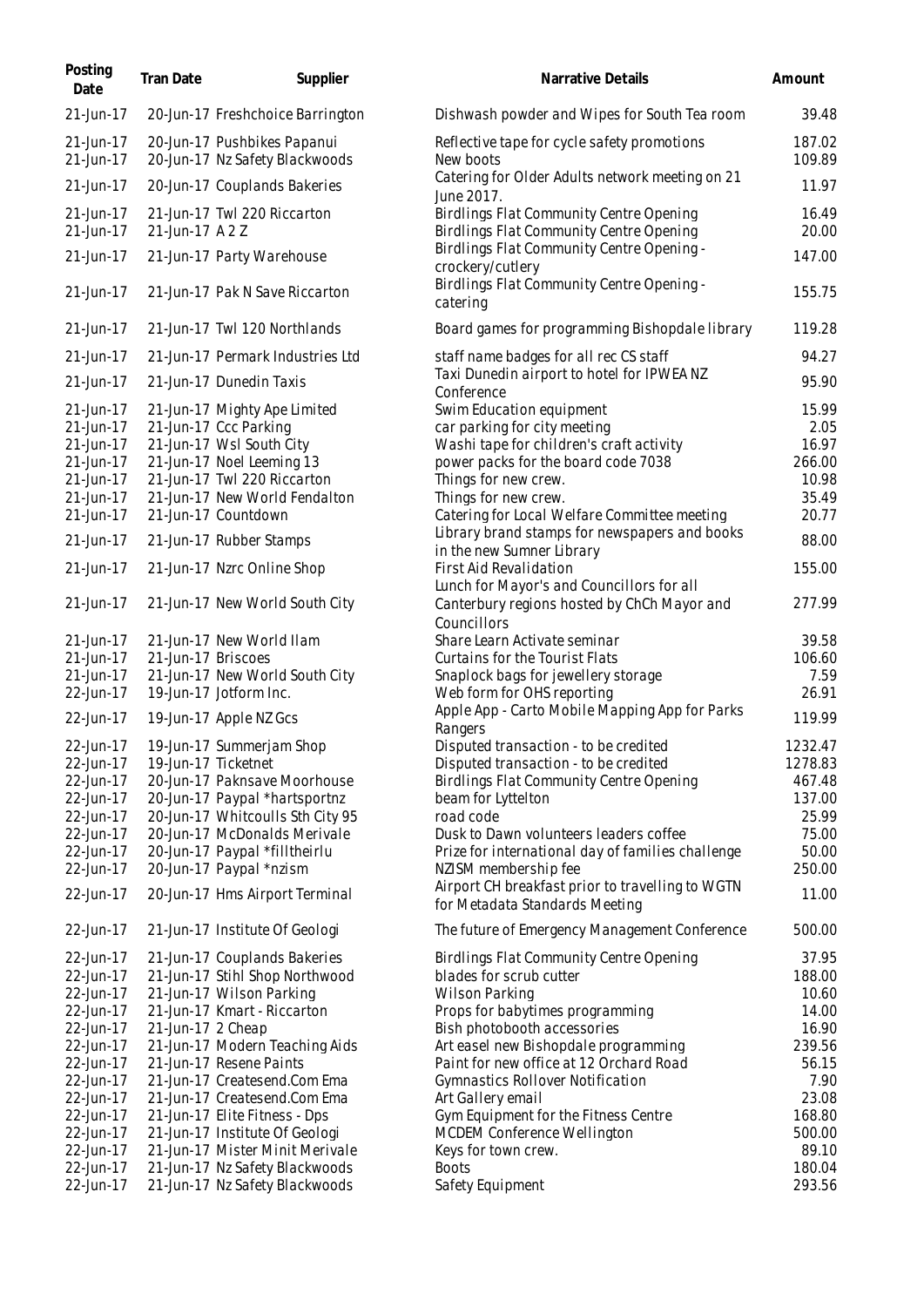| Posting<br>Date        | Tran Date          | Supplier                                                      | Narrative Details                                                                                             | Amount         |
|------------------------|--------------------|---------------------------------------------------------------|---------------------------------------------------------------------------------------------------------------|----------------|
| 22-Jun-17              |                    | 21-Jun-17 Sushi Time Southcity                                | Lunch for Mayor's and Councillors for all<br>Canterbury regions hosted by ChCh Mayor and<br>Councillors       | 88.20          |
| 22-Jun-17              |                    | 21-Jun-17 Pearsons Coal & Garden                              | Gravel for track at McCormacks Bay - AP20                                                                     | 61.50          |
| 22-Jun-17              |                    | 21-Jun-17 Nz Safety Blackwoods                                | 1 Pair work shoes and 1 Pair overalls.                                                                        | 227.13         |
| 22-Jun-17              |                    | 21-Jun-17 Oderings Nurseries                                  | Neem super tree oil                                                                                           | 25.98          |
| 22-Jun-17              |                    | 21-Jun-17 Nz Safety Blackwoods                                | gumboots, gumboot socks, 2 jackets<br>Customer Services Leadership Team Planning Day,                         | 486.04         |
| 22-Jun-17              |                    | 21-Jun-17 The Preservatory                                    | 22 June 2017                                                                                                  | 150.50         |
| 22-Jun-17              |                    | 21-Jun-17 Kmart Online                                        | Certificate frames for Papanui-Innes Community<br>Service Awards 2017 recipients and replacement<br>$glass *$ | 69.00          |
| 22-Jun-17              |                    | 21-Jun-17 Blacks Fasteners Lt                                 | Bolts, nuts washers for replacement backboard<br>on portable hoop                                             | 29.72          |
| 22-Jun-17              |                    | 21-Jun-17 Dotmar Engineering Plast                            | Replacement polycarbonate backboard for<br>portable hoop                                                      | 386.98         |
| 22-Jun-17              |                    | 21-Jun-17 Smiths Hire                                         | cut up fallen tree and chip up in horse paddocks<br>Brooklands/styx                                           | 135.00         |
| 22-Jun-17              |                    | 21-Jun-17 Michael Hill Jewelle                                | Replacement piece/Repair of Jewellery item in B G<br>V C giftshop                                             | 14.00          |
| 22-Jun-17              | 21-Jun-17 Barkers  |                                                               | Gifts for prize draw at Spreydon-Cashmere<br>Community Service Awards on 27 June 2017.                        | 70.00          |
| 22-Jun-17              |                    | 22-Jun-17 Twl 175 South City                                  | Birdlings Flat Community Centre Opening - cutlery                                                             | 4.80           |
| 22-Jun-17<br>22-Jun-17 |                    | 22-Jun-17 The Drawing Room Limite<br>22-Jun-17 Wsl South City | Birdlings Flat Community Centre Opening<br>Birdlings Flat Community Centre Opening                            | 35.99<br>43.38 |
| 22-Jun-17              |                    | 22-Jun-17 Supervalue Lyttelton                                | supplies for Lyttelton Festival of Lights Stories<br>after Dark                                               | 21.25          |
| 22-Jun-17              |                    | 22-Jun-17 Z Moorhouse                                         | gas bottle refill for path weed control burner                                                                | 143.60         |
| 22-Jun-17              |                    | 22-Jun-17 Armstrong Locksmiths                                | Hei Hei keys for Riccarton Service Centre                                                                     | 54.00          |
| 22-Jun-17              |                    | 22-Jun-17 Ferrymead Mitre 10 Mega                             | New Storage Shed Setup - WO                                                                                   | 106.84         |
| 22-Jun-17              |                    | 22-Jun-17 Toms Emporium                                       | 5-3-08-4401 Material for Guest experience<br>activation                                                       | 262.40         |
| 22-Jun-17              |                    | 22-Jun-17 Ccc Parking                                         | Car parking for Vbase Management Agreement<br>Extension meeting                                               | 3.60           |
| 22-Jun-17              |                    | 22-Jun-17 Countdown Chch Airport                              | biscuits for meeting                                                                                          | 18.17          |
| 22-Jun-17              |                    | 22-Jun-17 Photo Warehouse                                     | Pelican cases for couriering                                                                                  | 851.00         |
| 22-Jun-17              |                    | 22-Jun-17 Wsl South City                                      | photo corners                                                                                                 | 29.85          |
| 22-Jun-17              |                    | 22-Jun-17 Ferrymead Mitre 10 Mega                             | Spray Gun                                                                                                     | 304.45         |
| 22-Jun-17              | 22-Jun-17 Gun City |                                                               | binoculars for Travis bird monitoring                                                                         | 650.00         |
| 22-Jun-17              |                    | 22-Jun-17 Placemakers Riccarton                               | crate handles for crates<br>Teapot/coffee plunger Birdlings Flat Community                                    | 230.00         |
| 22-Jun-17              |                    | 22-Jun-17 Total Food Equipment                                | Centre                                                                                                        | 200.50         |
| 22-Jun-17              |                    | 22-Jun-17 Battery Masta Ltd                                   | Battery Charger Rural fire                                                                                    | 65.95          |
| 22-Jun-17              |                    | 22-Jun-17 Twl 123 Eastgate                                    | 9x plastic dog beds for dog shelter pens                                                                      | 540.00         |
| 22-Jun-17              |                    | 22-Jun-17 Countdown Chch Airport                              | Coffee and milk for the Antarctic Office 22.6.17                                                              | 12.85          |
| 22-Jun-17              |                    | 22-Jun-17 Ac Catering Services                                | Hot drink in Auckland. Meeting with Digital<br>Auckland                                                       | 3.50           |
| 22-Jun-17              |                    | 22-Jun-17 Green Cabs Ltd                                      | Taxi fare in Auckland. Meeting with Digital<br>Auckland                                                       | 67.30          |
| 22-Jun-17              |                    | 22-Jun-17 Fendalton Service Ctr                               | 4 x 1hr parking voucher book, 2 x 30 min parking<br>voucher book                                              | 155.00         |
| 23-Jun-17              |                    | 20-Jun-17 Singaporeai 2419172794                              | Tax component of flights to Best in Heritage<br>conference in Dubrovnik September 2016.                       | 184.59         |
| 23-Jun-17              |                    | 20-Jun-17 Christchurch Airport                                | Airport parking fee                                                                                           | 49.00          |
| 23-Jun-17              |                    | 20-Jun-17 Christchurch Airport                                | Parking CH Airport travel to WGTN for Metadata<br>Standards Meeting                                           | 25.00          |
| 23-Jun-17              |                    | 20-Jun-17 Ticketscript                                        | Disputed transaction - to be credited                                                                         | 709.23         |
| 23-Jun-17              |                    | 20-Jun-17 Summerjam Shop                                      | Credit Voucher (EUR 776.25) Summerjam Shop                                                                    | $-1160.21$     |
| 23-Jun-17              |                    | 21-Jun-17 Paypal *mheyman                                     | Items for New Central Library Maker Space                                                                     | 402.50         |
| 23-Jun-17              |                    | 21-Jun-17 McDonalds Christchurch                              | Dusk to Dawn volunteer leaders coffee                                                                         | 60.00          |
| 23-Jun-17              |                    | 22-Jun-17 Nz Safety Blackwoods                                | Safety boots                                                                                                  | 169.11         |
| 23-Jun-17              |                    | 22-Jun-17 Omc Power Equipment                                 | small plant maintenance - DR trimmer plant 2125                                                               | 556.93         |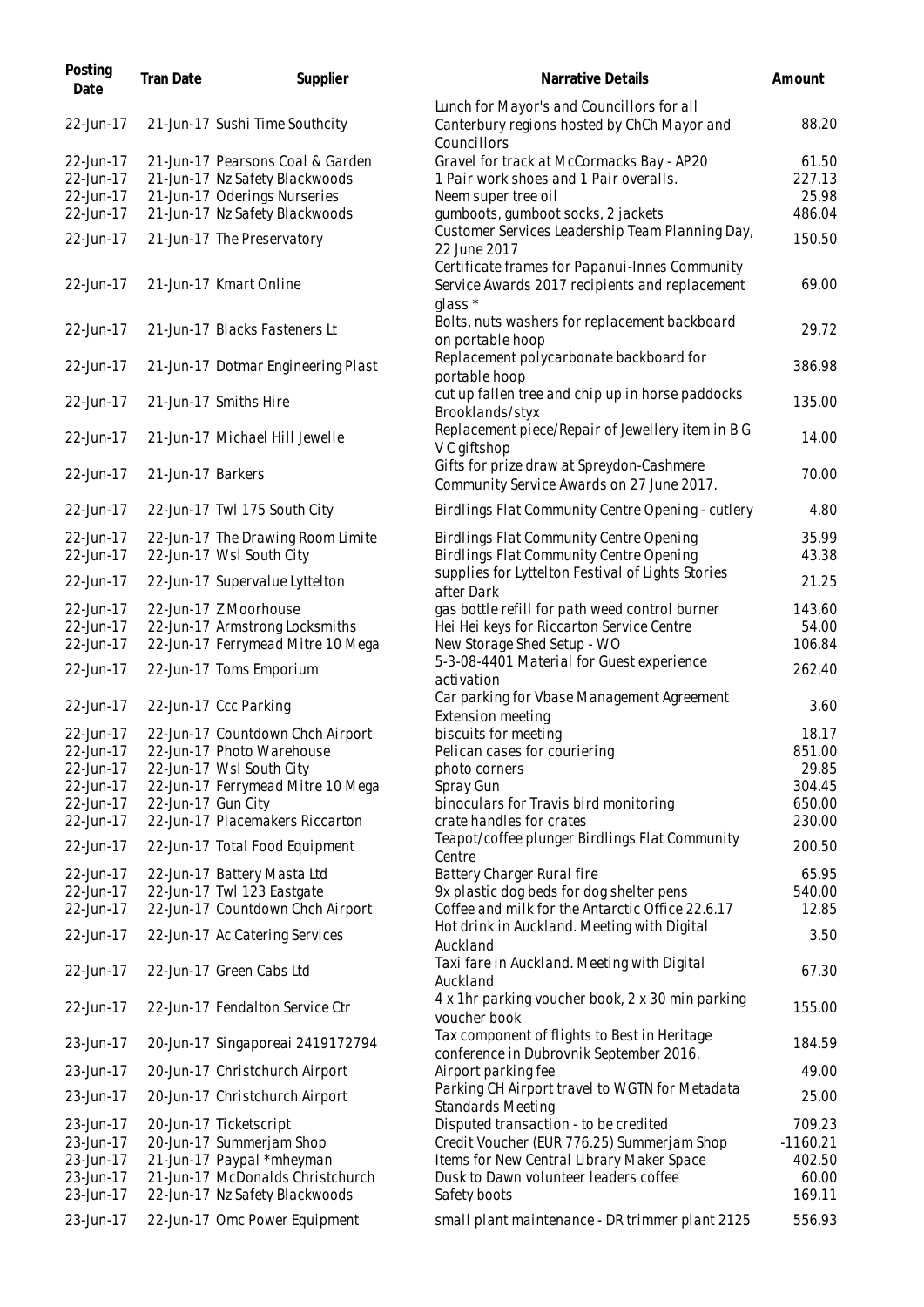| Posting<br>Date | <b>Tran Date</b> | Supplier                            | Narrative Details                                                                               | Amount  |
|-----------------|------------------|-------------------------------------|-------------------------------------------------------------------------------------------------|---------|
| 23-Jun-17       |                  | 22-Jun-17 Mrc Global (NZ) Ltd       | In House Maintenance - WO                                                                       | 23.85   |
| 23-Jun-17       |                  | 22-Jun-17 Resene Paints             | Paint for new office at 12 Orchard Road                                                         | 123.45  |
| 23-Jun-17       |                  | 22-Jun-17 Gymsports New Zealand     | gym badges                                                                                      | 370.22  |
| 23-Jun-17       |                  | 22-Jun-17 Bunnings - 9476           | spare betteries for paging system                                                               | 48.00   |
| 23-Jun-17       |                  | 22-Jun-17 Workplace Safety Sup      | bandaids for firstaid kits                                                                      | 100.33  |
| 23-Jun-17       |                  | 22-Jun-17 Conference Innovators Ltd | Asia Pacific Cycle Conference                                                                   | 1077.30 |
| 23-Jun-17       |                  | 22-Jun-17 Conference Innovators Ltd | Asia Pacific Cycle Conference                                                                   | 1077.30 |
| 23-Jun-17       |                  | 22-Jun-17 M J Shardlow & Colid      | shardlows framing tape                                                                          | 71.31   |
| 23-Jun-17       |                  | 22-Jun-17 Resene Colorshop          | Paint of table                                                                                  | 46.35   |
| 23-Jun-17       |                  | 22-Jun-17 Bp Connect Marshlands     | LPG for Travis BBQ                                                                              | 38.99   |
| 23-Jun-17       |                  | 22-Jun-17 Harvey Norman             | dishwasher for travis education centre                                                          | 619.00  |
|                 |                  |                                     |                                                                                                 | 180.00  |
| 23-Jun-17       |                  | 22-Jun-17 The Little Big Tree       | trees for planting projects                                                                     | 352.85  |
| 23-Jun-17       |                  | 22-Jun-17 Nz Safety Blackwoods      | replacement boots, overalls for nursery staff                                                   |         |
| 23-Jun-17       |                  | 22-Jun-17 New Zealand Library       | Booking Fee: LIANZA conference                                                                  | 17.62   |
| 23-Jun-17       |                  | 22-Jun-17 New Zealand Library       | LIANZA conference                                                                               | 704.99  |
| 23-Jun-17       |                  | 22-Jun-17 Campaignmonitor.Co        | Quarterly library news letter                                                                   | 891.26  |
| 23-Jun-17       |                  | 22-Jun-17 Mr Rental Christchurch    | Misc Eployment Exp - furniture rentals for CETAS<br>units                                       | 420.00  |
| 23-Jun-17       | 22-Jun-17 Alga   |                                     | membership fee for Environmental Compliance<br>staff                                            | 28.75   |
| 23-Jun-17       |                  | 22-Jun-17 New Zealand Library       | LIANZA conference fee - credit card fee                                                         | 17.62   |
| 23-Jun-17       |                  | 22-Jun-17 New Zealand Library       | LIANZA conference                                                                               | 704.99  |
| 23-Jun-17       |                  | 22-Jun-17 Bunnings - 9482           | Drill batteries, screwdrivers, cable ties                                                       | 500.95  |
| 23-Jun-17       |                  | 23-Jun-17 Countdown                 | Voucher for game zone expenses for next term.                                                   | 20.00   |
| 23-Jun-17       |                  | 23-Jun-17 Twl 123 Eastgate          | Games for gamezone afterschool programme.                                                       | 64.48   |
| 23-Jun-17       |                  | 23-Jun-17 Barrington Barrow         | Birdlings Flat Opening - Florist                                                                | 165.00  |
| 23-Jun-17       |                  | 23-Jun-17 Fendalton Service Ctr     | Parking Coupons - Elected Member                                                                | 31.00   |
| 23-Jun-17       |                  | 23-Jun-17 New World South City      | Wipes for children's craft activity                                                             | 4.79    |
|                 |                  |                                     | dusk to Dawn duct tape for the night hanging up                                                 |         |
| 23-Jun-17       |                  | 23-Jun-17 Mitre 10 Mega Papanui     | signs and first aid                                                                             | 36.96   |
| 23-Jun-17       |                  | 23-Jun-17 Twl 120 Northlands        | Art materials Canvas and coat hanger for Dusk to<br>Dawn                                        | 42.00   |
| 23-Jun-17       |                  | 23-Jun-17 Wsl South City            | printing of maps showing residents association<br>boundaries                                    | 110.00  |
| 23-Jun-17       |                  | 23-Jun-17 Moorhouse Godfreys        | Hoover wet & dry handvac x 10                                                                   | 690.00  |
| 23-Jun-17       |                  | 23-Jun-17 Twl 178 Barrington        | Puncture repair kit                                                                             | 4.00    |
| 23-Jun-17       |                  | 23-Jun-17 Moorhouse Godfreys        | Handvac for Store                                                                               | 138.00  |
| 23-Jun-17       |                  | 23-Jun-17 Moorhouse Godfreys        | handvac for Libraries                                                                           | 690.00  |
| 23-Jun-17       |                  | 23-Jun-17 Noel Leeming 12           | speakers for LTA programme, bird call - returned<br>as inappropriate device, new items purchaed | 49.98   |
|                 |                  |                                     |                                                                                                 |         |
| 23-Jun-17       |                  | 23-Jun-17 Noel Leeming 12           | external hard drive device, rural fire                                                          | 119.99  |
| 23-Jun-17       |                  | 23-Jun-17 Mitre 10 Mega Hornby      | mobile maker spaces hazard tape                                                                 | 14.99   |
| 23-Jun-17       |                  | 23-Jun-17 Nature Discoveries        | mobile maker spaces 2x metal detectors                                                          | 89.98   |
| 23-Jun-17       |                  | 23-Jun-17 Countdown                 | Resources for new programme                                                                     | 6.49    |
| 23-Jun-17       |                  | 23-Jun-17 Auckland Co Op Taxis      | Mangere Visit                                                                                   | 40.30   |
| 23-Jun-17       |                  | 23-Jun-17 Countdown                 | lunch supplies for volunteers on a mtb working<br>bee                                           | 85.96   |
| 23-Jun-17       |                  | 23-Jun-17 Dunedin Taxis             | IPWEA Awards Dinner in Dunedin: Airport to Hotel                                                | 95.40   |
| 23-Jun-17       |                  | 23-Jun-17 New World Halswell        | HQP volunteer planting bbq 24.06.2017                                                           | 67.59   |
| 23-Jun-17       |                  | 23-Jun-17 Ccc Parking               | Car parking for meeting at Civic                                                                | 4.50    |
| 23-Jun-17       |                  | 23-Jun-17 The Chain Man Ltd         | 2 Petzl safety helmets                                                                          | 328.90  |
| 23-Jun-17       |                  | 23-Jun-17 Noel Leeming 1w           | AV Adapter task 1058159 for apple and tv                                                        | 90.99   |
| 26-Jun-17       |                  | 21-Jun-17 Christchurch Airport      | Carpark for business trip to Auckland                                                           | 12.00   |
| 26-Jun-17       |                  | 21-Jun-17 Christchurch Airport      | <b>CHCH Airport Parking</b>                                                                     | 25.00   |
| 26-Jun-17       | 22-Jun-17 Skarfe |                                     | Goods for resale                                                                                | 517.47  |
| 26-Jun-17       |                  | 22-Jun-17 American Association For  | subscription                                                                                    | 163.42  |
| 26-Jun-17       |                  | 22-Jun-17 Soundtrack Your Brand     | Soundtrack business trial.                                                                      | 49.72   |
| 26-Jun-17       |                  | 22-Jun-17 McDonalds Queen Street    | Lunch in Auckland. Meeting with Digital Auckland.                                               | 18.00   |
| 26-Jun-17       |                  | 22-Jun-17 Christchurch Airport      | Airport parking in Christchurch. Flew to Auckland<br>for a meeting with Digital Auckland        | 32.00   |
| 26-Jun-17       |                  | 23-Jun-17 Carls Jr 208              | Mangere Trip                                                                                    | 24.40   |
| 26-Jun-17       |                  | 23-Jun-17 Lincraft NZ Limited       | Material for gamezone afterschool programme.                                                    | 11.99   |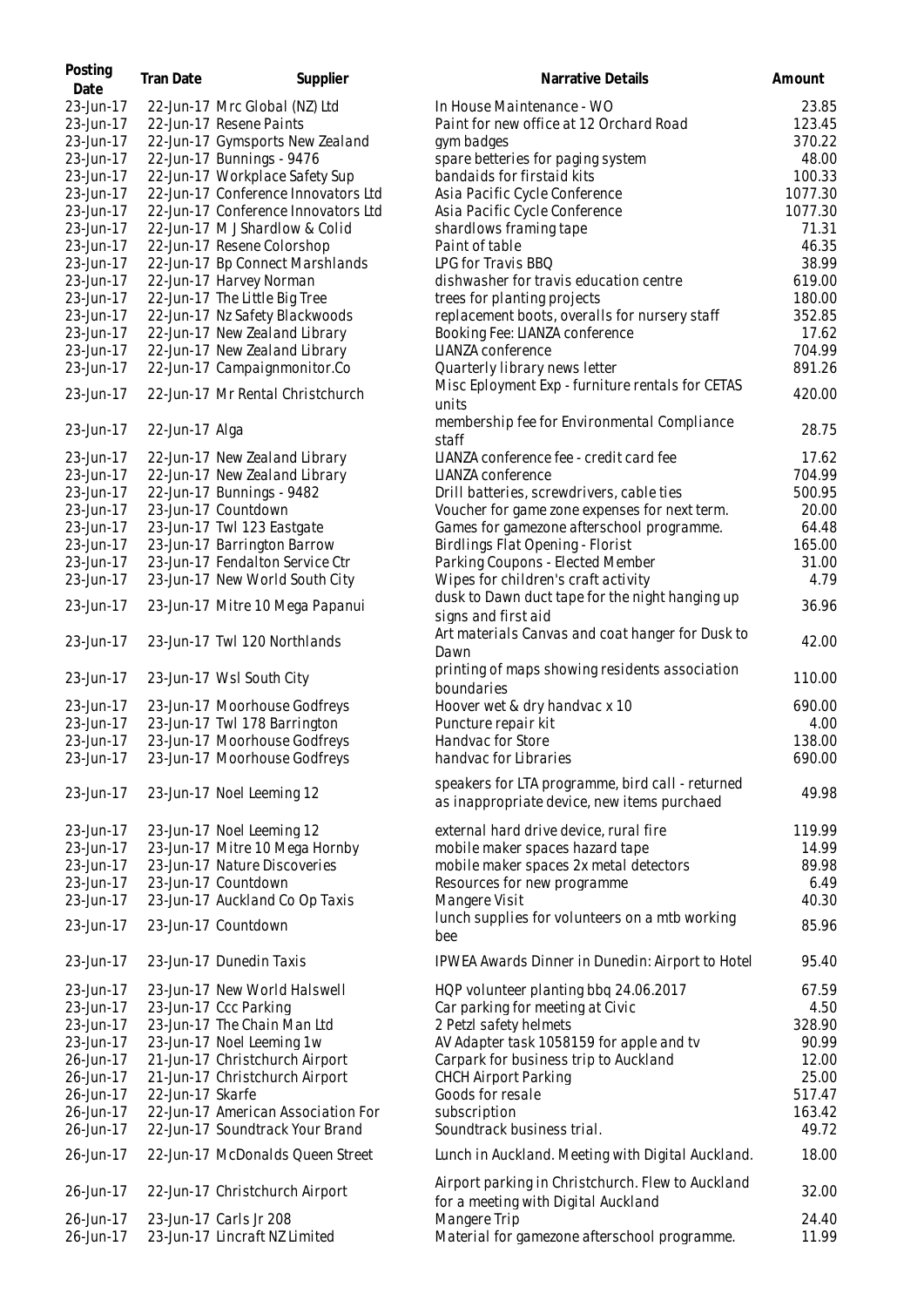| Posting<br>Date        | Tran Date       | Supplier                                                    | Narrative Details                                                                                                     | Amount         |
|------------------------|-----------------|-------------------------------------------------------------|-----------------------------------------------------------------------------------------------------------------------|----------------|
| 26-Jun-17              |                 | 23-Jun-17 Sprout Social                                     | 5001-4342 Social Media Posting Platform                                                                               | 83.23          |
| 26-Jun-17              |                 | 23-Jun-17 New World Bishopdale                              | Coffee for staffroom                                                                                                  | 13.98          |
| 26-Jun-17              |                 | 23-Jun-17 Saecowilson - Christch                            | Workshop Supplies - WO                                                                                                | 274.60         |
| 26-Jun-17              |                 | 23-Jun-17 Saecowilson - Christch                            | Workshop Supplies - WO                                                                                                | 397.44         |
| 26-Jun-17              |                 | 23-Jun-17 Paypal *dwilder                                   | Fence hire                                                                                                            | 1081.00        |
| 26-Jun-17              |                 | 23-Jun-17 Createsend.Com Ema                                | Richmond and Shirley area works update                                                                                | 13.08          |
| 26-Jun-17              |                 | 23-Jun-17 Facebk *sm2mgcst62                                | Redcliffs Park, Aranui Water station, Car Parking,<br>Lions Tour, Art Gallery, Transport Survey, Kidsfe               | 75.81          |
| 26-Jun-17              |                 | 23-Jun-17 Createsend.Com Ema                                | Newsline 23 June<br>Lions Tour & Fanzone, Redcliffs Park, Aranui                                                      | 83.50          |
| 26-Jun-17              |                 | 23-Jun-17 Facebk *qm2mgcst62                                | pumping station, Car Parks, Transport Survey, Rec<br>& Sport                                                          | 924.31         |
| 26-Jun-17              |                 | 23-Jun-17 Bp Connect Hoon Hay                               | Milk for Port Hills tearoom                                                                                           | 7.98           |
| 26-Jun-17              |                 | 23-Jun-17 Leading Edge Communicati                          | Mobile phone SIM card, air time, charger for<br><b>Rural Fire</b>                                                     | 84.99          |
| 26-Jun-17              |                 | 23-Jun-17 Christchurch Airport                              | Mangere Trip Airport Parking                                                                                          | 25.00          |
| 26-Jun-17              |                 | 23-Jun-17 Sushi Bar Hayama (Domesti                         | Mangere Trip                                                                                                          | 33.50          |
| 26-Jun-17              | 23-Jun-17 Ipenz |                                                             | Licensing fee                                                                                                         | 220.00         |
| 26-Jun-17              |                 | 23-Jun-17 Action Powder Coatin                              | powder coating on mesh for CH store                                                                                   | 897.00         |
| 26-Jun-17              |                 | 23-Jun-17 Red Cafe Halswell                                 | Share Learn Activate - Coffee for delegates                                                                           | 81.90          |
| 26-Jun-17              |                 | 23-Jun-17 Fosters Outdoor Power                             | general chainsaw supplies incl files, 2 stroke oil,<br>bar oil and combination wrench                                 | 529.49         |
| 26-Jun-17              |                 | 23-Jun-17 Dunedin Taxis                                     | IPWEA Awards Dinner: Taxi from Conference to<br>Hotel                                                                 | 11.33          |
| 26-Jun-17              |                 | 23-Jun-17 Banfields Of Beckenham                            | HQP volunteer planting bbq 24.06.2017                                                                                 | 87.90          |
| 26-Jun-17              |                 | 23-Jun-17 Ross Galt Lock & Key                              | 484 Cranford Street - Call out regarding alarm                                                                        | 650.00         |
| 26-Jun-17              |                 | 23-Jun-17 Musgrove Ltd                                      | Stone for carving demonstration                                                                                       | 14.40          |
| 26-Jun-17              |                 | 23-Jun-17 Sound Works                                       | Vehicle alarm remotes for Cycle safe vans                                                                             | 148.00         |
| 26-Jun-17              |                 | 23-Jun-17 Nz Safety Blackwoods                              | Safety gear for Project Management Transport<br>Team members                                                          | 673.84         |
| 26-Jun-17              |                 | 23-Jun-17 Kelly Engravers                                   | Plaque for Deputy Mayor to present at SOFIA<br>Welcome Dinner 24.6.17<br>Plastic saucers (10) for recipients' flowers | 98.10          |
| 26-Jun-17              |                 | 23-Jun-17 Oderings Nurseries                                | (oases) at Spreydon-Cashmere Community Service<br>Awards                                                              | 6.71           |
| 26-Jun-17              |                 | 24-Jun-17 Mitre 10 Mega Papanui                             | hacksaw blades, pipe for slaloom coarse, pipe<br>fittings for watering system, sealant, rope                          | 328.94         |
| 26-Jun-17              |                 | 24-Jun-17 Mitre 10 Beckenham                                | hand cleaner for staff toilets                                                                                        | 95.52          |
| 26-Jun-17              |                 | 24-Jun-17 Workplace Safety Sup                              | H & S Supplies - Gloves etc                                                                                           | 104.88         |
| 26-Jun-17              |                 | 24-Jun-17 New World Bishopdale                              | WVRFF Leader-Led FENZ Presentation<br>(reimbursable cost)                                                             | 59.07          |
| 26-Jun-17              |                 | 24-Jun-17 Spotlight Stores NZ Ltd                           | Items for Memory bag                                                                                                  | 20.96          |
| 26-Jun-17              |                 | 24-Jun-17 Mad Butcher Riccarton                             | Ward Enhancement - Harrington Park bulldozer                                                                          | 71.88          |
| 26-Jun-17              |                 | 24-Jun-17 Dunedin Airport Cafe                              | IPWEA Awards dinner in Dunedin: Breakfast at<br>airport                                                               | 14.90          |
| 26-Jun-17              |                 | 24-Jun-17 Dunedin Taxis                                     | IPWEA Awards Dinner Taxi: Hotel to airport                                                                            | 91.00          |
| 26-Jun-17              |                 | 24-Jun-17 Books &gifts Direct Nz                            | Book for prize draw at Spreydon-Cashmere<br>Community Service Awards on 27 June 2017.                                 | 12.00          |
| 26-Jun-17              |                 | 24-Jun-17 Briscoes Riccarton                                | Thermos flask and mug for prize draw at<br>Spreydon-Cashmere Community Service Awards<br>on 27 June 2017.             | 19.99          |
| 26-Jun-17              |                 | 24-Jun-17 Westfield Gift Voucher                            | Westfield Gift Vouchers - For recipients (11 @<br>\$50) and photographer (1 @ \$100) at Spreydon-<br>Cashmere         | 650.00         |
| 26-Jun-17<br>26-Jun-17 |                 | 25-Jun-17 Twl 178 Barrington<br>25-Jun-17 Farmers Riccarton | craft and display supplies for Lyttelton Library<br>dolls for Diamond Harbour and Akaroa Libraries                    | 22.95<br>52.48 |
| 26-Jun-17              |                 | 25-Jun-17 P & J Group Limited                               | 2 x plotter paper rolls                                                                                               | 628.50         |
| 26-Jun-17              |                 | 25-Jun-17 Scenic Dunedin City                               | Accommodation for IPWEA Conference in Dunedin                                                                         | 564.35         |
| 26-Jun-17<br>26-Jun-17 |                 | 25-Jun-17 Ecocentral Ltd<br>25-Jun-17 Bp Connect Marshlands | dump fees<br>Milk for BLFP                                                                                            | 19.28<br>11.97 |
| 26-Jun-17              |                 | 25-Jun-17 Pak N Save Wainoni                                | Paper plates for story time session craft at<br>Redwood Library 26/06/17                                              | 6.69           |